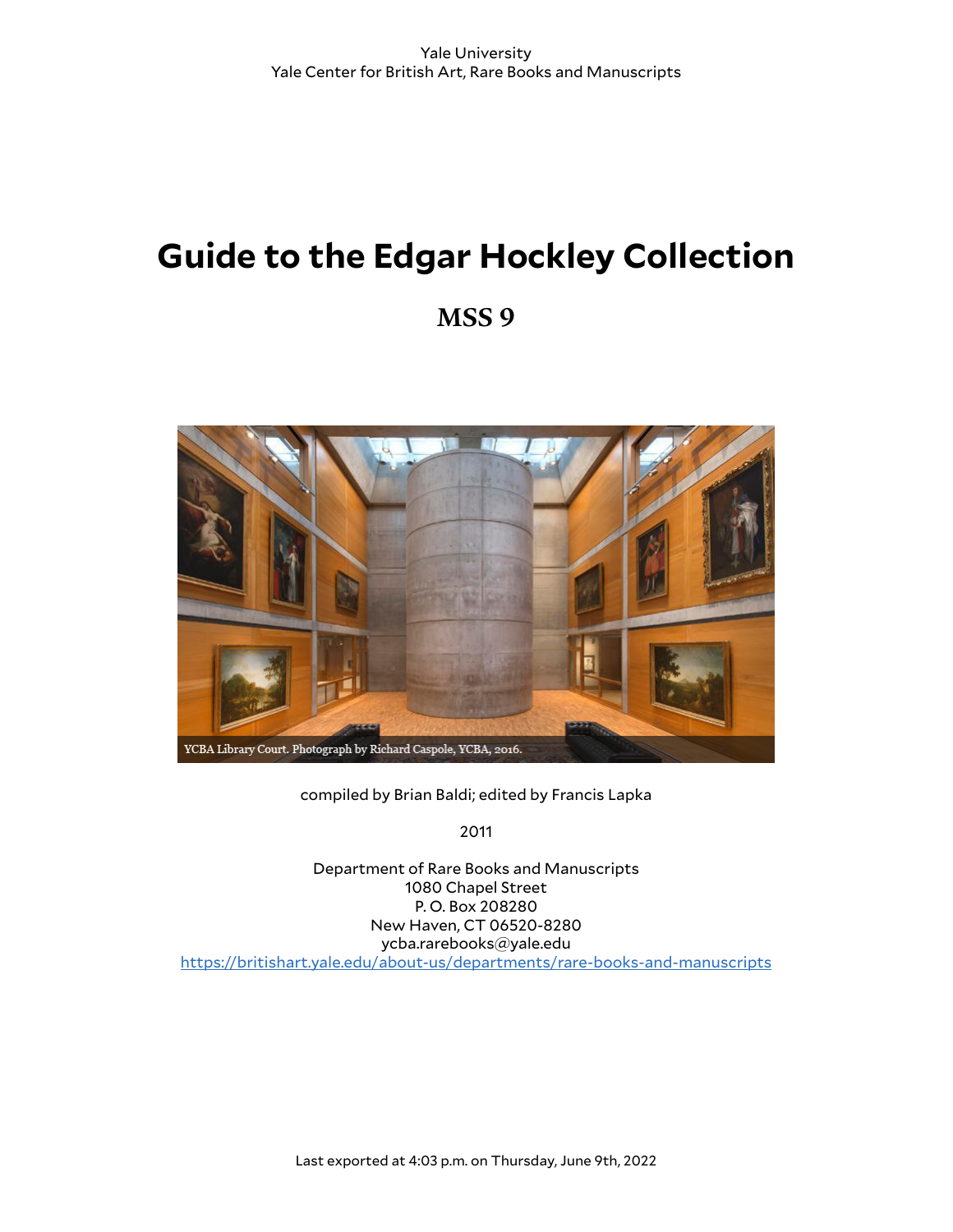## **Table of Contents**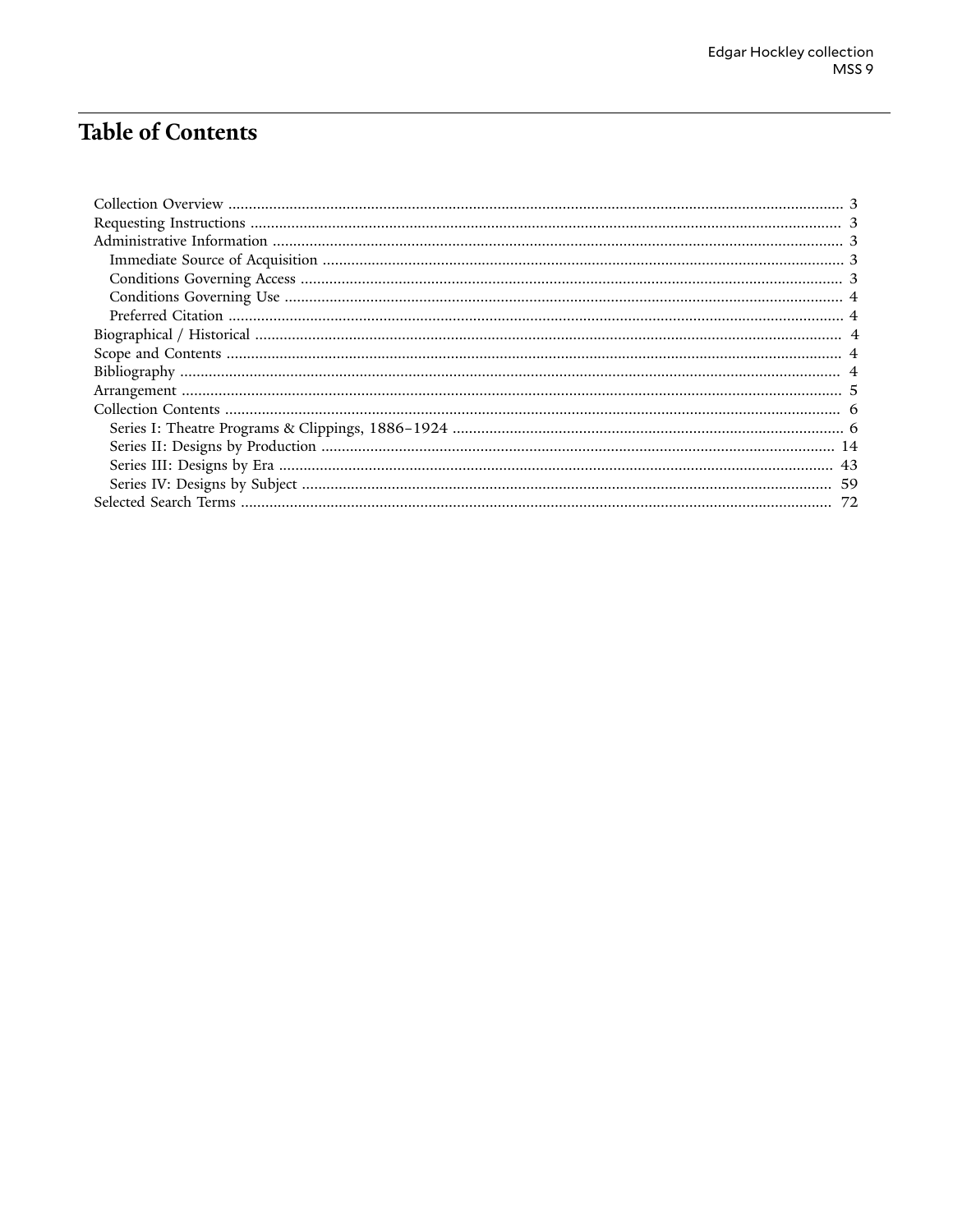#### <span id="page-2-0"></span>**Collection Overview**

**REPOSITORY:** Yale Center for British Art, Rare Books and Manuscripts Department of Rare Books and Manuscripts 1080 Chapel Street P. O. Box 208280 New Haven, CT 06520-8280 ycba.rarebooks@yale.edu [https://britishart.yale.edu/about-us/departments/rare-books-and](https://britishart.yale.edu/about-us/departments/rare-books-and-manuscripts)[manuscripts](https://britishart.yale.edu/about-us/departments/rare-books-and-manuscripts)

**CALL NUMBER:** MSS 9

**CREATOR:** Hockley, Edgar, 1860-1938

- **TITLE:** Edgar Hockley collection
- **DATES:** 1886-1924
- **BULK DATES:** 1886–1897

**PHYSICAL DESCRIPTION:** 1.68 linear feet (4 boxes)

**LANGUAGE:** English

- **SUMMARY:** This collection comprises costume and set design drawings by Edgar Hockley depicting late-Victorian London stage productions. Also present are theatre programs and clippings from the same period.
- **ONLINE FINDING AID:** To cite or bookmark this finding aid, please use the following link: [https://](https://hdl.handle.net/10079/fa/ycba.mss.0009) [hdl.handle.net/10079/fa/ycba.mss.0009](https://hdl.handle.net/10079/fa/ycba.mss.0009)

#### <span id="page-2-1"></span>**Requesting Instructions**

To request items from this collection for use on site, please use the request links in the HTML version of this finding aid, available at [https://hdl.handle.net/10079/fa/ycba.mss.0009.](https://hdl.handle.net/10079/fa/ycba.mss.0009)

Key to the container abbreviations used in the PDF finding aid:

b. box f. folder

### <span id="page-2-2"></span>**Administrative Information**

#### <span id="page-2-3"></span>**Immediate Source of Acquisition**

Acquired 2004, Paul Mellon Fund.

#### <span id="page-2-4"></span>**Conditions Governing Access**

The materials are open for research.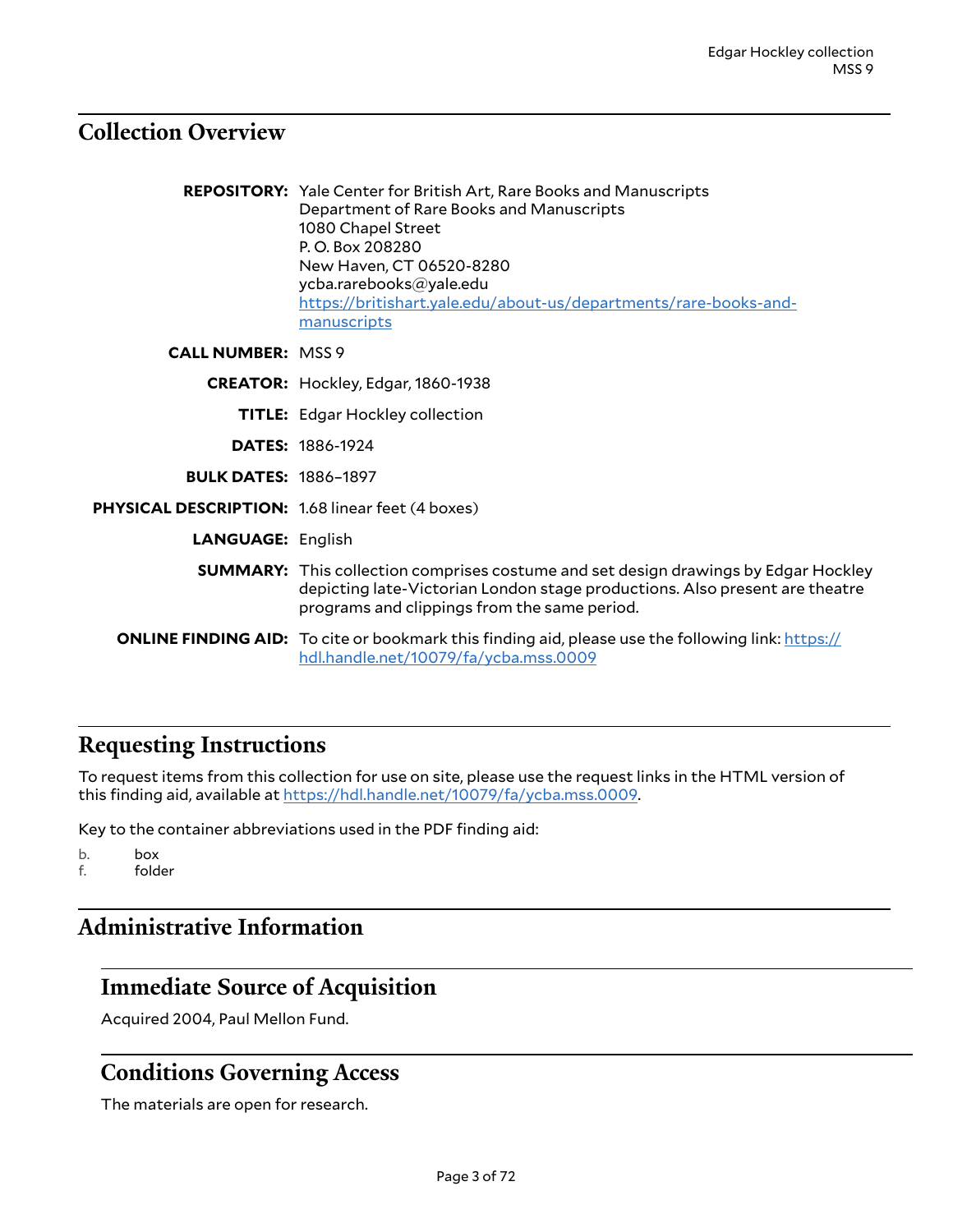#### <span id="page-3-0"></span>**Conditions Governing Use**

The collection is the physical property of the Yale Center for British Art. Literary rights, including copyright, belong to the authors or their legal heirs and assigns. For further information, consult the Curator of Rare Books and Manuscripts.

#### <span id="page-3-1"></span>**Preferred Citation**

Edgar Hockley Collection. Yale Center for British Art, Paul Mellon Fund.

### <span id="page-3-2"></span>**Biographical / Historical**

The artist Edgar Hockley (1860-1938) achieved primary success as a wood-engraver, the profession listed alongside his name in the census of 1881. In 1891 he is listed as "wood engraver and draughtsman"; in 1901, as "retired wood engraver." The Victoria & Albert Museum notes: "Edgar Hockley's connections with the theatrical world and the specific reason for executing these sketches [in the V&A's collection of related material] is still unknown. Hockley was not designing anything, but recording finished productions and noting details of their appearance, especially their colours that he identified using professional paint colour names such as 'madder', 'gamboge' and 'cobalt blue'. From what we can glean of his life from census returns there is no evidence of theatrical relations or links, although he must have been well known especially in the London theatre world to gain entry to the dress rehearsals of the productions he sketched. It is highly unlikely that he could have made sketches and detailed notes such as these from a seat in a darkened auditorium." For the V&A's full description of Hockley, and their collection of Hockley material, see: http://www.vam.ac.uk/archives/unit/ARC16535

#### <span id="page-3-3"></span>**Scope and Contents**

The collection consists of about 270 sheets containing approximately 1,000 costume and set design drawings by Edgar Hockley from late-Victorian London stage productions, many of which are believed to have been commissioned by Henry Irving. Also present are theatre programs and clippings from the same period. Drawings in the collection are unsigned; attribution to Hockley is based on a similar collection of drawings in the archives of the Victoria & Albert Museum. Hockley's name also appears on one envelope in the collection, box 4, item 10a.

A large majority of the drawings were made using graphite only, but a number also contain watercolor, pen and ink, and gouache. Most of the drawings are accompanied by detailed notes on colors or other aspects of appearance.

### <span id="page-3-4"></span>**Bibliography**

Bailey, Celia E. "The Cattermole Family of Artists Part Two: The Second Generation." *The Magazine for the International Collector of Watercolours, Drawings and Prints*, v. 6.1 (1991), p. 27-29.

Booth, Michael R. *Theatre in the Victorian Age*. Cambridge: Cambridge University Press, 1991.

Holland, Peter. "The RSC and Studio Shakespeare." *Essays in Criticism*, v. 32.3 (July 1982), p. 205-218.

Irving, Henry, and JeKrey Richards. *Theatre, Culture and Society: Essays, Addresses and Lectures*. Keele: Ryburn Publishing, Keele University Press, 1994.

Jowers, Sidney J, and John Cavanagh. *Theatrical Costume, Masks, Make-Up and Wigs: A Bibliography and Iconography*. London: Routledge, 2000.

Richards, JeKrey. *Sir Henry Irving: A Victorian Actor and His World*. London: Hambledon and London, 2005. Rowell, George. *Theatre in the Age of Irving*. Totowa, N.J: Rowman and Littlefield, 1981. Stoker, Bram. *Personal Reminiscences of Henry Irving*. New York: Macmillan, 1906.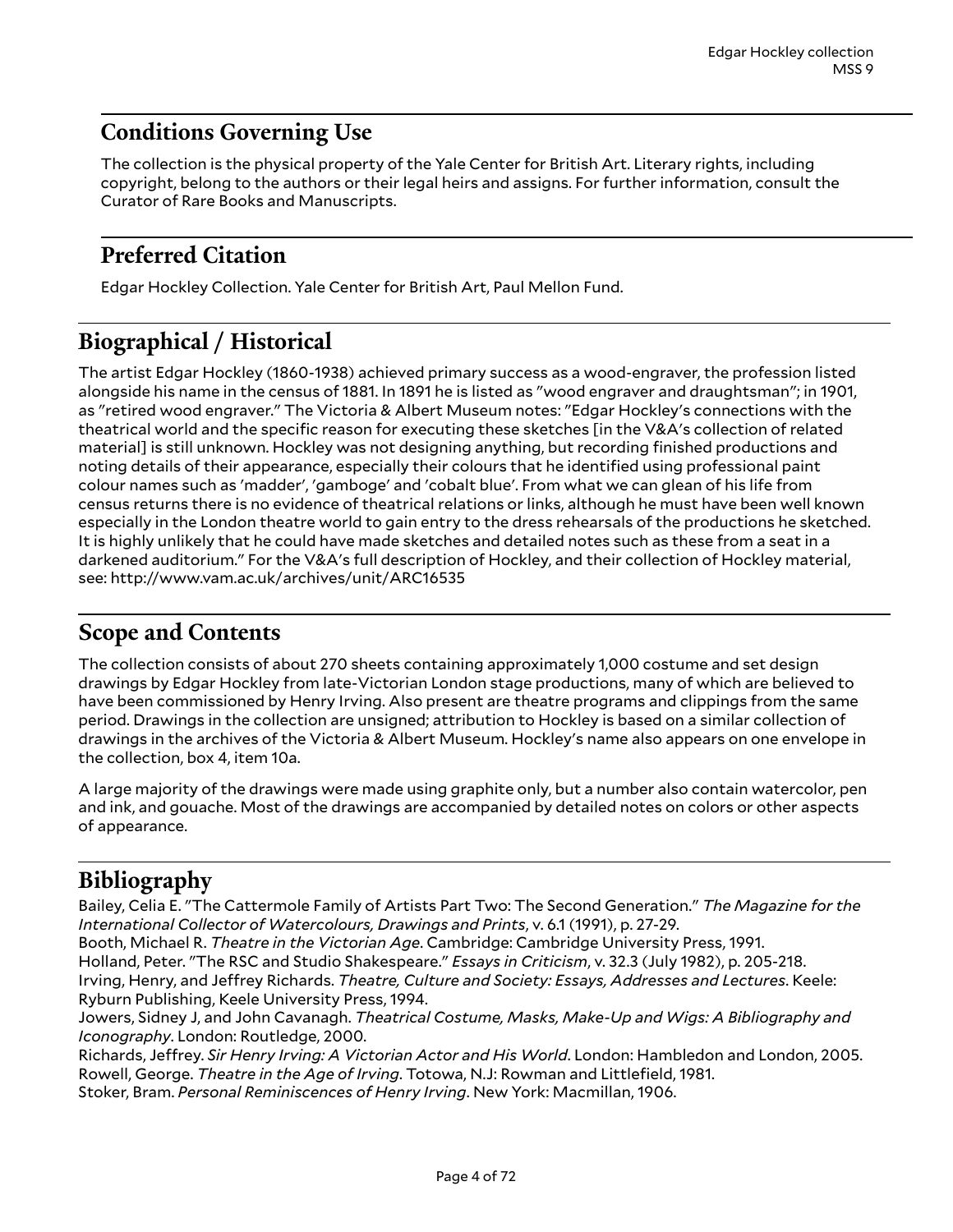#### <span id="page-4-0"></span>**Arrangement**

The collection is arranged into four series: I. Theatre Programs and Clippings; II. Designs By Production; III. Designs By Era; IV. Designs By Subject. Folders are arranged alphabetically by production (Series I and II) or topic (Series III and IV).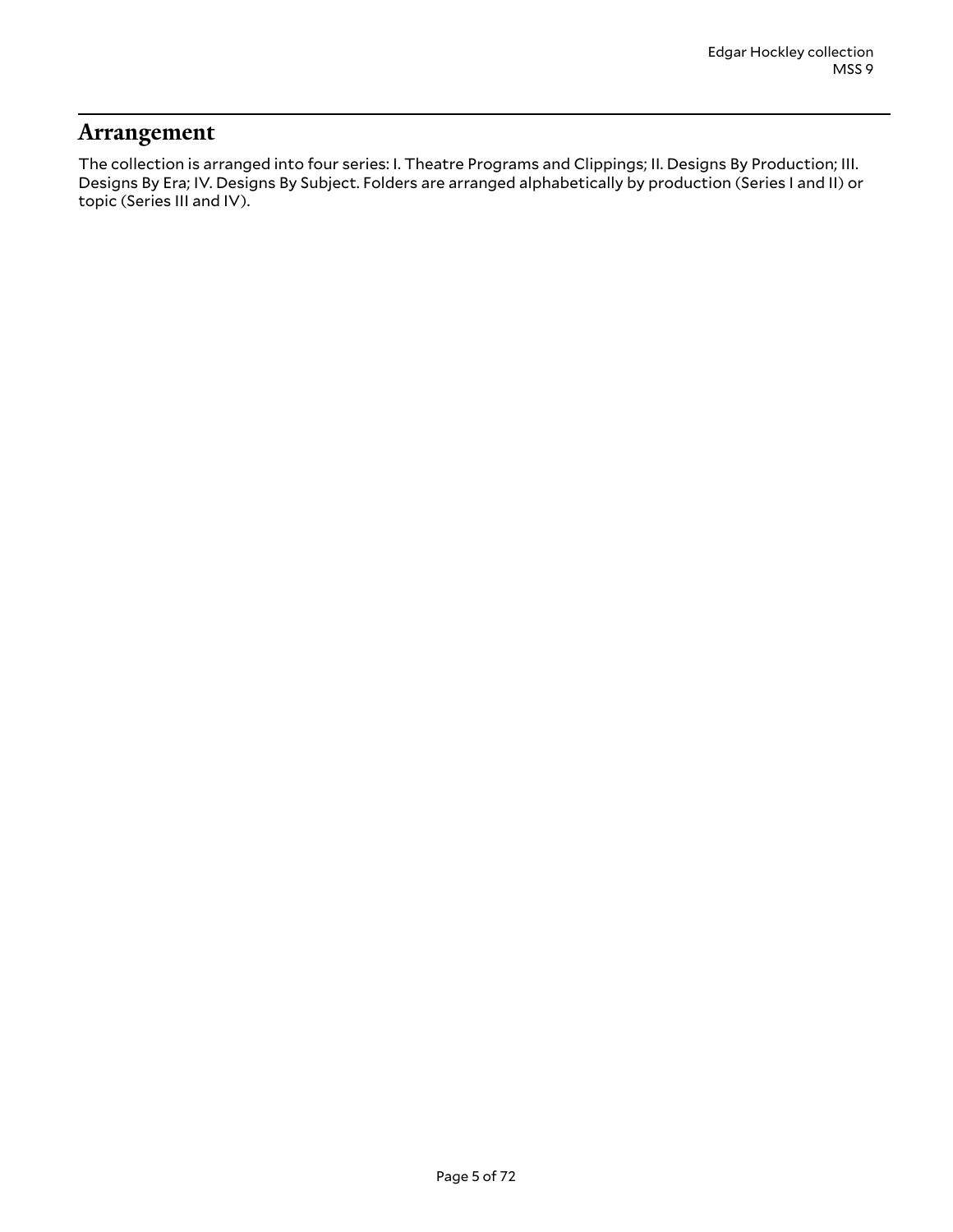#### <span id="page-5-1"></span><span id="page-5-0"></span>**Collection Contents Series I: Theatre Programs & Clippings, 1886–1924** English

| b. 1, f. 1a | As You Like It: illustration of costume for Rosalind in Family Herald Supplement 1896, 1899<br>and another clipping<br>2 clippings; 19.5 x 11 cm and 29 x 19.5 cm<br>Two clippings from the Family Herald Supplement, one of which may have been<br>included as proof of date of the other; however, close inspection provides the<br>potential year of 1896 for the As You Like It illustration, which differs from the date<br>on the other clipping.<br>Genres / Formats:<br>Clippings<br>Wood engravings<br><b>Preferred Titles:</b><br>Shakespeare, William, 1564-1616. As you like it<br>Names:<br>Alexander, George, Sir, 1858-1918<br>Neilson, Julia, b. 1868 |           |
|-------------|-----------------------------------------------------------------------------------------------------------------------------------------------------------------------------------------------------------------------------------------------------------------------------------------------------------------------------------------------------------------------------------------------------------------------------------------------------------------------------------------------------------------------------------------------------------------------------------------------------------------------------------------------------------------------|-----------|
| b. 1, f. 2a | Becket: program for the Royal Lyceum Theatre production<br>4 pages; 22 x 17 cm<br>Includes cast listing; a synopsis of scenery designed by W. Telbin, J. Harker, and<br>Hawes Craven; and a list of other productions in July.<br><b>Preferred Titles:</b><br>Tennyson, Alfred Baron, 1809-1892. Becket<br>Genres / Formats:<br>Theater programs<br>Names:<br>Cattermole, Charles, active 1859<br>Irving, Henry, Sir, 1838-1905<br>Stoker, Bram, 1847-1912<br>Terriss, William, d. 1897                                                                                                                                                                               | 1893 July |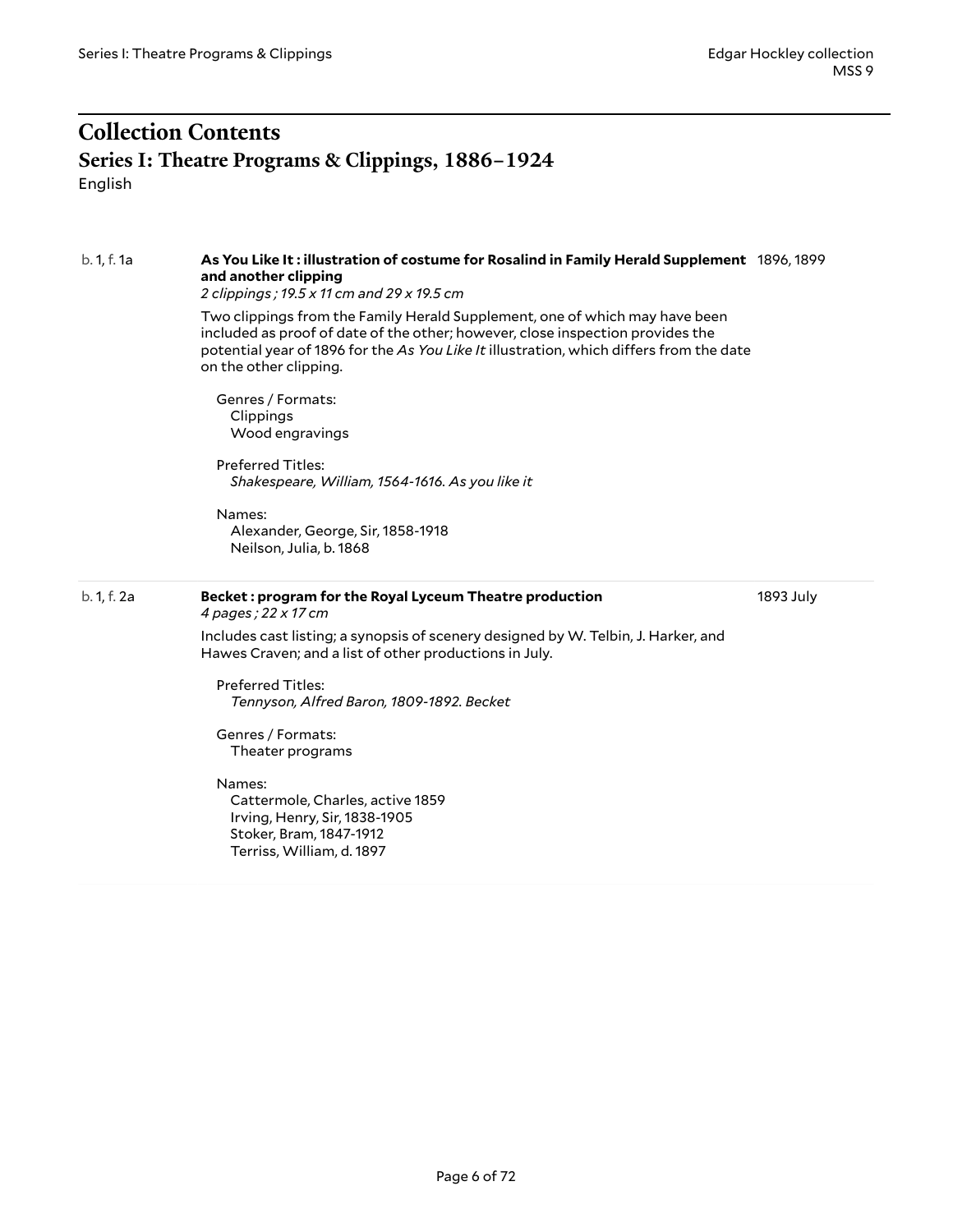#### b. 1, f. 2b **Becket : newspaper review of the Royal Lyceum Theatre production**

*1 page (2 clippings) ; 56 x 13 cm (each 28 x 13 cm)*

1893 February 7

The name of the newspaper is unidentified, but includes the word "Morning" in its title. The clipping includes illustrations by Charles Cattermole.

Preferred Titles: *Tennyson, Alfred Baron, 1809-1892. Becket*

Genres / Formats: Clippings Costume design drawings

Corporate Body: Lyceum Theatre (London, England)

Names:

Cattermole, Charles, active 1859 Irving, Henry, Sir, 1838-1905 Terriss, William, d. 1897 Terry, Ellen, Dame, 1847-1928 Ward, Genevieve, 1838-1922

#### b. 1, f. 2c **Becket : newspaper advertisement for the Royal Lyceum Theatre production** *1 page (2 clippings) ; 58 x 14 cm (each 29 x 14 cm)*

1893

Includes advertisements for opera at Covent Garden Theatre, announcements and exhibitions at various theatres, including Theatre Royal at Drury Lane, Haymarket Theatre, Strand Theatre, Crystal Palace Pantomime, Trafalgar Square Theatre, Empire Theatre, and Palace Theatre.

Preferred Titles: *Tennyson, Alfred Baron, 1809-1892. Becket*

Genres / Formats: Advertisements Clippings

Names:

Cattermole, Charles, active 1859 Irving, Henry, Sir, 1838-1905 Terriss, William, d. 1897 Terry, Ellen, Dame, 1847-1928 Ward, Genevieve, 1838-1922

Corporate Body: Lyceum Theatre (London, England)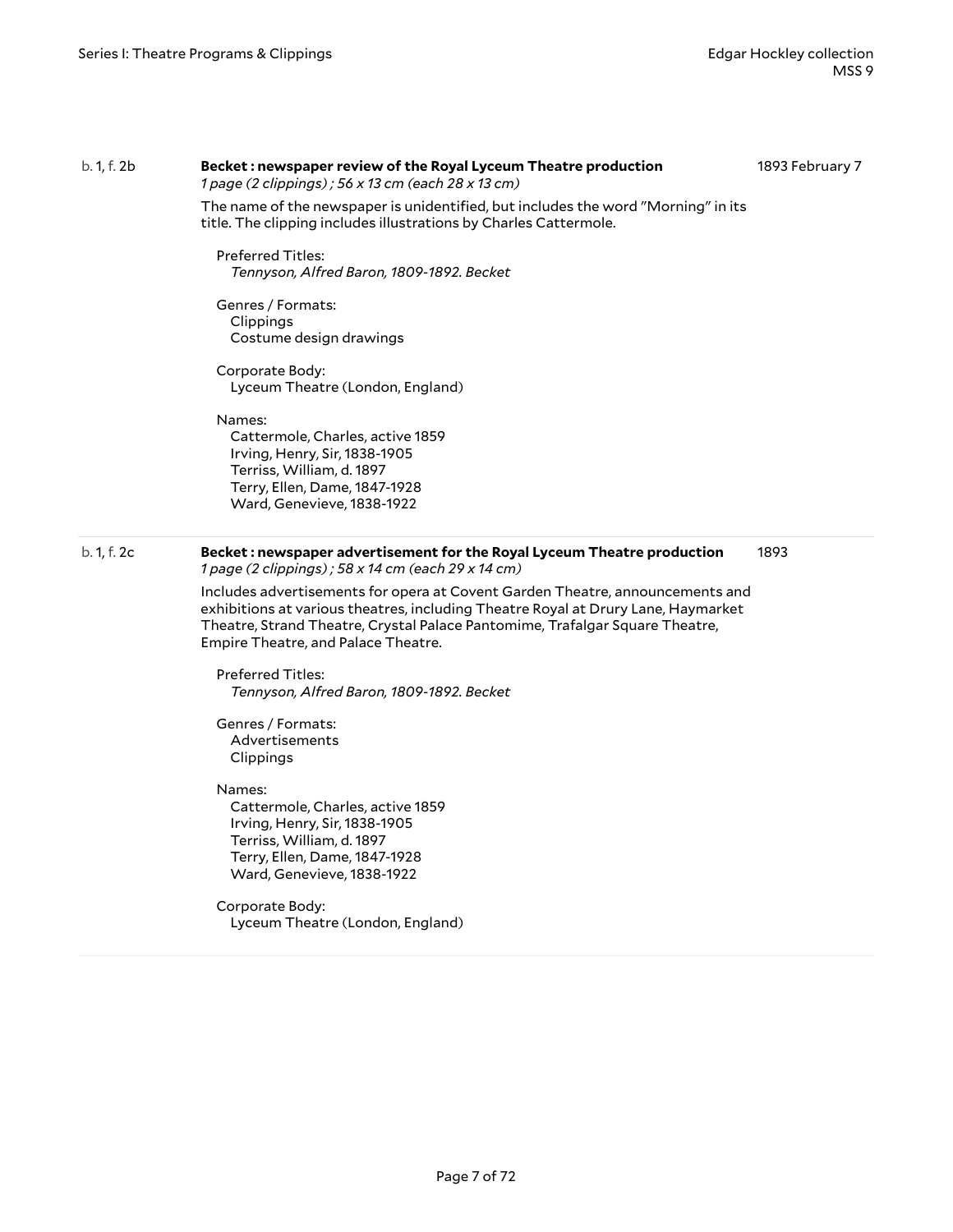#### b. 1, f. 3a **Charles I : program for the Royal Lyceum Theatre production** *4 pages ; 22 x 17 cm* Includes advertisements for upcoming productions, including *The Lyon's Mail*, *The Merchant of Venice*, *Olivia*, *Much Ado About Nothing*, *Becket*, *King Henry VIII*, *Nance Oldfield*and *The Bells*. Preferred Titles: *Wills, W. G. (William Gorman), 1828-1891. Charles I* Genres / Formats: Theater programs Names: Irving, Henry, Sir, 1838-1905 Stoker, Bram, 1847-1912 Terriss, William, d. 1897 Corporate Body: Lyceum Theatre (London, England) 1893 June 28 b. 1, f. 4a **Cymbeline : program for the Royal Lyceum Theatre production** *4 pages ; 21.5 x 17 cm* Lyceum Theatre (London, England) Includes cast listing, as well as advertisements for *The Bells*, *The King and the Miller*, and *Richard III*. Genres / Formats: Theater programs Names: Irving, Henry, Sir, 1838-1905 Shakespeare, William, 1564-1616 Corporate Body: Lyceum Theatre (London, England) 1896 December 9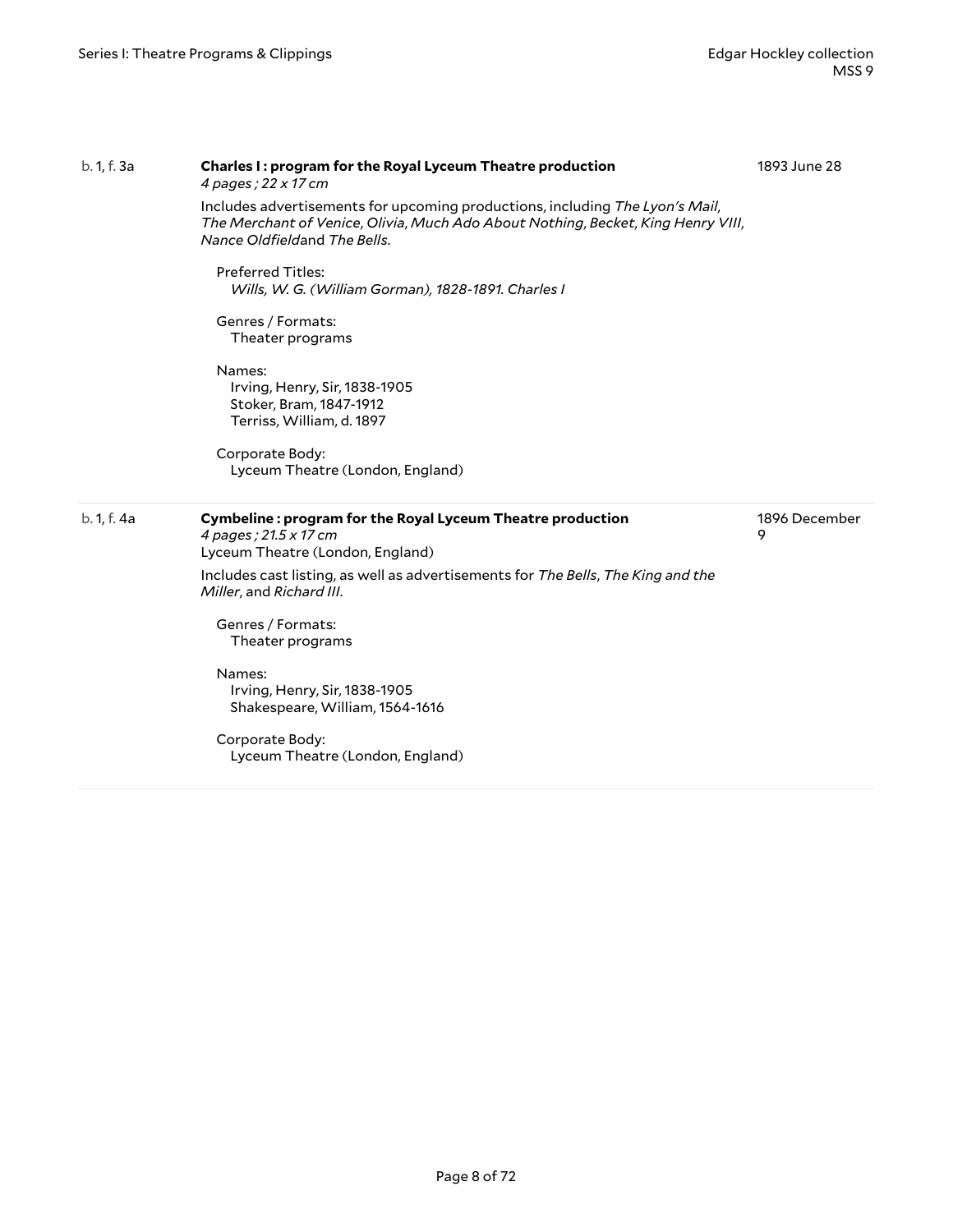| b. 1, f. 5a | Faust: program for the Royal Lyceum Theatre production<br>4 pages; 21.5 x 16 cm                                                                                                                                | 1886 January 23 |
|-------------|----------------------------------------------------------------------------------------------------------------------------------------------------------------------------------------------------------------|-----------------|
|             | Includes a cast listing and a synopsis of the scenery.                                                                                                                                                         |                 |
|             | <b>Preferred Titles:</b><br>Goethe, Johann Wolfgang von, 1749-1832. Faust                                                                                                                                      |                 |
|             | Genres / Formats:<br>Costume design drawings<br>Set design drawings<br>Theater programs                                                                                                                        |                 |
|             | Names:<br>Irving, Henry, Sir, 1838-1905<br>Stoker, Bram, 1847-1912<br>Terry, Ellen, Dame, 1847-1928<br>Wills, W. G. (William Gorman), 1828-1891                                                                |                 |
|             | Corporate Body:<br>Lyceum Theatre (London, England)                                                                                                                                                            |                 |
| b. 1, f. 6a | Find the Woman: program for the London Coliseum production<br>12 pages; 21.5 x 14 cm                                                                                                                           | 1914 May 4      |
|             | Includes 10 acts of various types (vaudeville, ballet, short plays, etc.) culminating<br>in Arthur Bourchier and Garrick Theatre Company's presentation of the third act<br>of Charles Klein's Find the Woman. |                 |
|             | Genres / Formats:<br>Advertisements<br>Theater programs                                                                                                                                                        |                 |
|             | Corporate Body:<br>London Coliseum (London, England)                                                                                                                                                           |                 |
|             | Names:<br>Bourchier, Arthur, 1863-1927<br>Klein, Charles, 1867-1915<br>Vanbrugh, Violet, 1867-1942                                                                                                             |                 |
| b. 1, f. 6b | Find the Woman: insert for the London Coliseum production<br>4 pages; 19 x 13 cm                                                                                                                               | 1914 May        |
|             | Includes a synopsis of the first two acts of the play.                                                                                                                                                         |                 |
|             | Genres / Formats:<br>Advertisements<br>Theater programs                                                                                                                                                        |                 |
|             | Names:<br>Bourchier, Arthur, 1863-1927<br>Klein, Charles, 1867-1915<br>Vanbrugh, Violet, 1867-1942                                                                                                             |                 |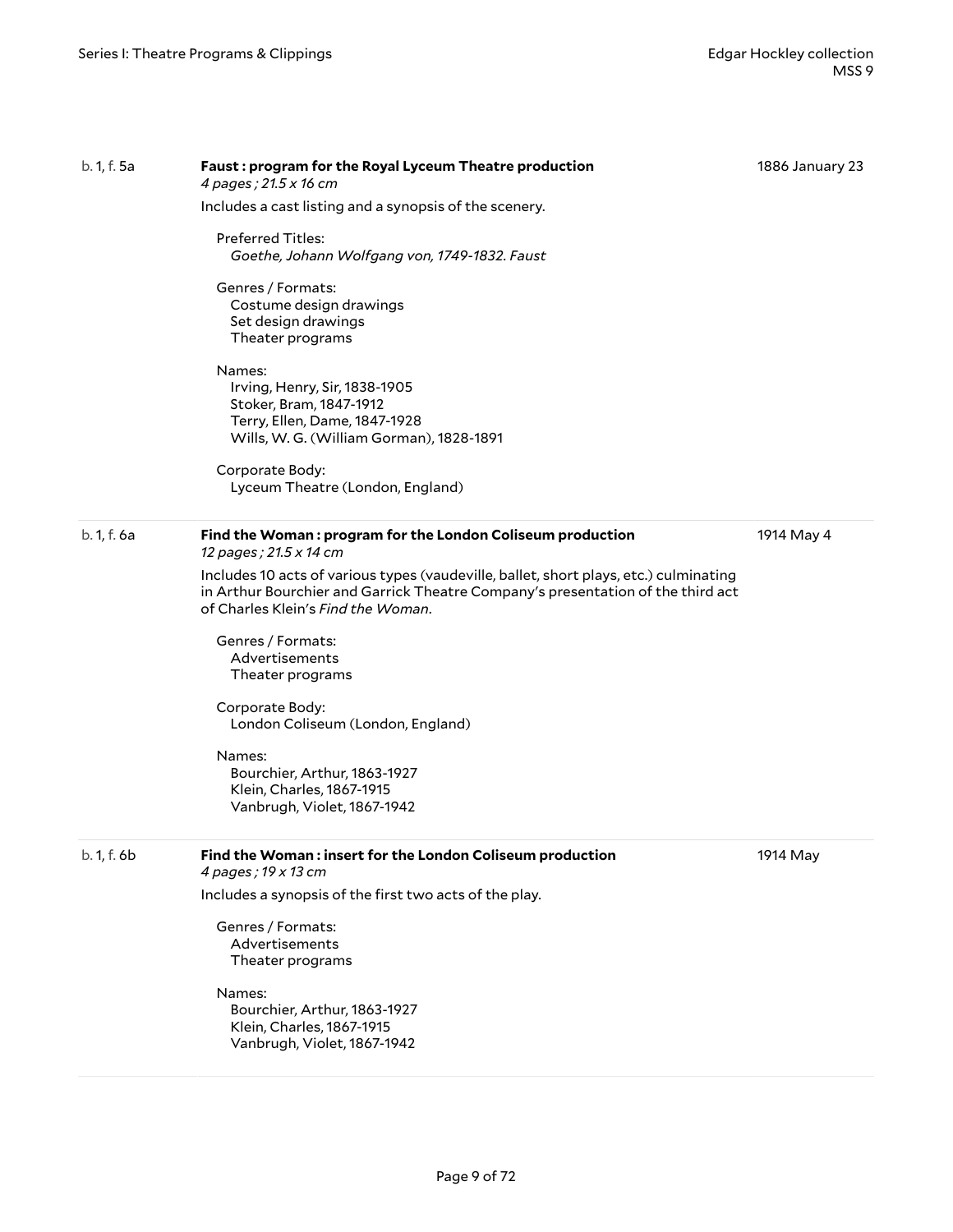| b. 1, f. 7a | Henry IV : program for the Theatre Royal Haymarket production<br>4 pages; 16.5 x 18 cm<br>Haymarket Theatre (London, England)                                                                                      | 1896 July 2     |
|-------------|--------------------------------------------------------------------------------------------------------------------------------------------------------------------------------------------------------------------|-----------------|
|             | Program for Part I, produced by Herbert Beerbohm Tree, who also played Sir John<br>Falstaff. Directed by Tree and Louis Calvert. Includes advertisements.                                                          |                 |
|             | Genres / Formats:<br>Advertisements<br>Theater programs                                                                                                                                                            |                 |
|             | Names:<br>Calvert, Louis, 1859-1923<br>Shakespeare, William, 1564-1616<br>Tree, Herbert Beerbohm, Sir, 1852-1917                                                                                                   |                 |
|             | Corporate Body:<br>Haymarket Theatre (London, England)                                                                                                                                                             |                 |
| b. 1, f. 8a | A Midsummer Night's Dream : program for the Globe Theatre production<br>4 pages; 25.5 x 19 cm                                                                                                                      | 1890 January 15 |
|             | An F.R. Benson production. Includes a cast listing, a list of scenes and music, and an<br>advertisement for other plays.                                                                                           |                 |
|             | <b>Preferred Titles:</b><br>Globe Theatre (London, England: 1599-1644)<br>Shakespeare, William, 1564-1616. Midsummer night's dream                                                                                 |                 |
|             | Genres / Formats:<br>Theater programs                                                                                                                                                                              |                 |
|             | Names:<br>Benson, Frank R. (Frank Robert), 1858-1939                                                                                                                                                               |                 |
| b. 1, f. 9a | Richard III : program for the Royal Lyceum Theatre production<br>4 pages; 21.5 x 17 cm<br>Lyceum Theatre (London, England)                                                                                         | 1897 April 6    |
|             | Starring Henry Irving as Richard. Bram Stoker is listed as the Acting Manager.<br>Includes advertisement for Sardou's Madame Sans-Gene with Ellen Terry in the<br>starring role and Henry Irving playing Napoleon. |                 |
|             | Genres / Formats:<br>Theater programs                                                                                                                                                                              |                 |
|             | Names:<br>Irving, Henry, Sir, 1838-1905<br>Shakespeare, William, 1564-1616<br>Stoker, Bram, 1847-1912<br>Terry, Ellen, Dame, 1847-1928                                                                             |                 |
|             | Corporate Body:<br>Lyceum Theatre (London, England)                                                                                                                                                                |                 |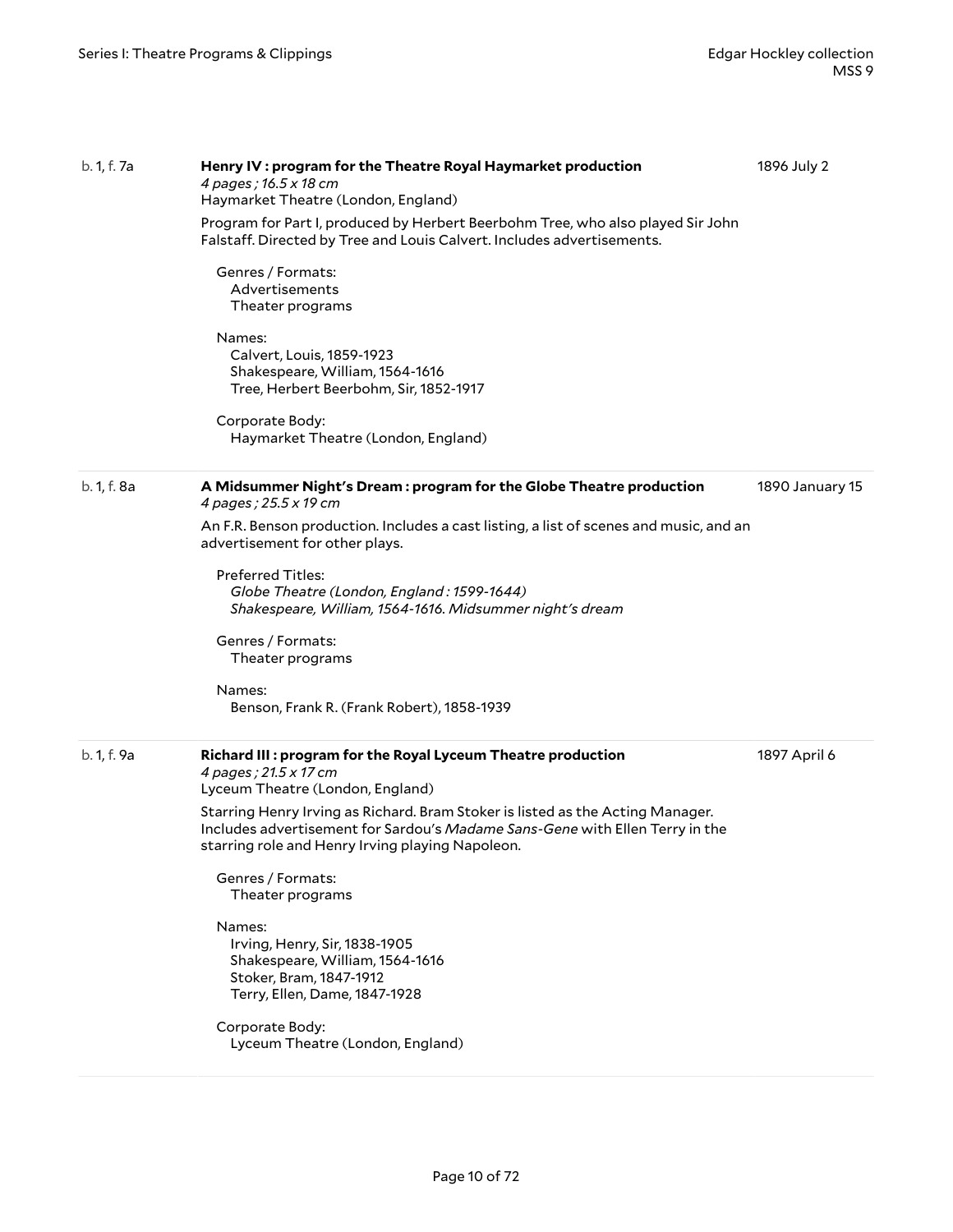| b. 1, f. 10a | The Scarlet Pimpernel: playbill for the Borough Theatre production<br>6 pages (1 folded sheet) ; 25.5 x 37.5 cm                                                                                                                                                                                             | 1903 April  |
|--------------|-------------------------------------------------------------------------------------------------------------------------------------------------------------------------------------------------------------------------------------------------------------------------------------------------------------|-------------|
|              | Produced at the Borough Theatre and Opera House, Stratford, by Fred Terry.<br>Includes advertisements.                                                                                                                                                                                                      |             |
|              | Genres / Formats:<br>Advertisements<br>Theater programs                                                                                                                                                                                                                                                     |             |
|              | Names:<br>Orczy, Emmuska Orczy, Baroness, 1865-1947<br>Terry, Fred, 1863-1933                                                                                                                                                                                                                               |             |
| b. 1, f. 11a | Twelfth Night: program for the Old Vic production<br>4 pages; 19 x 12.5 cm<br>Old Vic Company                                                                                                                                                                                                               | 1924 May    |
|              | Program for the final production of the 1923-1924 season. Includes advertisements<br>for two operas, The Marriage of Figaro and Don Giovanni.                                                                                                                                                               |             |
|              | Genres / Formats:<br>Theater programs                                                                                                                                                                                                                                                                       |             |
|              | Names:<br>Baylis, Lilian, 1874-1937<br>Shakespeare, William, 1564-1616                                                                                                                                                                                                                                      |             |
|              | Corporate Body:<br>Old Vic Theatre (London, England)                                                                                                                                                                                                                                                        |             |
| b. 1, f. 12a | The Two Gentlemen of Verona: playbill for the Daly's Theatre production<br>4 pages; 18 x 27 cm<br>Daly's Theatre (London, England)                                                                                                                                                                          | 1895 July 5 |
|              | Program for Augustin Daly's Company of Comedians' fourth production of The<br>Two Gentlemen of Verona. Includes announcements for additional performances<br>and the company's first production of Midsummer Night's Dream as well as<br>presentations of Nancy & Co., The Honeymoon and The Heart of Ruby. |             |
|              | Genres / Formats:<br>Advertisements<br>Theater programs                                                                                                                                                                                                                                                     |             |
|              | Names:<br>Daly, Augustin, 1838-1899<br>Power, Tyrone, 1869-1931<br>Rehan, Ada, 1857-1916<br>Shakespeare, William, 1564-1616                                                                                                                                                                                 |             |
|              | Corporate Body:<br>Daly's Theatre (London, England)                                                                                                                                                                                                                                                         |             |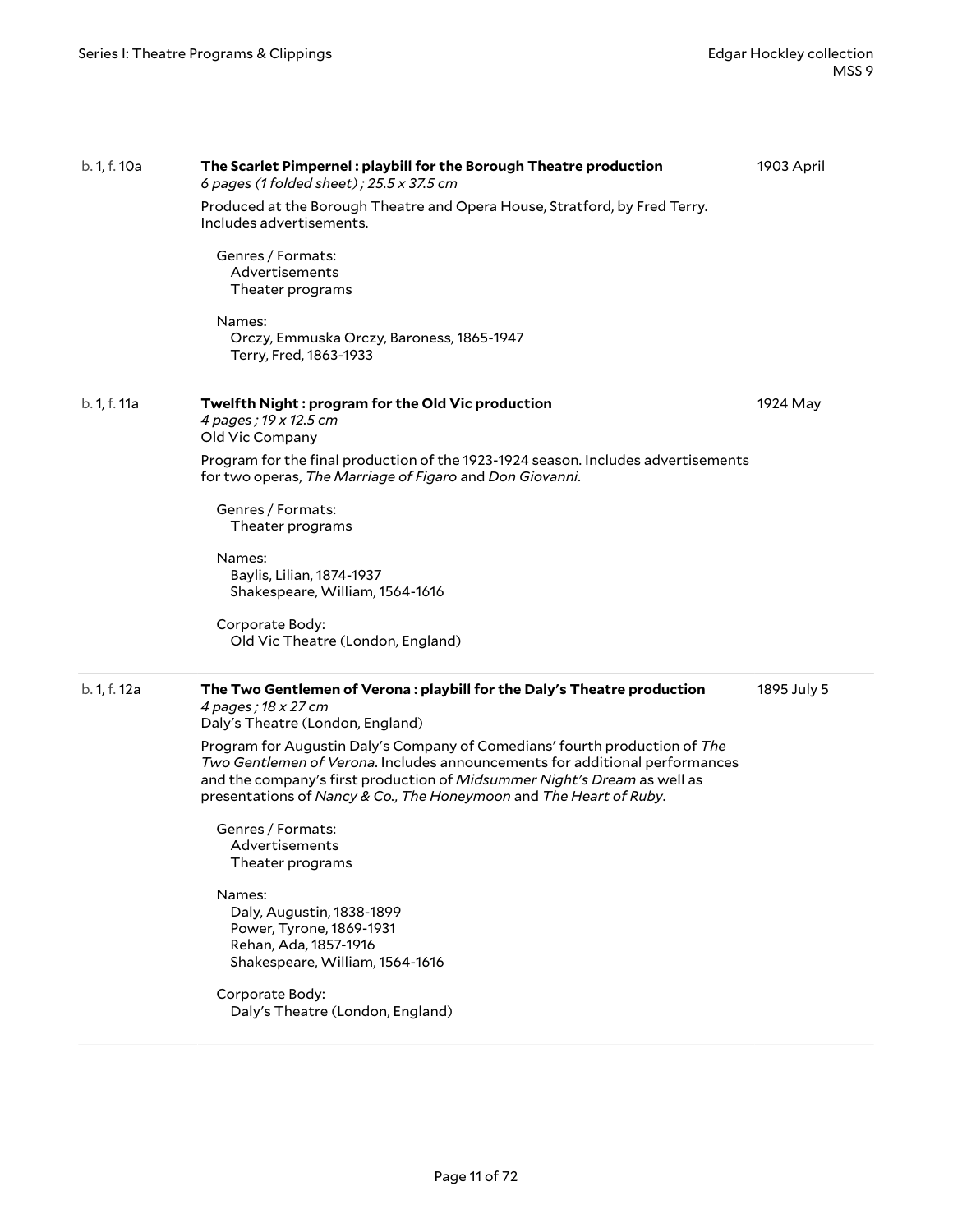| b. 1, f. 13a | Multiple Productions: press release for the National Standard Theatre<br>announcing the first London appearance of Edmund Tearle and his company<br>4 pages (1 folded sheet); 19 x 13 cm<br>Standard Theatre (Shoreditch, London, England)<br>During the week of April 8th, 1887, Tearles and company performed Sheridan<br>Knowles' Virginius, Shakespeare's Hamlet and Richard III, and the farce His Last<br>Legs. Included in the press release are advertisements for the Olympic Theatre<br>production of A Dark Secret.<br>Genres / Formats:<br>Advertisements<br>Corporate Body:<br>Standard Theatre (Shoreditch, London, England)<br>Names:<br>Tearle, Edmund, 1856-1913 | 1887 April 18 |
|--------------|-----------------------------------------------------------------------------------------------------------------------------------------------------------------------------------------------------------------------------------------------------------------------------------------------------------------------------------------------------------------------------------------------------------------------------------------------------------------------------------------------------------------------------------------------------------------------------------------------------------------------------------------------------------------------------------|---------------|
| b. 1, f. 13b | Multiple Productions: program for the Palace Theatre of London of Varieties<br>1 page (folded); $29 \times 41$ cm<br>Palace Theatre (London, England)<br>Included in the program are performances by American vaudeville star Walter<br>C. Kelly. The program also mentions Florence Yaymen, a "Coon Caricaturist."<br>Advertisements also included.<br>Genres / Formats:<br>Advertisements<br>Theater programs<br>Names:<br>Allan, Maud<br>Kelly, Walter C., 1873-1939<br>Corporate Body:<br>Palace Theatre (London, England)                                                                                                                                                    | 1908 June 27  |
| b. 1, f. 13c | Multiple Productions: program for the Royal Lyceum Theatre's "Last Night of<br>the Season"<br>4 pages; 21.5 x 17 cm<br>Lyceum Theatre (London, England)<br>Includes cast listings for Romeo and Juliet, For the Crown, Magda, King Henry VIII,<br>and The School for Scandal.<br>Genres / Formats:<br>Theater programs<br>Corporate Body:<br>Lyceum Theatre (London, England)<br>Names:<br>Forbes-Robertson, Johnston, Sir, 1853-1937<br>Harrison, Frederick, 1853 or 1854-1926<br>Irving, Henry, Sir, 1838-1905<br>Shakespeare, William, 1564-1616                                                                                                                               | 1896 July 25  |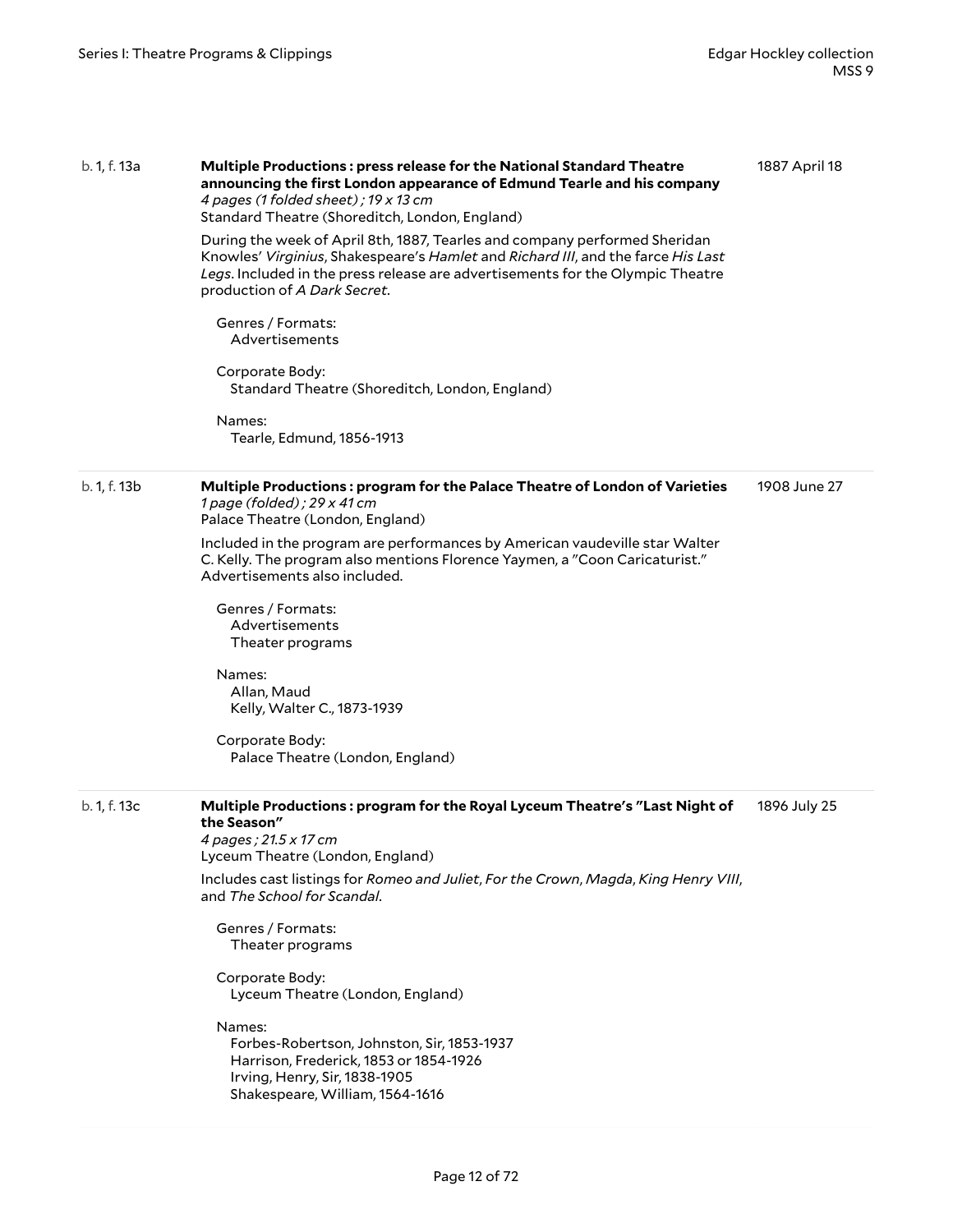#### b. 1, f. 14a **Obituary of Adelaide Ristori from The Morning Post**

1906 October 10

*1 obituary in 2 clippings ; 30 x 7 and 11 x 7 cm*

Obituary of the Italian actress. Her famous roles include Lady Macbeth, Phaedra, Medea, Queen Elizabeth, Deborah, Judith, and Camilla.

Genres / Formats: Clippings

Names: Ristori, Adelaide, 1822-1906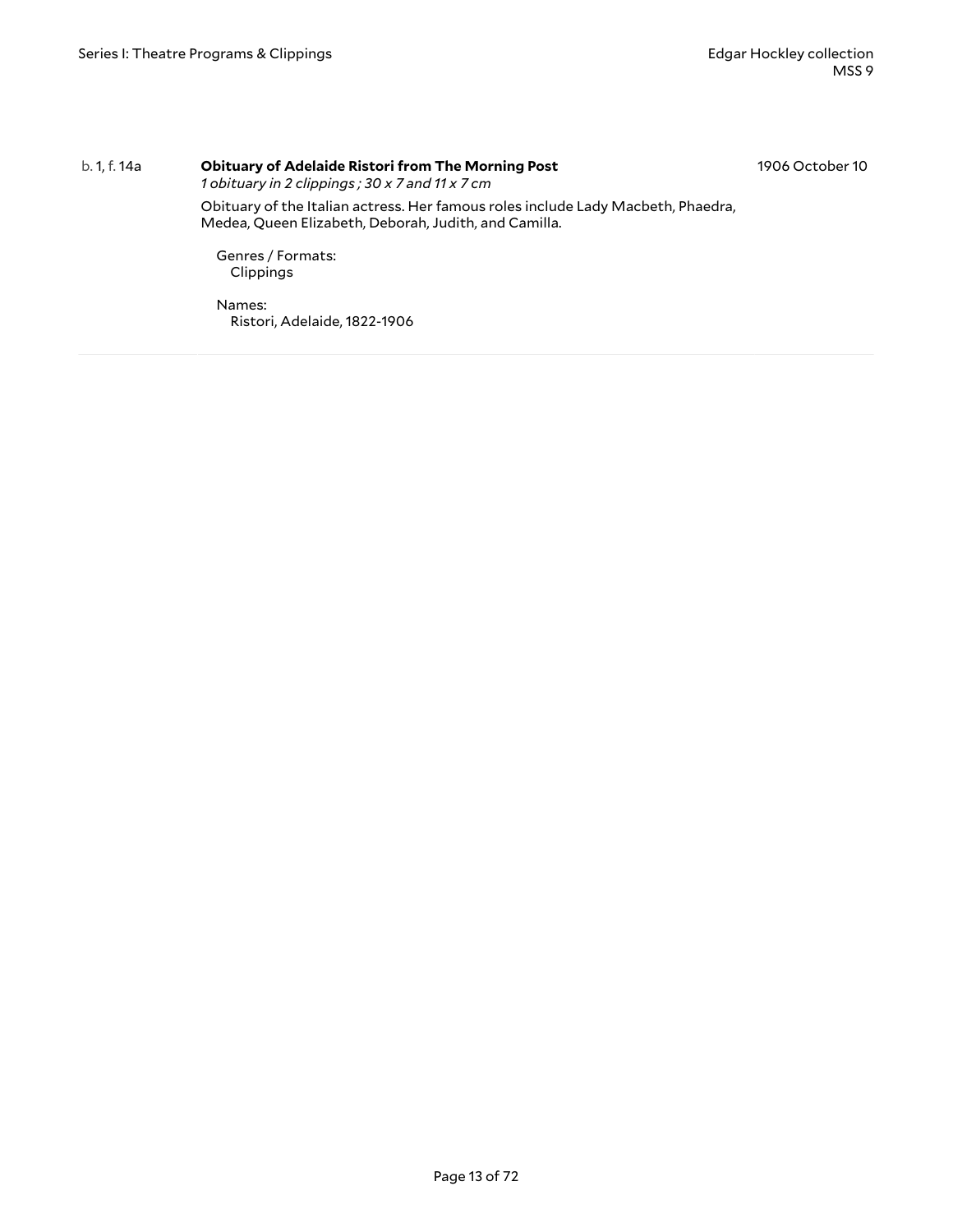### <span id="page-13-0"></span>**Series II: Designs by Production**

English Hockley, Edgar, 1860-1938

| b. 2, f. 1a   | Antony and Cleopatra: drawing of three figures<br>1 drawing: watercolor over graphite; 18 x 23 cm                                                                  | circa 1886-1897 |
|---------------|--------------------------------------------------------------------------------------------------------------------------------------------------------------------|-----------------|
|               | The watercolor $(6 \times 7 \text{ cm})$ is affixed to the larger sheet, which includes detailed<br>description of the coloring of the figures and their costumes. |                 |
|               | <b>Preferred Titles:</b><br>Shakespeare, William, 1564-1616. Antony and Cleopatra                                                                                  |                 |
|               | Genres / Formats:<br>Costume design drawings<br>Graphite drawings<br>Watercolors (paintings)                                                                       |                 |
| b. 2, f. 1b   | Antony and Cleopatra : drawing of Cleopatra standing in front of her throne<br>1 drawing: watercolor over graphite; 19 x 12 cm                                     | circa 1886-1897 |
|               | "Magenta" written on the middle to lower left corner.                                                                                                              |                 |
|               | Genres / Formats:<br>Costume design drawings<br>Graphite drawings<br>Set design drawings<br>Watercolors (paintings)                                                |                 |
|               | Preferred Titles:<br>Shakespeare, William, 1564-1616. Antony and Cleopatra                                                                                         |                 |
| b. 2, f. 1c   | Antony and Cleopatra: drawing of Cleopatra with two of her serving women,<br><b>Charmian and Iras</b><br>1 drawing: graphite; 10 x 12 cm                           | circa 1886-1897 |
|               | Includes notes on the color of the costumes.                                                                                                                       |                 |
|               | Genres / Formats:<br>Costume design drawings<br>Graphite drawings                                                                                                  |                 |
|               | <b>Preferred Titles:</b><br>Shakespeare, William, 1564-1616. Antony and Cleopatra                                                                                  |                 |
| b. 2, f. 1(d) | Antony and Cleopatra: drawings of various heads and torsos<br>6 drawings on 1 sheet: graphite; 23.5 x 18.5 cm                                                      | circa 1886-1897 |
|               | Includes detailed sketches of three headdresses and annotations for the female<br>figure.                                                                          |                 |
|               | Genres / Formats:<br>Costume design drawings<br>Graphite drawings<br>Set design drawings                                                                           |                 |
|               | Preferred Titles:<br>Shakespeare, William, 1564-1616. Antony and Cleopatra                                                                                         |                 |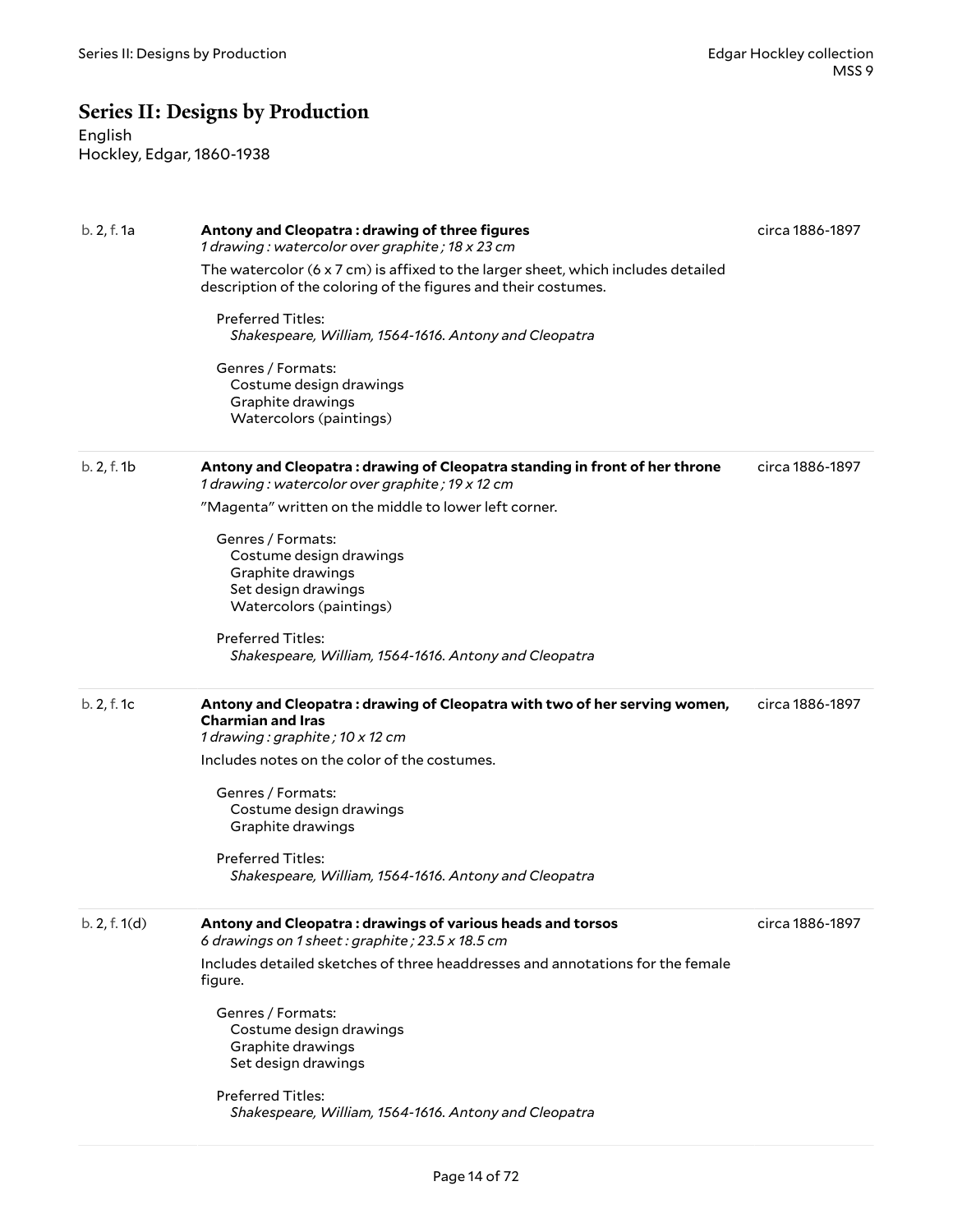| b. 2, f. 1e   | Antony and Cleopatra : drawings of two rooms, in Egypt and Rome<br>5 drawings on 1 sheet: pen and ink and graphite; 11 x 18 cm                                   | circa 1886-1897 |
|---------------|------------------------------------------------------------------------------------------------------------------------------------------------------------------|-----------------|
|               | Folded sheet includes multiple drawings on both sides. Includes details of a pillar<br>and vases or urns for the banquet to Antony, as well as a male headdress. |                 |
|               | Genres / Formats:<br>Costume design drawings<br>Graphite drawings<br>Pen and ink drawings<br>Set design drawings                                                 |                 |
|               | <b>Preferred Titles:</b><br>Shakespeare, William, 1564-1616. Antony and Cleopatra                                                                                |                 |
| b. 2, f. 1(f) | Antony and Cleopatra: drawing of Calpurnia, Caesar, and Antony<br>1 drawing: watercolor over graphite; 18 x 11 cm                                                | circa 1886-1897 |
|               | The watercolor (6.5 x 7 cm) is affixed to the larger sheet, which includes<br>descriptions of the color and texture of the costumes.                             |                 |
|               | Genres / Formats:<br>Costume design drawings<br>Graphite drawings<br>Watercolors (paintings)                                                                     |                 |
|               | <b>Preferred Titles:</b><br>Shakespeare, William, 1564-1616. Antony and Cleopatra                                                                                |                 |
| b. 2, f. 1g   | Antony and Cleopatra: drawing of a woman on horseback<br>1 drawing: graphite; 9.5 x 10 cm                                                                        | circa 1886-1897 |
|               | The drawing presumably depicts Cleopatra.                                                                                                                        |                 |
|               | <b>Preferred Titles:</b><br>Shakespeare, William, 1564-1616. Antony and Cleopatra                                                                                |                 |
|               | Genres / Formats:<br>Costume design drawings<br>Graphite drawings                                                                                                |                 |
| b. 2, f. 2a   | As You Like It: drawings of costume design for Orlando<br>2 drawings on 1 sheet: pen and ink; 20 x 13 cm                                                         | circa 1886-1897 |
|               | Includes notes on the color of the costume.                                                                                                                      |                 |
|               | Genres / Formats:<br>Costume design drawings<br>Pen and ink drawings                                                                                             |                 |
|               | <b>Preferred Titles:</b><br>Shakespeare, William, 1564-1616. As you like it                                                                                      |                 |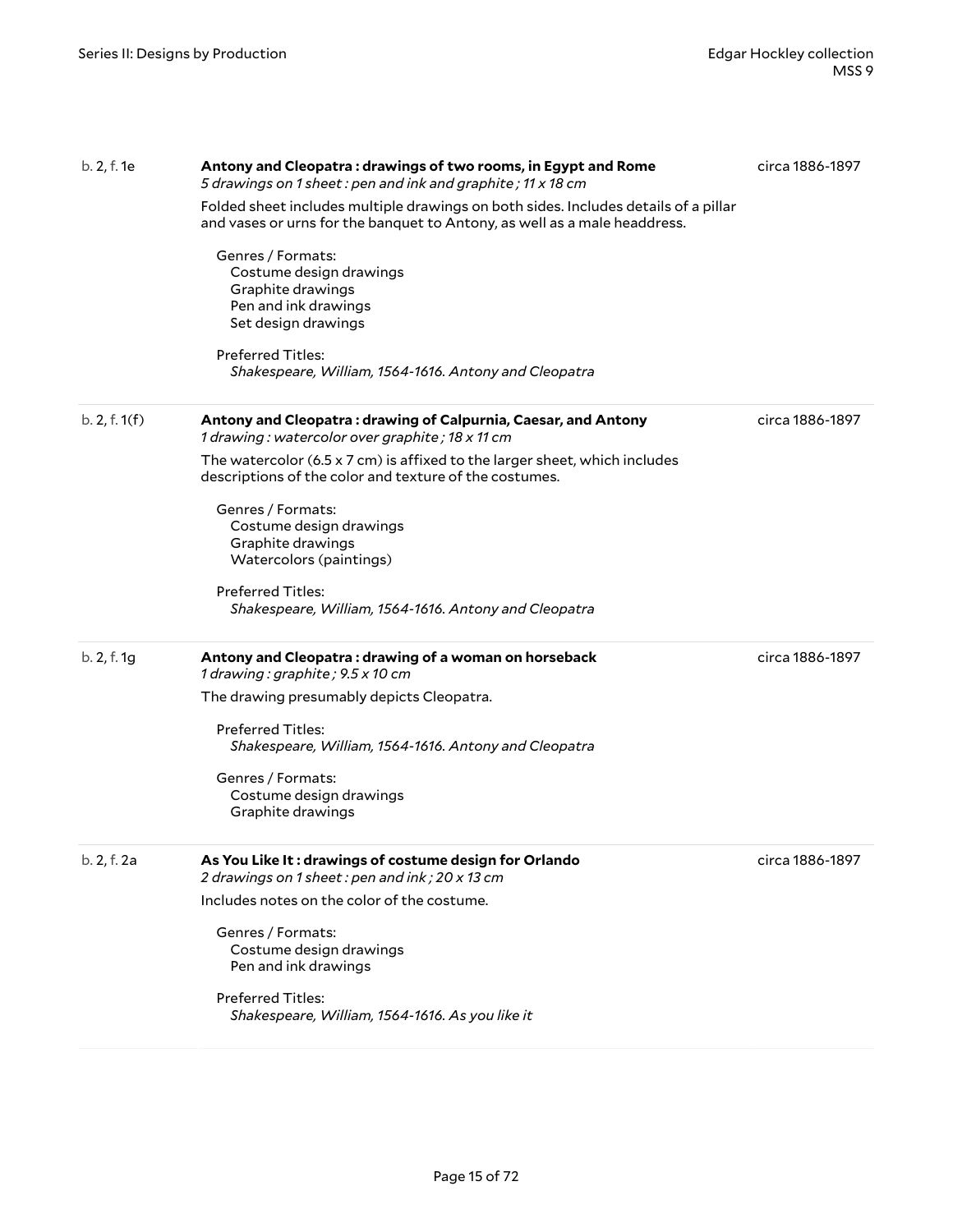| b. 2, f. 2b | As You Like It: drawing of costume design for a male<br>1 drawing: pen and ink; 20 x 13 cm                                     | circa 1886-1897 |
|-------------|--------------------------------------------------------------------------------------------------------------------------------|-----------------|
|             | Includes notes on the color and design of the costume.                                                                         |                 |
|             | Genres / Formats:<br>Costume design drawings<br>Pen and ink drawings                                                           |                 |
|             | Preferred Titles:<br>Shakespeare, William, 1564-1616. As you like it                                                           |                 |
| b. 2, f. 2c | As You Like It: drawings of costume design for a female with legging detail<br>3 drawings on 1 sheet: graphite; 23.5 x 18.5 cm | circa 1886-1897 |
|             | Includes notes on the color and design of the costume.                                                                         |                 |
|             | Genres / Formats:<br>Costume design drawings<br>Graphite drawings                                                              |                 |
|             | <b>Preferred Titles:</b><br>Shakespeare, William, 1564-1616. As you like it                                                    |                 |
| b. 2, f. 3a | Charles I: drawing of a male on throne<br>1 drawing: graphite; 18 x 11 cm                                                      | circa 1886-1897 |
|             | Genres / Formats:<br>Costume design drawings<br>Graphite drawings<br>Set design drawings                                       |                 |
|             | <b>Preferred Titles:</b><br>Wills, W. G. (William Gorman), 1828-1891. Charles I                                                |                 |
| b. 2, f. 3b | Charles I: drawing of a room at Hampton Court<br>1 drawing: graphite; 11 x 18 cm                                               | circa 1886-1897 |
|             | The reverse side includes the notation "Hampton Court" in the upper left corner.                                               |                 |
|             | Genres / Formats:<br>Graphite drawings<br>Set design drawings                                                                  |                 |
|             | <b>Preferred Titles:</b><br>Wills, W. G. (William Gorman), 1828-1891. Charles I                                                |                 |
|             | Corporate Body:<br>Hampton Court (Richmond upon Thames, London, England)                                                       |                 |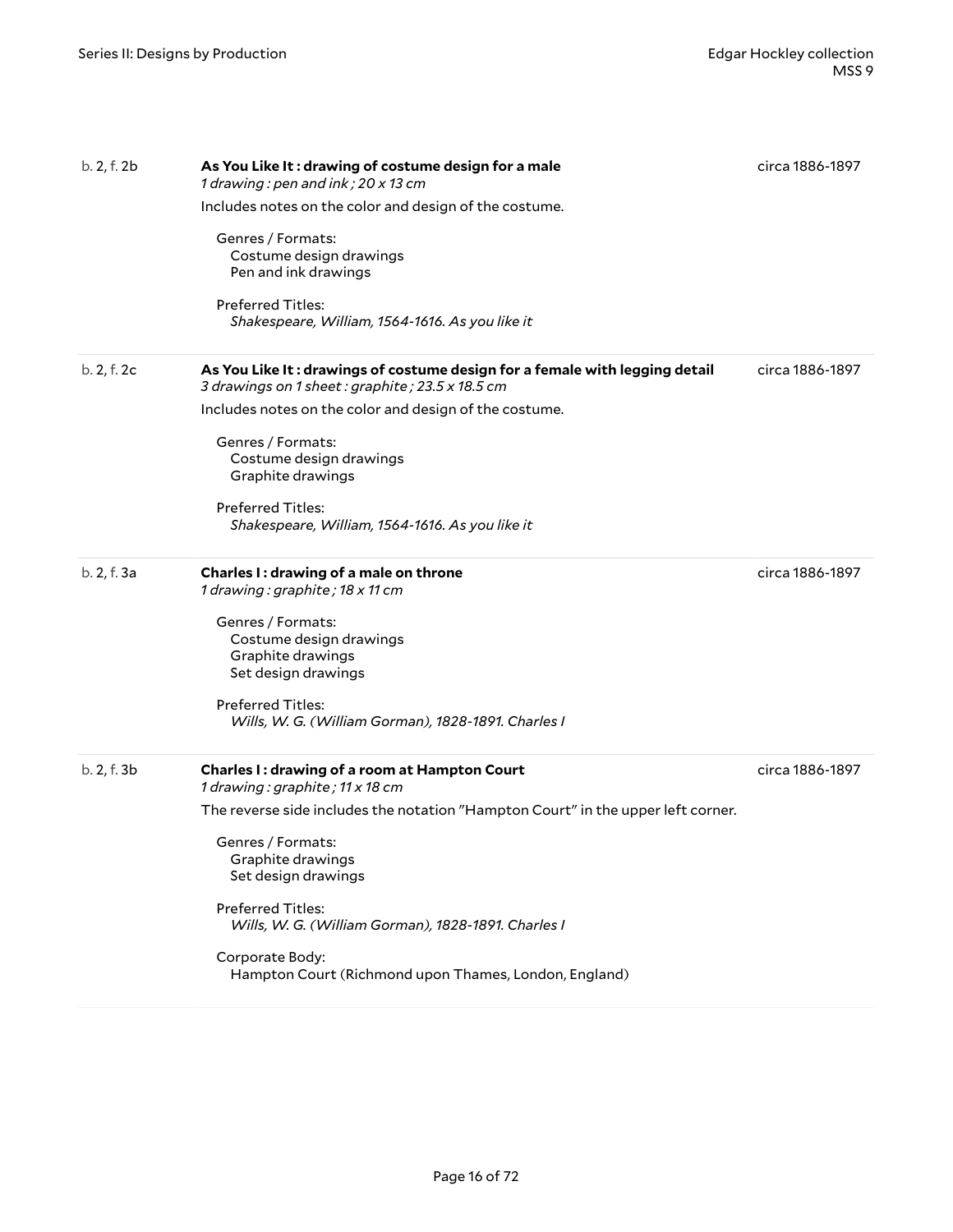| b. 2, f. 3c   | Charles I: drawing of a boat<br>1 drawing : graphite ; $11.5 \times 18$ cm<br>The small sheet includes a sketch of a gondola-like boat, with passengers, on a<br>canal. A second sheet (18 x 22.5 cm), once presumably used to protect the first, | circa 1886-1897 |
|---------------|---------------------------------------------------------------------------------------------------------------------------------------------------------------------------------------------------------------------------------------------------|-----------------|
|               | contains the notation, "Charles 1st (H.B. Irving)."<br><b>Preferred Titles:</b>                                                                                                                                                                   |                 |
|               | Wills, W. G. (William Gorman), 1828-1891. Charles I                                                                                                                                                                                               |                 |
|               | Genres / Formats:<br>Costume design drawings<br>Graphite drawings<br>Set design drawings                                                                                                                                                          |                 |
| b. 2, f. 3(d) | Charles I: drawing of a male genuflecting<br>1 drawing: graphite; 11.5 x 18 cm                                                                                                                                                                    | circa 1886-1897 |
|               | The sketch includes a male genuflecting before another male (presumably Charles<br>I), while in the background a female looks on.                                                                                                                 |                 |
|               | <b>Preferred Titles:</b><br>Wills, W. G. (William Gorman), 1828-1891. Charles I                                                                                                                                                                   |                 |
|               | Genres / Formats:<br>Costume design drawings<br>Graphite drawings<br>Set design drawings                                                                                                                                                          |                 |
| b. 2, f. 4a   | Coriolanus: drawings of Aufidius and Lieutenant watching procession and tents circa 1886-1897<br>2 drawings on 1 sheet: graphite; 19 x 14 cm                                                                                                      |                 |
|               | Includes notes on the colors of a temple, a vase, tents, cloaks, helmets, the ground,<br>and symbols.                                                                                                                                             |                 |
|               | Genres / Formats:<br>Costume design drawings<br>Graphite drawings<br>Set design drawings                                                                                                                                                          |                 |
|               | <b>Preferred Titles:</b><br>Shakespeare, William, 1564-1616. Coriolanus                                                                                                                                                                           |                 |
| b. 2, f. 4b   | Coriolanus: drawing of a fortress and soldiers in the woods<br>1 drawing: graphite; 19 x 11.5 cm                                                                                                                                                  | circa 1886-1897 |
|               | Includes notes on the colors of flora, a fortress, and soldiers.                                                                                                                                                                                  |                 |
|               | <b>Preferred Titles:</b><br>Shakespeare, William, 1564-1616. Coriolanus                                                                                                                                                                           |                 |
|               | Genres / Formats:<br>Costume design drawings<br>Graphite drawings<br>Set design drawings                                                                                                                                                          |                 |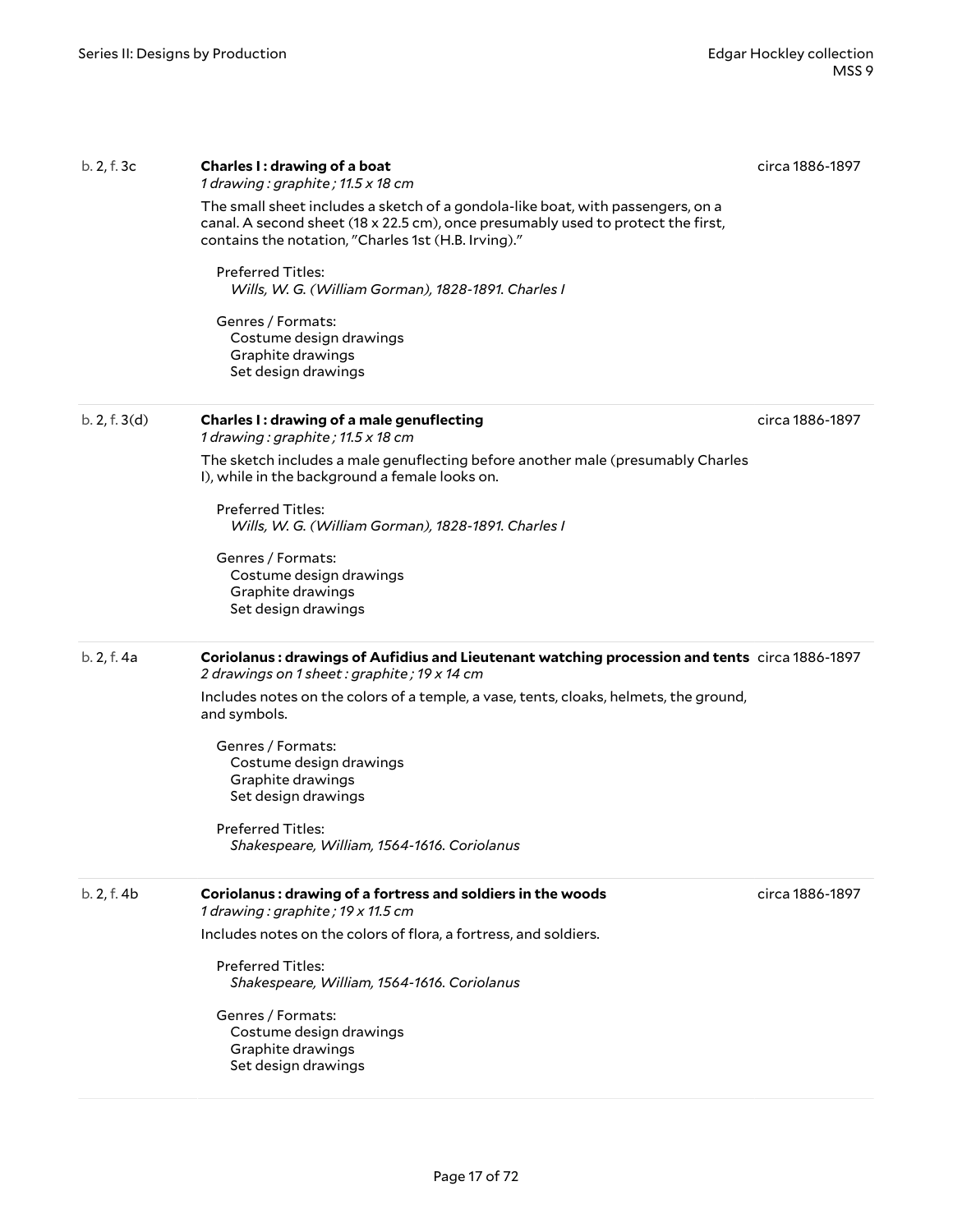| b. 2, f. 5a   | Cymbeline: drawing of a cave in mountains<br>1 drawing: graphite; 23.5 x 18.5 cm                             | circa 1886-1897 |
|---------------|--------------------------------------------------------------------------------------------------------------|-----------------|
|               | Sketch, 7.5 x 17 cm, appears on the top half of the page, and presumably depicts<br>the cave of Belarius.    |                 |
|               | Genres / Formats:<br>Costume design drawings<br>Graphite drawings<br>Set design drawings                     |                 |
|               | <b>Preferred Titles:</b><br>Shakespeare, William, 1564-1616. Cymbeline                                       |                 |
| b. 2, f. 5b   | <b>Cymbeline: drawing of Pisanio and Imogen</b><br>1 drawing: graphite; 20 x 13 cm                           | circa 1886-1897 |
|               | Includes color notes for Pisanio and Imogen's costumes.                                                      |                 |
|               | Preferred Titles:<br>Shakespeare, William, 1564-1616. Cymbeline                                              |                 |
|               | Genres / Formats:                                                                                            |                 |
|               | Costume design drawings<br>Graphite drawings                                                                 |                 |
| b. 2, f. 5c   | Cymbeline: drawings of four males and Imogen's bedchamber<br>5 drawings on 1 sheet: graphite; 23.5 x 18.5 cm | circa 1886-1897 |
|               | Includes color and detail notes for costumes and a bedchamber set.                                           |                 |
|               | Genres / Formats:<br>Costume design drawings<br>Graphite drawings                                            |                 |
|               | Set design drawings                                                                                          |                 |
|               | Preferred Titles:<br>Shakespeare, William, 1564-1616. Cymbeline                                              |                 |
| b. 2, f. 5(d) | <b>Cymbeline: drawing of soldiers marching</b><br>1 drawing: graphite; 9.5 x 11 cm                           | circa 1886-1897 |
|               | Genres / Formats:<br>Costume design drawings                                                                 |                 |
|               | Graphite drawings<br>Set design drawings                                                                     |                 |
|               | Preferred Titles:<br>Shakespeare, William, 1564-1616. Cymbeline                                              |                 |
|               |                                                                                                              |                 |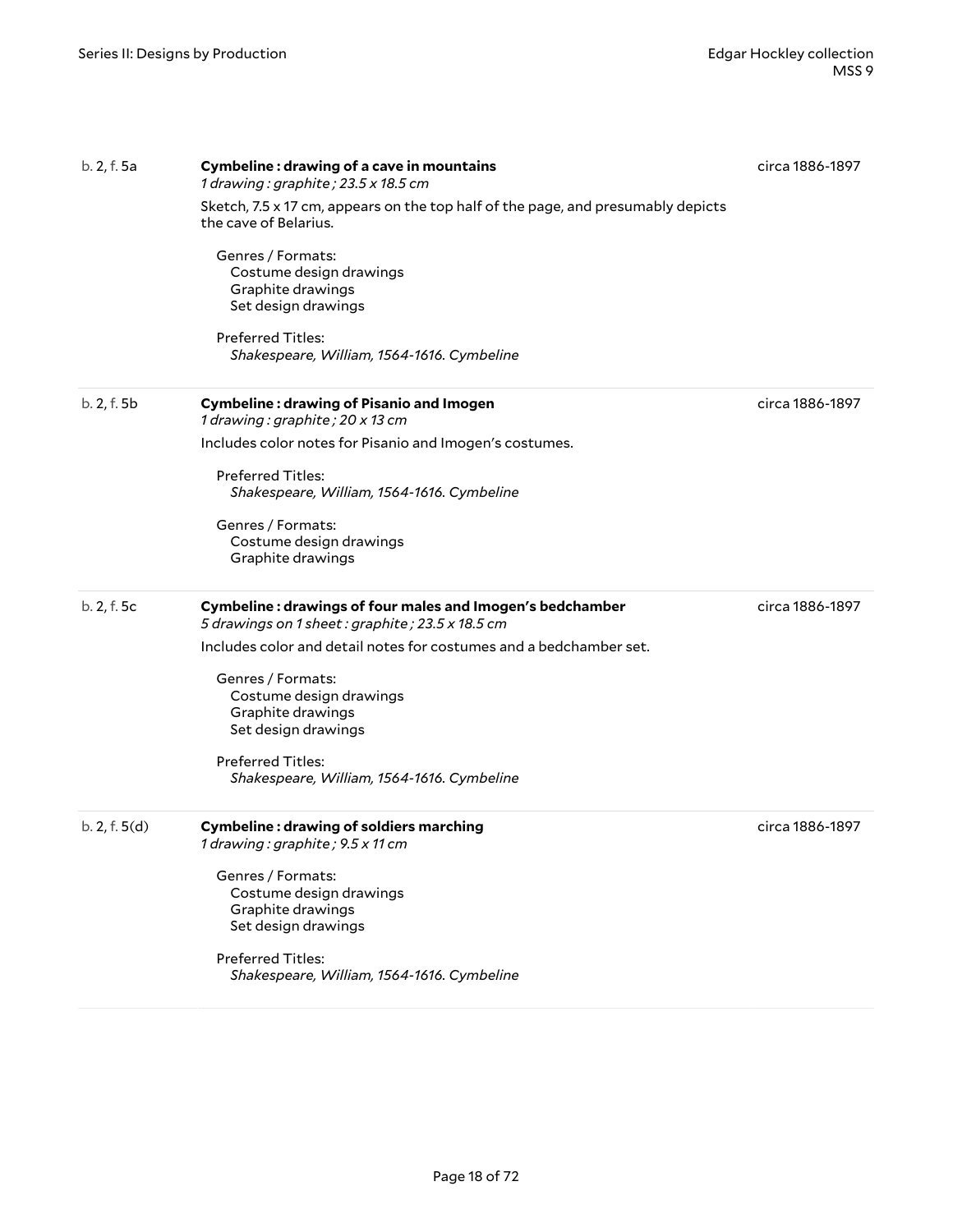| b. 2, f. 5e | Cymbeline: drawings of a male costume, shields, and a chariot<br>6 drawings on 1 sheet: graphite; 20 x 13 cm          | circa 1886-1897 |
|-------------|-----------------------------------------------------------------------------------------------------------------------|-----------------|
|             | Includes color notes and details for a male tunic and cloak, two types of shields, as<br>well as a horse and chariot. |                 |
|             | Genres / Formats:<br>Costume design drawings<br>Graphite drawings<br>Set design drawings                              |                 |
|             | <b>Preferred Titles:</b><br>Shakespeare, William, 1564-1616. Cymbeline                                                |                 |
| b. 2, f. 6a | Cymbeline: unidentified photocopied reproduction of a painting of a soldier<br>1 drawing: photocopy; 12 x 6.5 cm      | circa 1886-1897 |
|             | Genres / Formats:                                                                                                     |                 |
|             | Costume design drawings<br>Photocopies                                                                                |                 |
|             | Set design drawings                                                                                                   |                 |
|             | <b>Preferred Titles:</b>                                                                                              |                 |
|             | Shakespeare, William, 1564-1616. Cymbeline                                                                            |                 |
|             |                                                                                                                       |                 |
| b. 2, f. 6b | Cymbeline: drawing of Imogen in male costume<br>1 drawing: graphite; 18 x 11 cm                                       | circa 1886-1897 |
|             | Genres / Formats:                                                                                                     |                 |
|             | Costume design drawings                                                                                               |                 |
|             | Graphite drawings                                                                                                     |                 |
|             | <b>Preferred Titles:</b>                                                                                              |                 |
|             | Shakespeare, William, 1564-1616. Cymbeline                                                                            |                 |
| b. 2, f. 6c | <b>Cymbeline: drawings of Imogen in various poses</b><br>5 drawings on 1 sheet: pen and ink and graphite; 20 x 13 cm  | circa 1886-1897 |
|             | Depicts a female in male costume, presumably Imogen. Includes color notes for<br>the costume and a staff.             |                 |
|             | Genres / Formats:<br>Costume design drawings<br>Graphite drawings<br>Pen and ink drawings                             |                 |
|             | Preferred Titles:<br>Shakespeare, William, 1564-1616. Cymbeline                                                       |                 |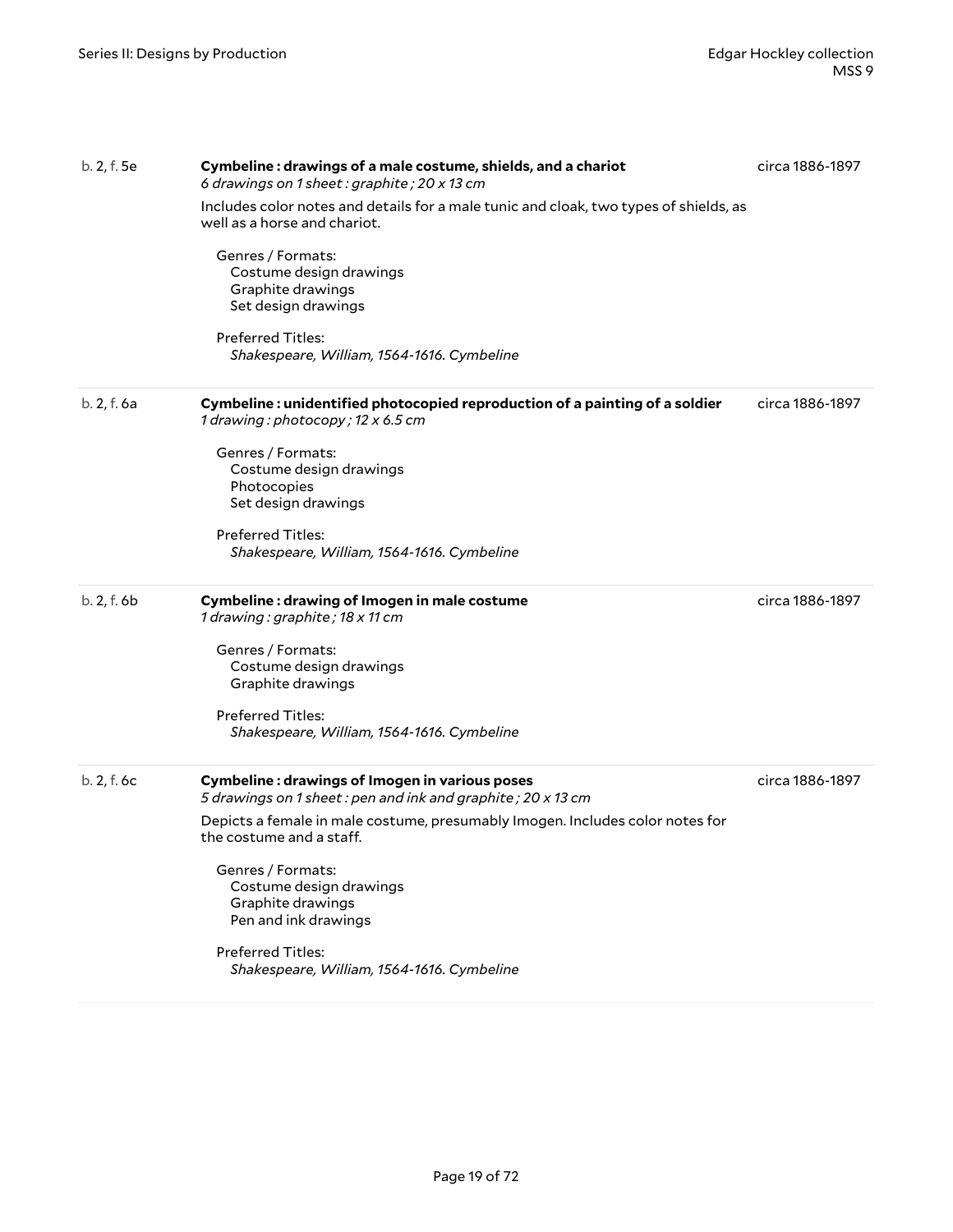| b. 2, f. 6(d) | Cymbeline: drawing of Imogen in male costume<br>1 drawing: graphite; 18 x 11 cm<br>Genres / Formats:<br>Costume design drawings<br>Graphite drawings | circa 1886-1897 |
|---------------|------------------------------------------------------------------------------------------------------------------------------------------------------|-----------------|
|               | Preferred Titles:<br>Shakespeare, William, 1564-1616. Cymbeline                                                                                      |                 |
| b. 2, f. 6e   | Cymbeline: drawings of Imogen, in three poses, in male costume<br>3 drawings on 1 sheet: graphite; 11 x 18 cm<br>Genres / Formats:                   | circa 1886-1897 |
|               | Costume design drawings<br>Graphite drawings                                                                                                         |                 |
|               | <b>Preferred Titles:</b><br>Shakespeare, William, 1564-1616. Cymbeline                                                                               |                 |
| b. 2, f. 6(f) | Cymbeline: drawing of Imogen in male costume, holding a document<br>3 drawings: graphite; 18 x 11 cm                                                 | circa 1886-1897 |
|               | The verso contains color and detail notes on the costume and actress' hair, as well<br>as a small drawing depicting cuff details, etc.               |                 |
|               | Genres / Formats:<br>Costume design drawings<br>Graphite drawings                                                                                    |                 |
|               | <b>Preferred Titles:</b><br>Shakespeare, William, 1564-1616. Cymbeline                                                                               |                 |
| b. 2, f. 6g   | <b>Cymbeline: drawings of three males</b><br>4 drawings on 1 sheet: graphite; 23.5 x 19 cm                                                           | circa 1886-1897 |
|               | Includes color and detail notes on the costumes.                                                                                                     |                 |
|               | Genres / Formats:<br>Costume design drawings<br>Graphite drawings                                                                                    |                 |
|               | <b>Preferred Titles:</b><br>Shakespeare, William, 1564-1616. Cymbeline                                                                               |                 |
| b. 2, f. 6h   | <b>Cymbeline: drawing of Imogen</b><br>1 drawing: graphite; 17 x 11 cm                                                                               | circa 1886-1897 |
|               | Includes detail notes on the costume as well as what may be lighting direction.                                                                      |                 |
|               | Genres / Formats:<br>Costume design drawings<br>Graphite drawings                                                                                    |                 |
|               | <b>Preferred Titles:</b><br>Shakespeare, William, 1564-1616. Cymbeline                                                                               |                 |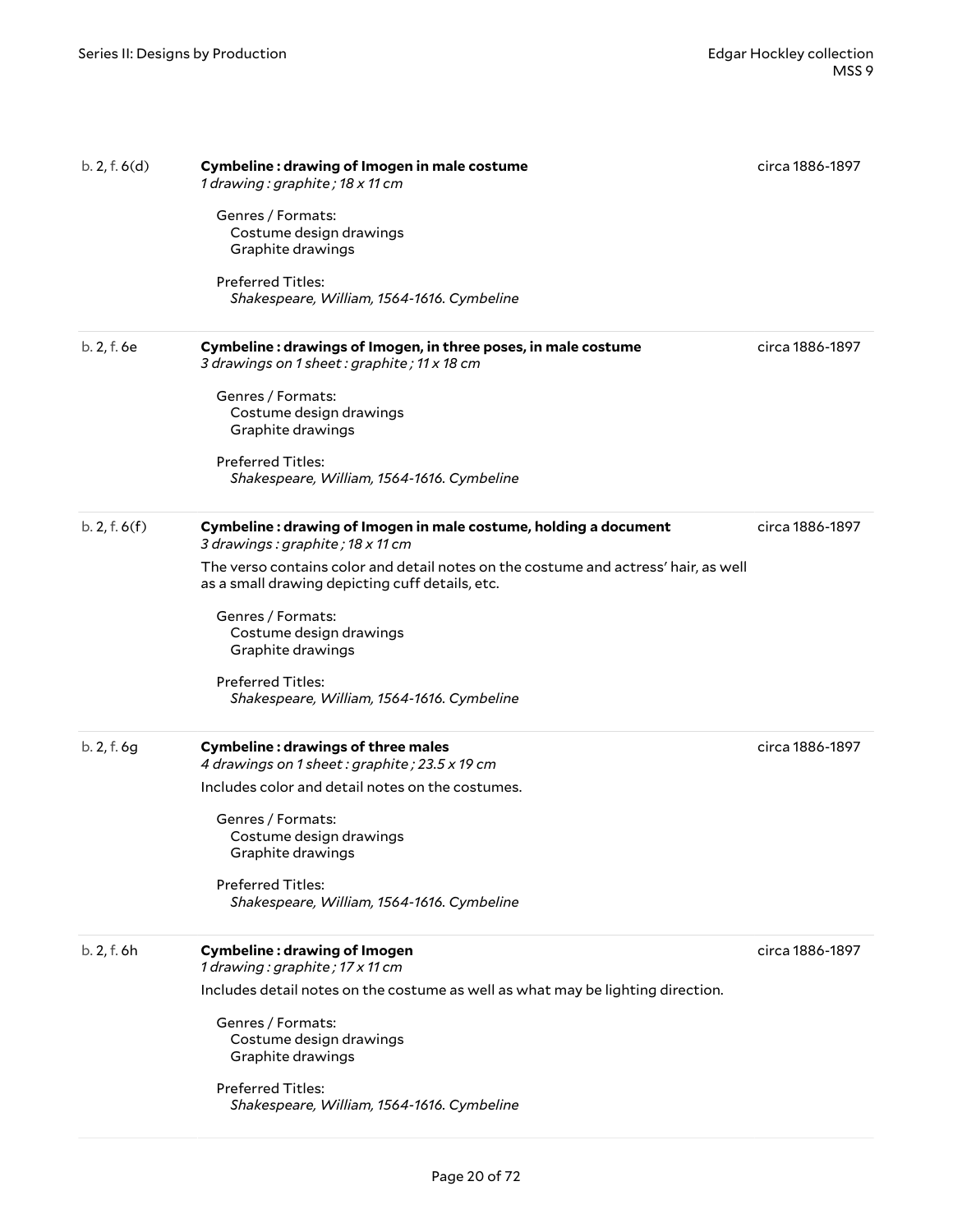| b. 2, f. 6i   | <b>Cymbeline: drawings of Caius Lucius and Posthumus Leonatus</b><br>3 drawings on 1 sheet: graphite; 13 x 20 cm<br>Includes color and detail notes on the costumes, as well as a back view of<br>Posthumus Leonatus.<br>Genres / Formats:<br>Costume design drawings<br>Graphite drawings<br><b>Preferred Titles:</b><br>Shakespeare, William, 1564-1616. Cymbeline                                                                                                                          | circa 1886-1897 |
|---------------|-----------------------------------------------------------------------------------------------------------------------------------------------------------------------------------------------------------------------------------------------------------------------------------------------------------------------------------------------------------------------------------------------------------------------------------------------------------------------------------------------|-----------------|
| b. 2, f. 6j   | Cymbeline: drawings of four males and a sleeping figure<br>5 drawings on 1 sheet: graphite; 13 x 20 cm<br>Includes color and detail notes on the costumes and hair.<br>Genres / Formats:<br>Costume design drawings<br>Graphite drawings<br><b>Preferred Titles:</b><br>Shakespeare, William, 1564-1616. Cymbeline                                                                                                                                                                            | circa 1886-1897 |
| b. 2, f. 6.1a | Davy Garrick: drawing of a male with his right hand aloft<br>1 drawing : watercolor and gouache over graphite and pen and ink ; 17.5 x 11.5 cm<br>The drawing (6 x 4 cm) is affixed to the larger sheet, which includes detail and<br>color notes for the costume.<br>Genres / Formats:<br>Costume design drawings<br>Gouaches<br>Graphite drawings<br>Pen and ink drawings<br>Watercolors (paintings)<br>Names:<br>Garrick, David, 1717-1779<br>Robertson, T. W. (Thomas William), 1829-1871 | circa 1886-1897 |
| b. 2, f. 7    | Don Juan: drawing of Don Juan d'Autriche<br>1 drawing: watercolor over graphite; 16 x 9 cm<br>Includes the following text: "Don Juan d'Autriche -- Theatre Francais, 6 Fev' 1836."<br>Delavigne's play debuted in 1835.<br>Genres / Formats:<br>Costume design drawings<br>Graphite drawings<br>Watercolors (paintings)<br>Preferred Titles:<br>Delavigne, Casimir, 1793-1843. Don Juan d'Autriche                                                                                            | circa 1886-1897 |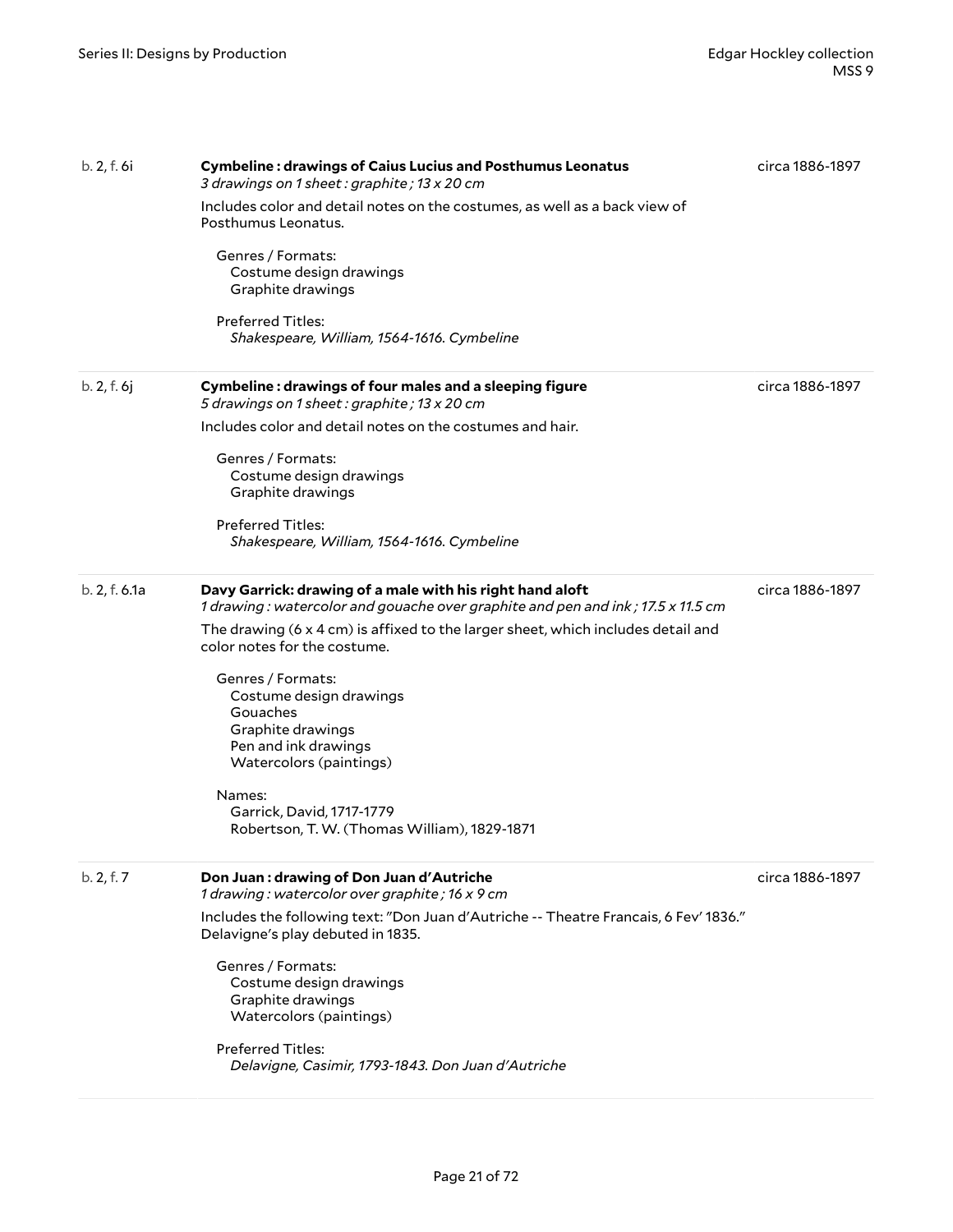| b. 2, f. 8a   | <b>Faust: drawings of a female costume</b><br>2 drawings on 1 sheet: graphite; 13 x 20 cm                                                | circa 1886-1897 |
|---------------|------------------------------------------------------------------------------------------------------------------------------------------|-----------------|
|               | Includes color and detail notes for the costume. A smaller drawing depicts the<br>detail on the cloak.                                   |                 |
|               | Genres / Formats:<br>Costume design drawings<br>Graphite drawings                                                                        |                 |
|               | Preferred Titles:<br>Goethe, Johann Wolfgang von, 1749-1832. Faust                                                                       |                 |
| b. 2, f. 8b   | <b>Faust: drawing of two males</b><br>1 drawing : pen and ink over graphite with gray wash and touches of gouache ; 20 $\times$<br>16 cm | circa 1886-1897 |
|               | Genres / Formats:<br>Costume design drawings<br>Graphite drawings<br>Pen and ink drawings                                                |                 |
|               | Preferred Titles:<br>Goethe, Johann Wolfgang von, 1749-1832. Faust                                                                       |                 |
| b. 2, f. 8c   | Faust: drawing of three figures reaching upward in a fiery landscape<br>1 drawing: watercolor and gouache; 15.5 x 10.5 cm                | circa 1886-1897 |
|               | Genres / Formats:<br>Costume design drawings<br>Gouaches<br>Set design drawings<br>Watercolors (paintings)                               |                 |
|               | Preferred Titles:<br>Goethe, Johann Wolfgang von, 1749-1832. Faust                                                                       |                 |
| b. 2, f. 8(d) | <b>Faust: drawing of Faust and Mephistopheles</b><br>1 drawing: watercolor and gouache; 9.5 x 15 cm                                      | circa 1886-1897 |
|               | Mephistopheles places his hand on Faust's shoulder. In the background, a skull<br>rests atop a piece of furniture.                       |                 |
|               | Preferred Titles:<br>Goethe, Johann Wolfgang von, 1749-1832. Faust                                                                       |                 |
|               | Genres / Formats:<br>Costume design drawings<br>Gouaches<br>Set design drawings<br>Watercolors (paintings)                               |                 |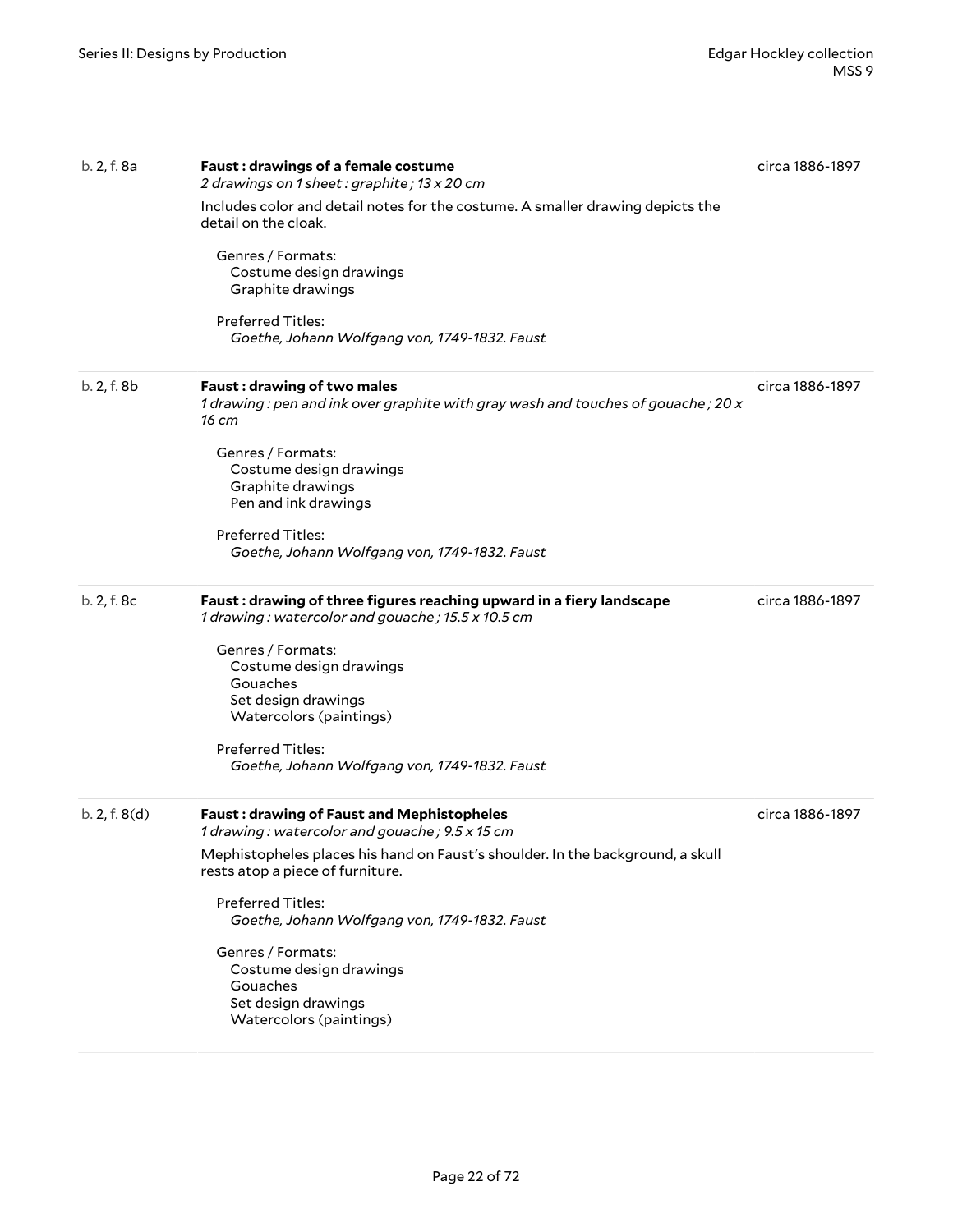| b. 2, f. 8e | Faust: drawing of Mephistopheles and another figure suspended in a dark void circa 1886-1897<br>1 drawing: gouache over graphite; 17.5 x 11.5 cm<br>Includes numerous dark figures swirling in the void below.<br>Genres / Formats:<br>Costume design drawings<br>Gouaches<br>Graphite drawings<br>Set design drawings<br><b>Preferred Titles:</b><br>Goethe, Johann Wolfgang von, 1749-1832. Faust |                 |
|-------------|-----------------------------------------------------------------------------------------------------------------------------------------------------------------------------------------------------------------------------------------------------------------------------------------------------------------------------------------------------------------------------------------------------|-----------------|
| b. 2, f. 9a | Henry IV : drawing of a male with left hand extended<br>1 drawing: graphite; 18 x 11 cm<br>Includes detail and color notes for the hair, cloak, tunic, boots, satchel, hose, and a<br>dagger.<br>Genres / Formats:<br>Costume design drawings<br>Graphite drawings<br>Preferred Titles:<br>Shakespeare, William, 1564-1616. King Henry IV. Part 1                                                   | circa 1886-1897 |
| b. 2, f. 9b | Henry IV : drawing of Falstaff<br>1 drawing: graphite; 18 x 11 cm<br>Includes notes on the color of the costume and the styling of Falstaff's hair.<br>Genres / Formats:<br>Costume design drawings<br>Graphite drawings<br><b>Preferred Titles:</b><br>Shakespeare, William, 1564-1616. King Henry IV. Part 1                                                                                      | circa 1886-1897 |
| b. 2, f. 9c | Henry IV: drawing of Lieutenant Bardolph<br>1 drawing: graphite; 18 x 11 cm<br>Genres / Formats:<br>Costume design drawings<br>Graphite drawings<br><b>Preferred Titles:</b><br>Shakespeare, William, 1564-1616. King Henry IV. Part 1                                                                                                                                                              | circa 1886-1897 |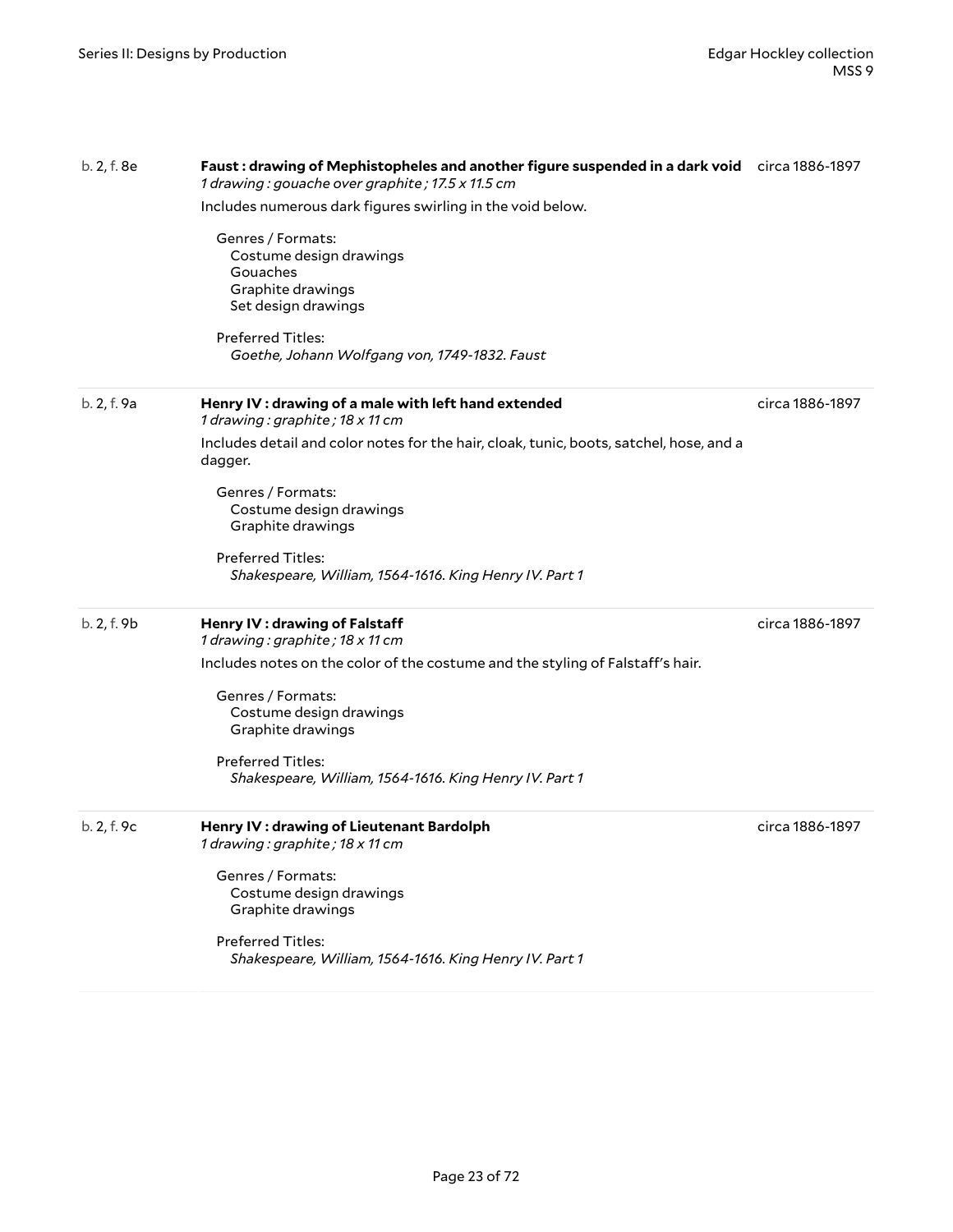| b. 2, f. 9(d) | Henry IV : drawing of Poins' tunic and Falstaff with males<br>3 drawings on 1 sheet: graphite; 18 x 11 cm                                             | circa 1886-1897 |
|---------------|-------------------------------------------------------------------------------------------------------------------------------------------------------|-----------------|
|               | Includes detail and color notes for Poins' tunic, as well as a drawing of Falstaff<br>speaking to two males and another, smaller drawing of Falstaff. |                 |
|               | Genres / Formats:<br>Costume design drawings<br>Graphite drawings<br>Set design drawings                                                              |                 |
|               | <b>Preferred Titles:</b><br>Shakespeare, William, 1564-1616. King Henry IV. Part 1                                                                    |                 |
| b. 2, f. 9e   | Henry IV : drawing of Poins with left view<br>1 drawing: graphite; 18 x 11 cm                                                                         | circa 1886-1897 |
|               | Includes detail and color notes for Poins' collar, belt, gauntlets, hat, and boots.                                                                   |                 |
|               | Genres / Formats:<br>Costume design drawings<br>Graphite drawings                                                                                     |                 |
|               | <b>Preferred Titles:</b><br>Shakespeare, William, 1564-1616. King Henry IV. Part 1                                                                    |                 |
| b. 2, f. 9f   | Henry IV: drawing of Poins (?)<br>1 drawing: graphite; 18 x 11 cm<br>English                                                                          | circa 1886-1897 |
|               | Includes detail and color notes for Poins' (?) hat, collar, cloak, sleeves, sword, and<br>boots.                                                      |                 |
|               | <b>Preferred Titles:</b><br>Shakespeare, William, 1564-1616. King Henry IV. Part 1                                                                    |                 |
|               | Genres / Formats:<br>Costume design drawings<br>Graphite drawings                                                                                     |                 |
| b. 2, f. 9g   | Henry IV : drawing of Falstaff in profile<br>1 drawing: graphite; 18 x 11 cm                                                                          | circa 1886-1897 |
|               | Falstaff, holding a mug, stands in front of a chair.                                                                                                  |                 |
|               | Preferred Titles:<br>Shakespeare, William, 1564-1616. King Henry IV. Part 1                                                                           |                 |
|               | Genres / Formats:<br>Costume design drawings<br>Graphite drawings<br>Set design drawings                                                              |                 |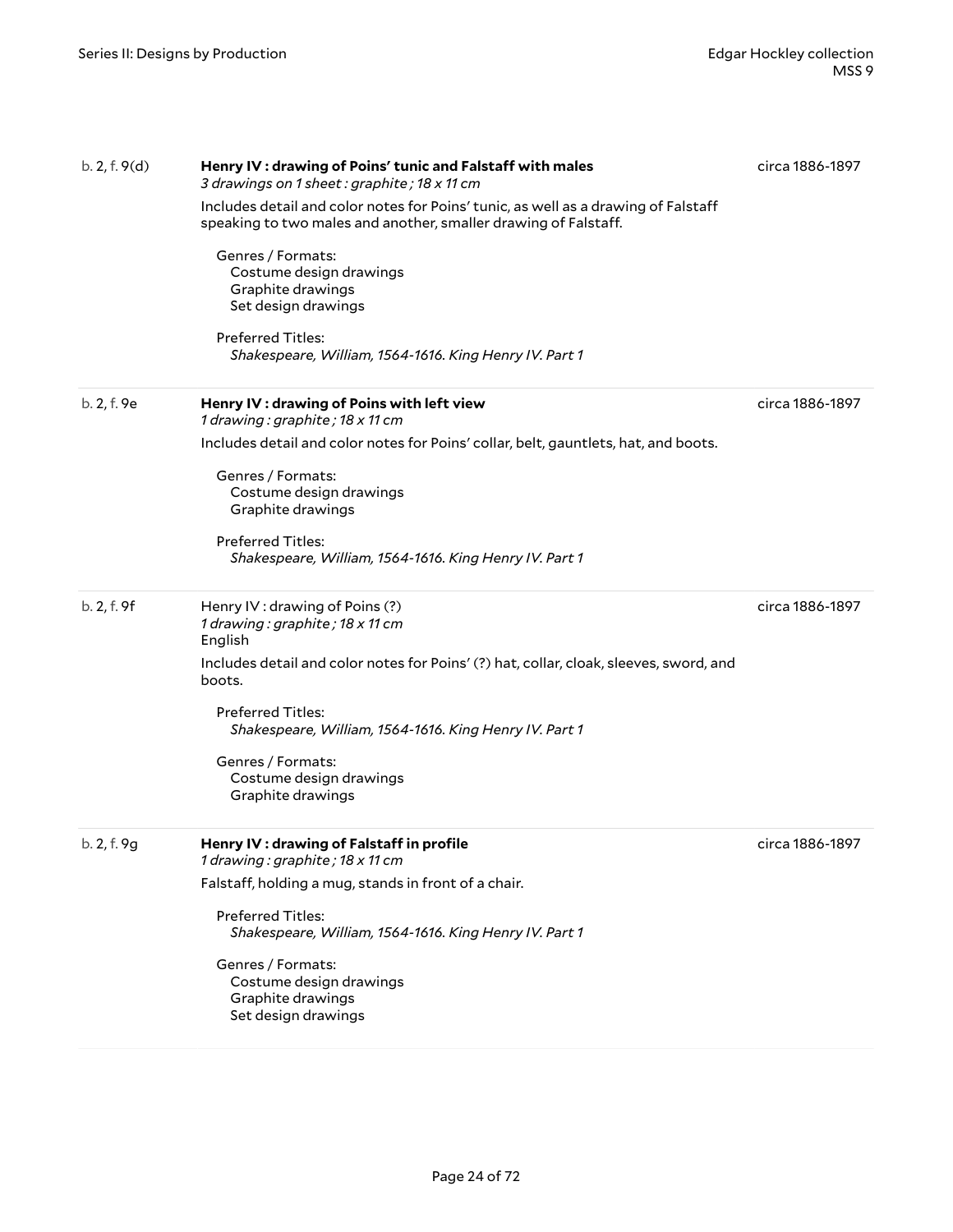| b. 2, f. 9h   | Henry IV: drawing of Bardolph with hat removed<br>1 drawing: graphite; 18 x 11 cm                              | circa 1886-1897 |
|---------------|----------------------------------------------------------------------------------------------------------------|-----------------|
|               | Includes costume, hair, and makeup notes.                                                                      |                 |
|               | Genres / Formats:<br>Costume design drawings<br>Graphite drawings<br>Theatrical makeup                         |                 |
|               | Preferred Titles:<br>Shakespeare, William, 1564-1616. King Henry IV. Part 1                                    |                 |
| b. 2, f. 9.1a | Henry IV : drawing of a room with fireplace<br>1 drawing: graphite; 13 x 20 cm                                 | circa 1886-1897 |
|               | Includes detail of a fireplace, wall paneling, and a banister, as well as silhouettes of<br>numerous figures.  |                 |
|               | Genres / Formats:<br>Costume design drawings<br>Graphite drawings<br>Set design drawings                       |                 |
|               | <b>Preferred Titles:</b><br>Shakespeare, William, 1564-1616. King Henry IV. Part 1                             |                 |
| b. 2, f. 9.1b | Henry IV : drawing of Edmund Mortimer<br>1 drawing: graphite; 18 x 11 cm                                       | circa 1886-1897 |
|               | Includes detail and color notes on Mortimer's hair, tunic, belt, and boots.                                    |                 |
|               | Genres / Formats:<br>Costume design drawings<br>Graphite drawings                                              |                 |
|               | Preferred Titles:<br>Shakespeare, William, 1564-1616. King Henry IV. Part 1                                    |                 |
| b. 2, f. 9.1c | Henry IV: drawings of Falstaff and other figures<br>7 drawings on 1 sheet: pen and ink and graphite; 11 x 7 cm | circa 1886-1897 |
|               | Drawings portray Falstaff and other figures in various poses, including three with<br>swords aloft.            |                 |
|               | Preferred Titles:<br>Shakespeare, William, 1564-1616. King Henry IV. Part 1                                    |                 |
|               | Genres / Formats:<br>Costume design drawings<br>Graphite drawings<br>Set design drawings                       |                 |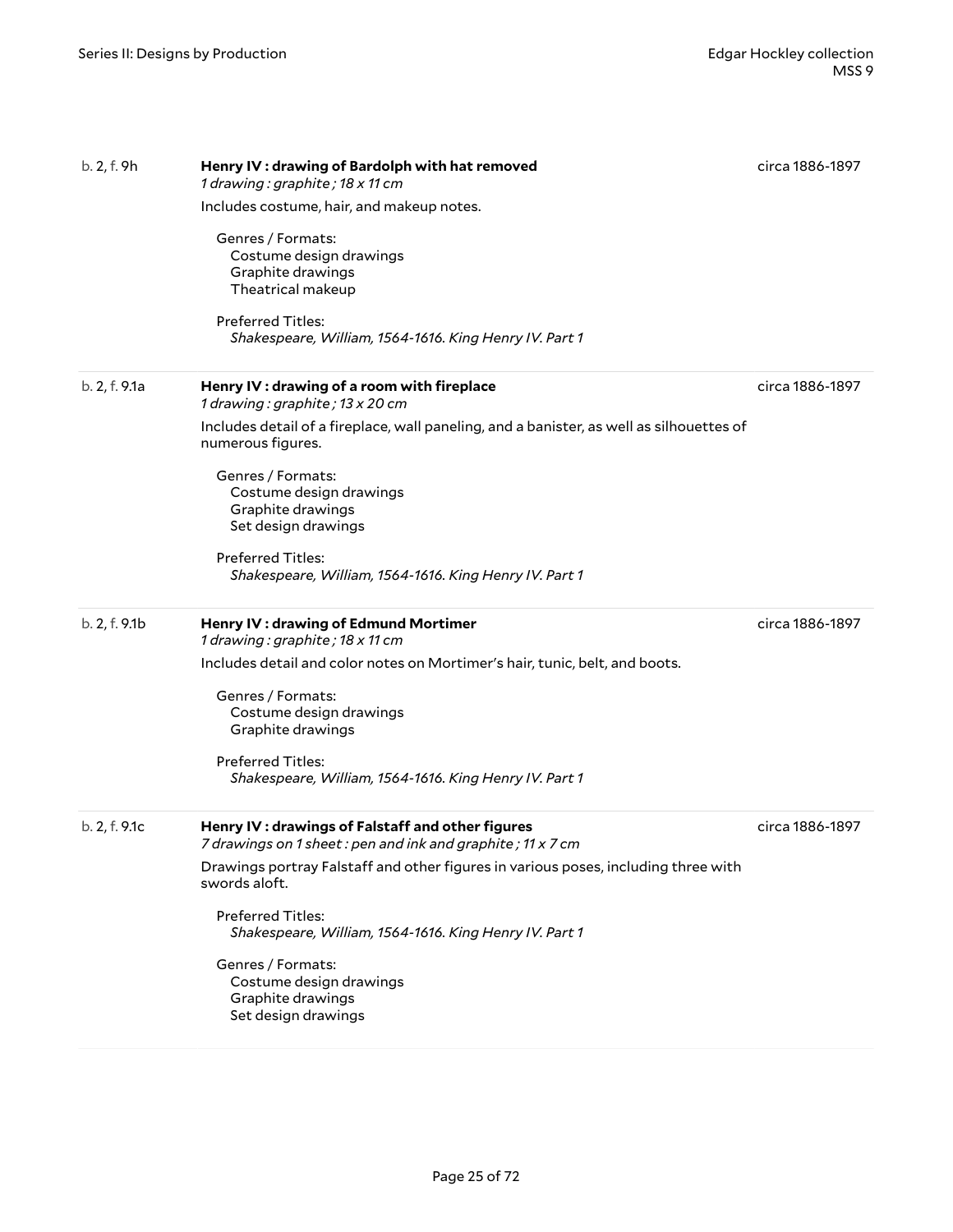| b. 2, f. 9.1d   | Henry IV: drawings of Falstaff and the exterior of a tavern<br>2 drawings on 1 sheet: graphite; 18 x 11 cm<br>Drawings portray the profile of Falstaff as well as a detailed rendering of the<br>exterior of a tavern, outside of which Falstaff reclines on a bench. The tavern<br>drawing includes notes on the set's materials and color.<br><b>Preferred Titles:</b><br>Shakespeare, William, 1564-1616. King Henry IV. Part 1<br>Genres / Formats:<br>Costume design drawings<br>Graphite drawings | circa 1886-1897 |
|-----------------|---------------------------------------------------------------------------------------------------------------------------------------------------------------------------------------------------------------------------------------------------------------------------------------------------------------------------------------------------------------------------------------------------------------------------------------------------------------------------------------------------------|-----------------|
|                 | Set design drawings                                                                                                                                                                                                                                                                                                                                                                                                                                                                                     |                 |
| b. 2, f. 9.1e   | Henry IV : drawing of a building exterior, with Falstaff and others<br>1 drawing: graphite; 11.5 x 18 cm<br>Drawing depicts a gate, the exterior of a building, and 11 figures, including Falstaff<br>and a woman referred to as "Hooker 2."<br><b>Preferred Titles:</b><br>Shakespeare, William, 1564-1616. King Henry IV. Part 1<br>Genres / Formats:<br>Costume design drawings<br>Graphite drawings<br>Set design drawings                                                                          | circa 1886-1897 |
| b. 2, f. 9.1(f) | Henry IV : drawings of a male and a female<br>3 drawings on 1 sheet : graphite ; 11.5 x 18 cm<br>Includes costume detail and color notes for a male and female, the latter of which<br>is referred to as "Hooker no 2."<br><b>Preferred Titles:</b><br>Shakespeare, William, 1564-1616. King Henry IV. Part 1<br>Genres / Formats:<br>Costume design drawings<br>Graphite drawings                                                                                                                      | circa 1886-1897 |
| b. 2, f. 9.1g   | Henry IV : drawing of a wooded battle scene<br>1 drawing: graphite; 11 x 18 cm<br>Seven figures, including Falstaff, pose as though in battle.<br>Genres / Formats:<br>Costume design drawings<br>Graphite drawings<br>Set design drawings<br>Preferred Titles:<br>Shakespeare, William, 1564-1616. King Henry IV. Part 1                                                                                                                                                                               | circa 1886-1897 |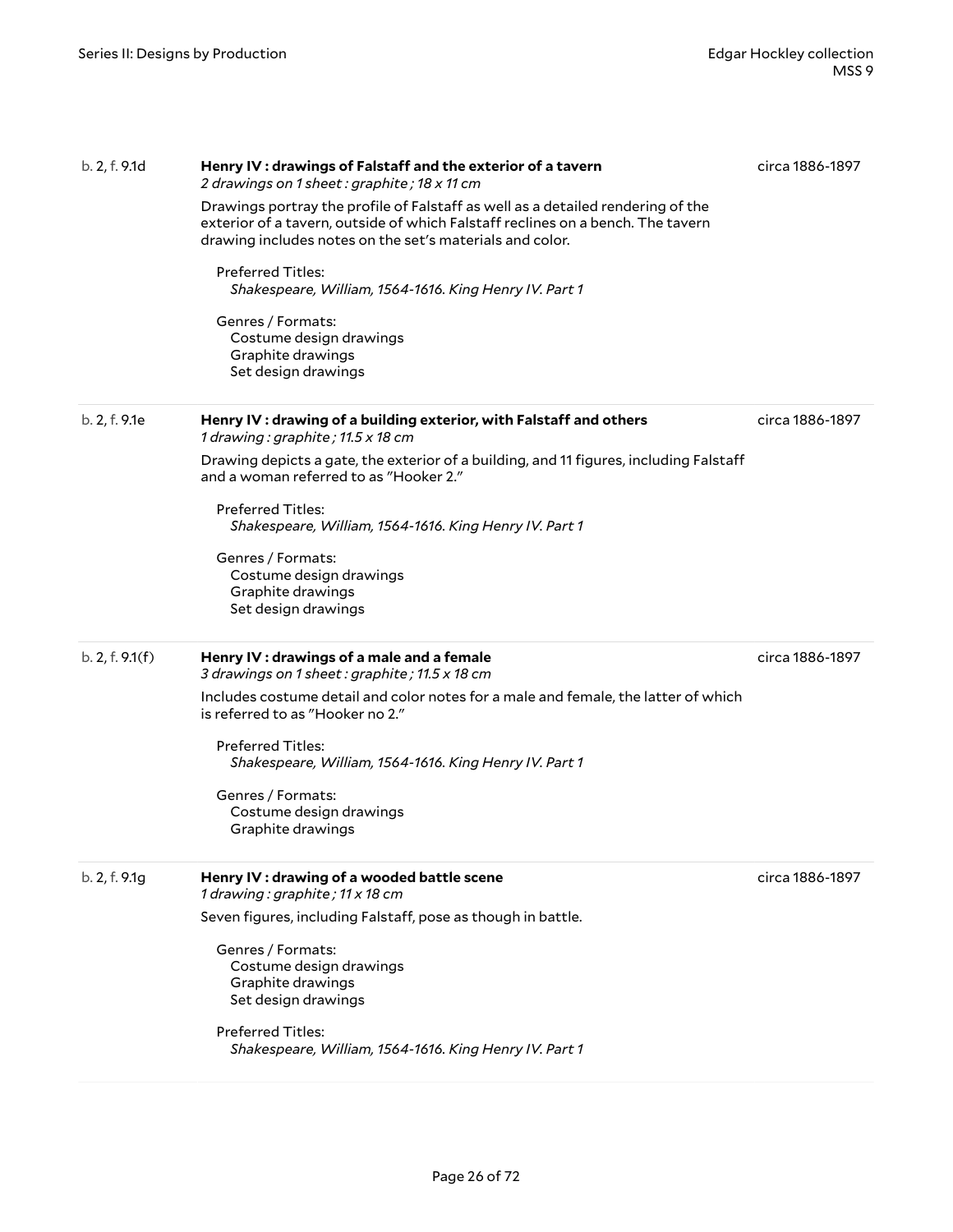| b. 2, f. 10  | Henry VIII : drawing of a male from rear<br>1 drawing: graphite; 18 x 11 cm<br>Includes color and detail notes on the tunic, stockings, cape, and cap. | circa 1886-1897 |
|--------------|--------------------------------------------------------------------------------------------------------------------------------------------------------|-----------------|
|              | <b>Preferred Titles:</b><br>Shakespeare, William, 1564-1616. King Henry VIII                                                                           |                 |
|              | Genres / Formats:<br>Costume design drawings<br>Graphite drawings                                                                                      |                 |
| b. 2, f. 11a | Julius Caesar: drawing of a Roman male with soldiers in the background<br>1 drawing: watercolor and graphite; 12 x 7 cm                                | circa 1886-1897 |
|              | Genres / Formats:<br>Costume design drawings<br>Graphite drawings<br>Watercolors (paintings)                                                           |                 |
|              | <b>Preferred Titles:</b><br>Shakespeare, William, 1564-1616. Julius Caesar                                                                             |                 |
| b. 2, f. 11b | Julius Caesar: drawing of a female embracing a male<br>1 drawing: pen and ink with watercolor and gouache; 13.5 x 8 cm                                 | circa 1886-1897 |
|              | The drawing has "G. Harrison Esq" written on the verso.                                                                                                |                 |
|              | <b>Preferred Titles:</b><br>Shakespeare, William, 1564-1616. Julius Caesar                                                                             |                 |
|              | Genres / Formats:<br>Costume design drawings<br>Gouaches<br>Graphite drawings                                                                          |                 |
|              | Pen and ink drawings<br>Set design drawings<br>Watercolors (paintings)                                                                                 |                 |
| b. 2, f. 11c | Julius Caesar: drawing of a male with arms crossed<br>1 drawing : pen and ink with watercolor and gouache ; 13.5 x 8 cm                                | circa 1886-1897 |
|              | In the background, three faint figures watch from under an archway.                                                                                    |                 |
|              | Genres / Formats:<br>Costume design drawings<br>Gouaches<br>Pen and ink drawings<br>Set design drawings<br>Watercolors (paintings)                     |                 |
|              | Preferred Titles:<br>Shakespeare, William, 1564-1616. Julius Caesar                                                                                    |                 |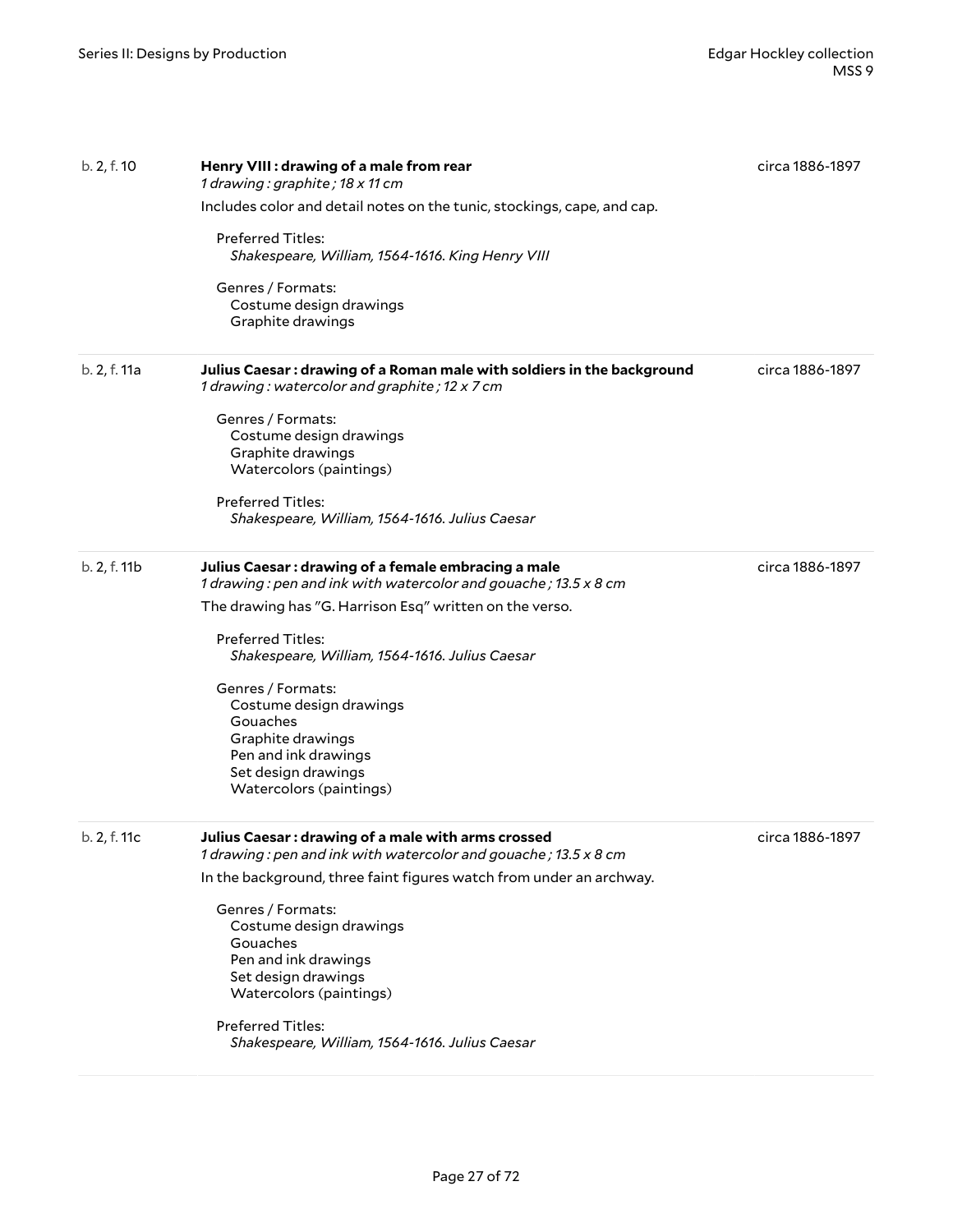| b. 2, f. 11d   | Julius Caesar: drawing of a female atop steps<br>1 drawing: watercolor and gouache over graphite; 9 x 12 cm<br>A female atop some steps speaks to a male while three other males look on. "G.<br>Harrison Esq" is written on the verso.<br><b>Preferred Titles:</b><br>Shakespeare, William, 1564-1616. Julius Caesar<br>Genres / Formats:<br>Costume design drawings<br>Gouaches<br>Graphite drawings<br>Set design drawings<br>Watercolors (paintings) | circa 1886-1897 |
|----------------|----------------------------------------------------------------------------------------------------------------------------------------------------------------------------------------------------------------------------------------------------------------------------------------------------------------------------------------------------------------------------------------------------------------------------------------------------------|-----------------|
| b. 2, f. 11.1a | Julius Caesar: drawing of a verdant courtyard with statues<br>1 drawing: graphite; 18 x 11.5 cm<br>Includes detail and color notes for trees, statues, flowers, etc.<br><b>Preferred Titles:</b><br>Shakespeare, William, 1564-1616. Julius Caesar<br>Genres / Formats:<br>Graphite drawings<br>Set design drawings                                                                                                                                      | circa 1886-1897 |
| b. 2, f. 11.1b | Julius Caesar: drawing of a courtyard with numerous figures<br>1 drawing: watercolor over graphite; 7 x 11.5 cm<br>Includes 13 figures in a courtyard with a wall, trees, decorations on buildings, and<br>steps.<br>Genres / Formats:<br>Costume design drawings<br>Graphite drawings<br>Set design drawings<br>Watercolors (paintings)<br>Preferred Titles:<br>Shakespeare, William, 1564-1616. Julius Caesar                                          | circa 1886-1897 |
| b. 2, f. 11.1c | Julius Caesar: drawing of the view from inside a building looking out<br>1 drawing: watercolor over graphite; 11 x 18 cm<br>Depicts two figures, including one soldier, in a building. The watercolor is faded.<br>Genres / Formats:<br>Costume design drawings<br>Graphite drawings<br>Set design drawings<br>Watercolors (paintings)<br>Preferred Titles:<br>Shakespeare, William, 1564-1616. Julius Caesar                                            | circa 1886-1897 |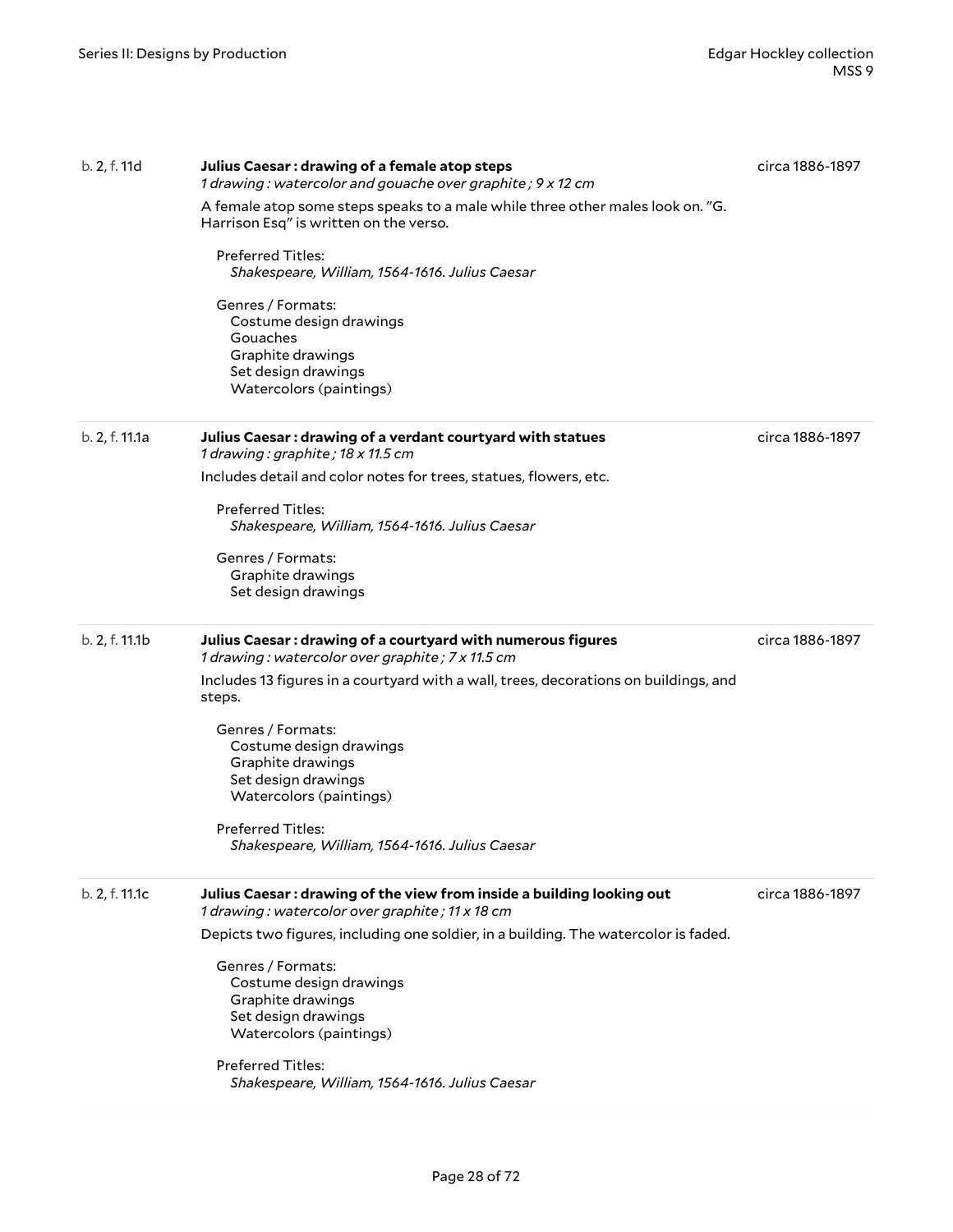| b. 2, f. 11.1d   | Julius Caesar: drawing of Cassius and another male in a room<br>1 drawing : graphite ; 18 $\times$ 11.5 cm<br>Depicts Cassius and one other male in a room. Includes detail and color notes on | circa 1886-1897 |
|------------------|------------------------------------------------------------------------------------------------------------------------------------------------------------------------------------------------|-----------------|
|                  | the room decor and costumes.                                                                                                                                                                   |                 |
|                  | Genres / Formats:<br>Costume design drawings<br>Graphite drawings<br>Set design drawings                                                                                                       |                 |
|                  | <b>Preferred Titles:</b><br>Shakespeare, William, 1564-1616. Julius Caesar                                                                                                                     |                 |
| b. 2, f. 11.1e   | Julius Caesar: drawing of a portico overlooking a garden<br>1 drawing: graphite; 18 x 11.5 cm                                                                                                  | circa 1886-1897 |
|                  | Includes color and detail notes for a wall, a temple, flora, several tiger skins, etc.<br>The text on the verso notes: "Fence same color as columns."                                          |                 |
|                  | Genres / Formats:                                                                                                                                                                              |                 |
|                  | Costume design drawings<br>Graphite drawings                                                                                                                                                   |                 |
|                  | Set design drawings                                                                                                                                                                            |                 |
|                  | <b>Preferred Titles:</b>                                                                                                                                                                       |                 |
|                  | Shakespeare, William, 1564-1616. Julius Caesar                                                                                                                                                 |                 |
| b. 2, f. 11.1(f) | Julius Caesar: drawing of an interior with three females<br>1 drawing: watercolor over graphite; 7 x 14 cm                                                                                     | circa 1886-1897 |
|                  | Genres / Formats:                                                                                                                                                                              |                 |
|                  | Costume design drawings                                                                                                                                                                        |                 |
|                  | Graphite drawings                                                                                                                                                                              |                 |
|                  | Set design drawings                                                                                                                                                                            |                 |
|                  | Preferred Titles:                                                                                                                                                                              |                 |
|                  | Shakespeare, William, 1564-1616. Julius Caesar                                                                                                                                                 |                 |
| b. 2, f. 11.1g   | Julius Caesar: drawings of a costume for a female<br>5 drawings on 1 sheet: graphite; 18 x 11.5 cm                                                                                             | circa 1886-1897 |
|                  | Includes detail and color notes for the character's costume, hair, and skin.                                                                                                                   |                 |
|                  | Genres / Formats:                                                                                                                                                                              |                 |
|                  | Costume design drawings                                                                                                                                                                        |                 |
|                  | Graphite drawings                                                                                                                                                                              |                 |
|                  | Preferred Titles:                                                                                                                                                                              |                 |
|                  | Shakespeare, William, 1564-1616. Julius Caesar                                                                                                                                                 |                 |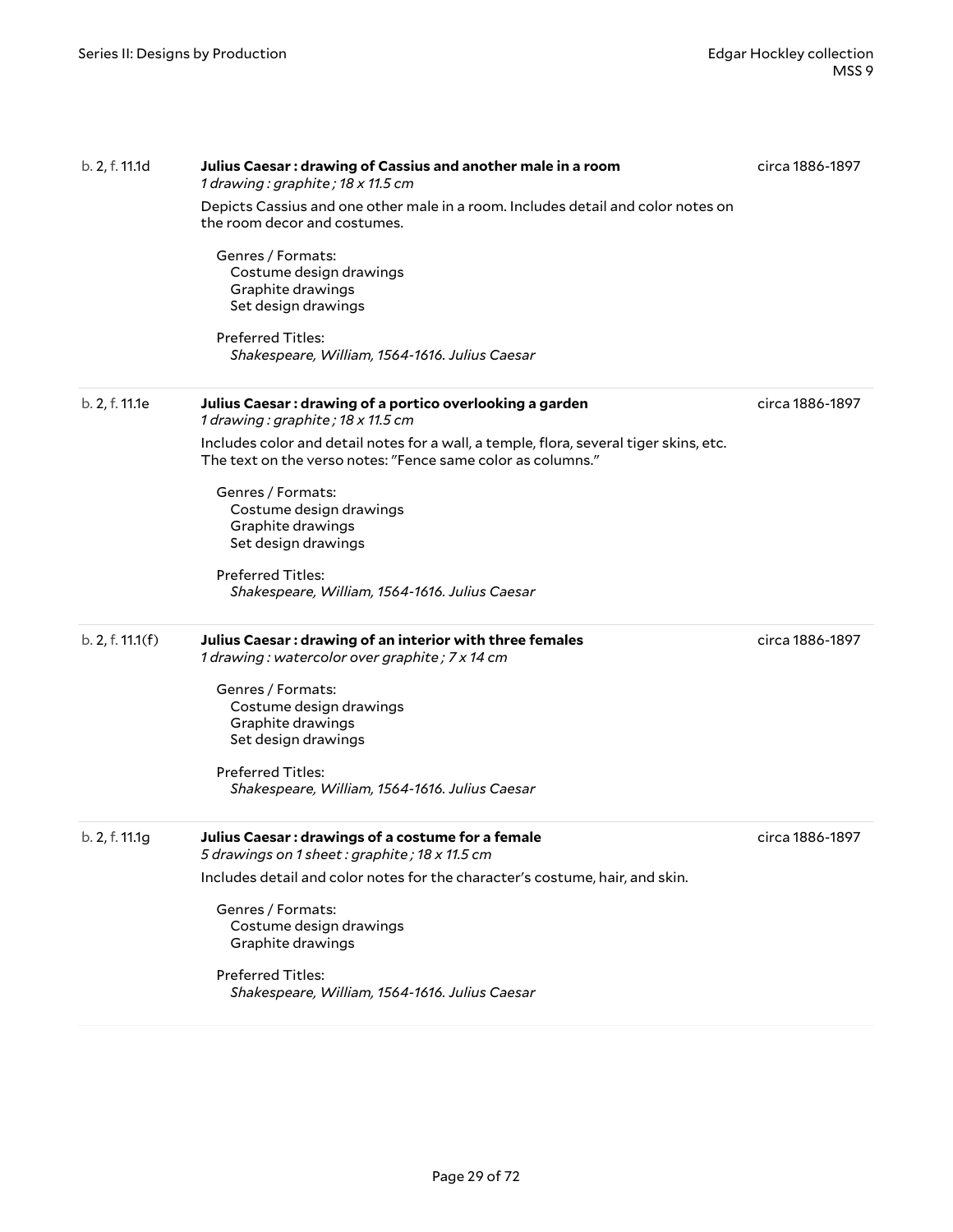| b. 2, f. 11.1h | Julius Caesar : drawing of soldiers holding a male character aloft in celebration<br>1 drawing: graphite; 12 x 19 cm                               | circa 1886-1897 |
|----------------|----------------------------------------------------------------------------------------------------------------------------------------------------|-----------------|
|                | Genres / Formats:<br>Costume design drawings<br>Graphite drawings<br>Set design drawings                                                           |                 |
|                | Preferred Titles:<br>Shakespeare, William, 1564-1616. Julius Caesar                                                                                |                 |
| b. 2, f. 11.1i | Julius Caesar: drawing of a courtyard with a statue of Caesar<br>1 drawing: watercolor over graphite; 18 x 11 cm                                   | circa 1886-1897 |
|                | Drawing (3.5 x 6.5) is affixed to the larger sheet. Includes detail and color notes for<br>the house, trees, statue, fountain, etc.                |                 |
|                | Genres / Formats:<br>Graphite drawings<br>Set design drawings<br>Watercolors (paintings)                                                           |                 |
| b. 2, f. 11.2a | Julius Caesar : drawings of a female from various scenes<br>4 drawings on 1 sheet: graphite; 12 x 19 cm                                            | circa 1886-1897 |
|                | Includes detail and color notes for 4 costume variations.                                                                                          |                 |
|                | Genres / Formats:<br>Costume design drawings<br>Graphite drawings                                                                                  |                 |
|                | <b>Preferred Titles:</b><br>Shakespeare, William, 1564-1616. Julius Caesar                                                                         |                 |
| b. 2, f. 11.2b | Julius Caesar: drawing of Caesar on a chariot<br>1 drawing: graphite; 12 x 19 cm                                                                   | circa 1886-1897 |
|                | Various figures watch as Caesar drives a chariot through a wooded area. Marks on<br>the paper show that the sheet was once folded in three places. |                 |
|                | Genres / Formats:<br>Costume design drawings<br>Graphite drawings<br>Set design drawings                                                           |                 |
|                | Preferred Titles:<br>Shakespeare, William, 1564-1616. Julius Caesar                                                                                |                 |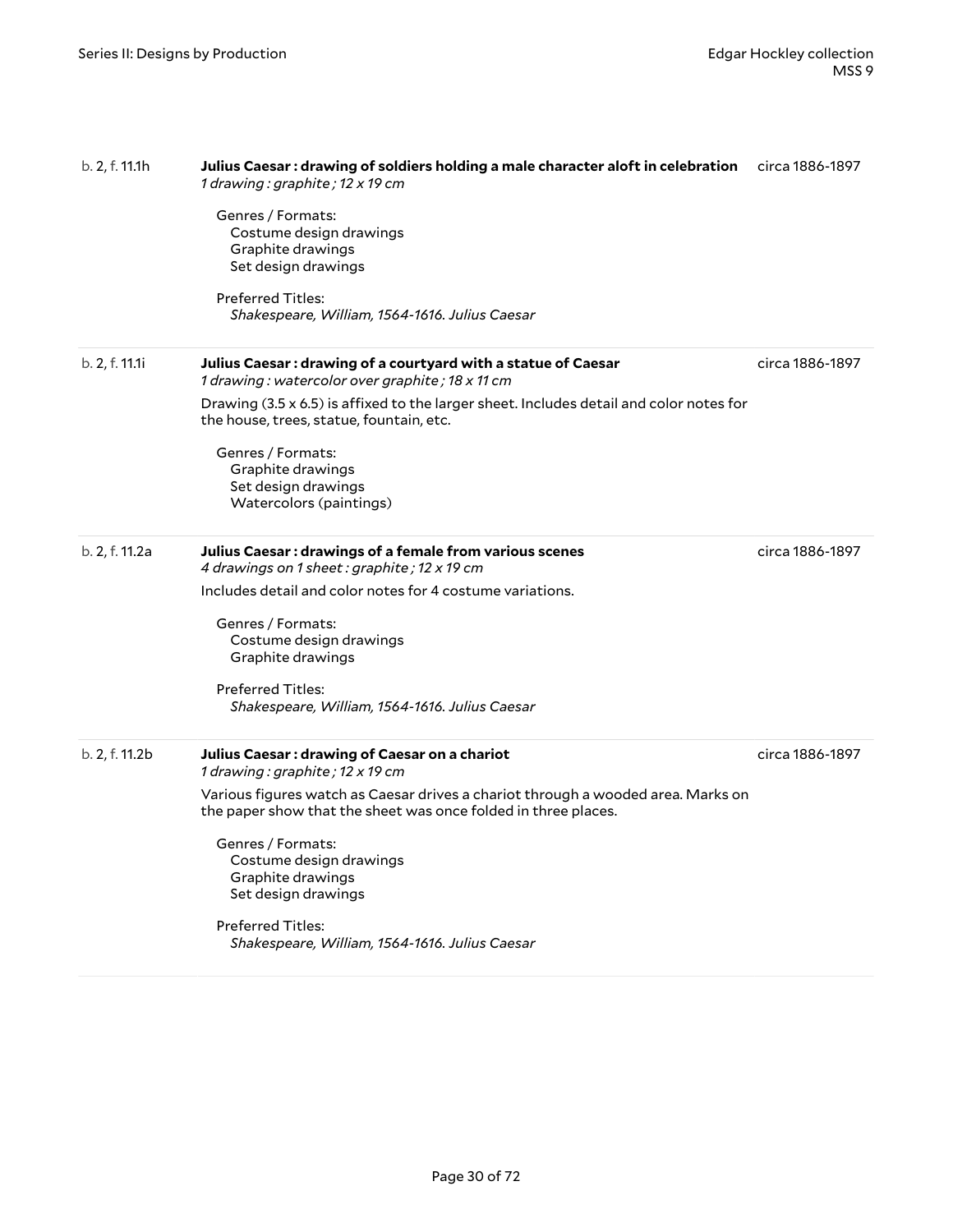| b. 2, f. 11.2c   | Julius Caesar : drawing of Caesar on the ground surrounded by figures<br>1 drawing: graphite; 17.5 x 11.5 cm<br>Various figures gather around the fallen Caesar, with a backdrop of Roman<br>architecture.<br>Genres / Formats:<br>Costume design drawings<br>Graphite drawings<br>Set design drawings<br><b>Preferred Titles:</b><br>Shakespeare, William, 1564-1616. Julius Caesar                             | circa 1886-1897 |
|------------------|------------------------------------------------------------------------------------------------------------------------------------------------------------------------------------------------------------------------------------------------------------------------------------------------------------------------------------------------------------------------------------------------------------------|-----------------|
| b. 2, f. 11.2d   | Julius Caesar: drawing of a Roman arch<br>1 drawing: graphite; 18 x 11.5 cm<br>Includes detail and color notes for the arch, columns, ground, and window<br>coverings.<br>Genres / Formats:<br>Graphite drawings<br>Set design drawings<br>Preferred Titles:<br>Shakespeare, William, 1564-1616. Julius Caesar                                                                                                   | circa 1886-1897 |
| b. 2, f. 11.2e   | Julius Caesar : drawings of a toga as worn by a female<br>3 drawings: graphite; 19.5 x 12 cm<br>Includes detailed, alphabetically-organized instructions on how to don the<br>costume. The verso finishes the instructions with: "Is now made tight to head."<br>Genres / Formats:<br>Costume design drawings<br>Graphite drawings<br><b>Preferred Titles:</b><br>Shakespeare, William, 1564-1616. Julius Caesar | circa 1886-1897 |
| b. 2, f. 11.2(f) | Julius Caesar: drawing of numerous figures in togas<br>1 drawing: graphite; 12 x 19 cm<br>Genres / Formats:<br>Costume design drawings<br>Graphite drawings<br>Set design drawings<br><b>Preferred Titles:</b><br>Shakespeare, William, 1564-1616. Julius Caesar                                                                                                                                                 | circa 1886-1897 |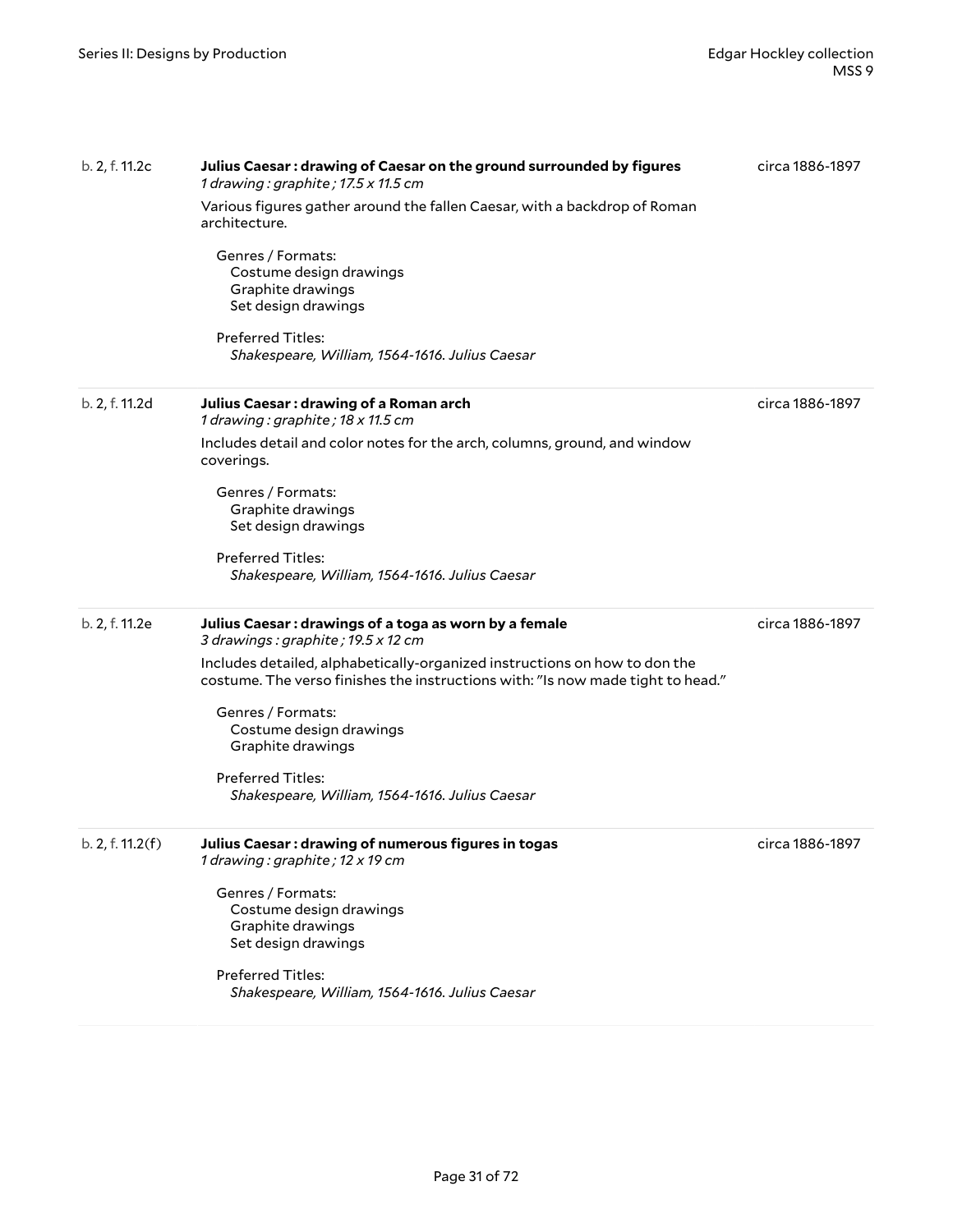| b. 2, f. 11.2g | Julius Caesar: drawing of a courtyard and a Griffin<br>1 drawing: graphite; 19 x 12 cm                                                                               | circa 1886-1897 |
|----------------|----------------------------------------------------------------------------------------------------------------------------------------------------------------------|-----------------|
|                | Includes detail and color notes for the foliage, columns, sky, and the Griffin.                                                                                      |                 |
|                | Genres / Formats:<br>Costume design drawings<br>Graphite drawings<br>Set design drawings                                                                             |                 |
|                | Preferred Titles:<br>Shakespeare, William, 1564-1616. Julius Caesar                                                                                                  |                 |
| b. 2, f. 11.2h | Julius Caesar : drawing of a male in a toga holding a staff<br>1 drawing: graphite; 10 x 6 cm                                                                        | circa 1886-1897 |
|                | Genres / Formats:<br>Costume design drawings<br>Graphite drawings                                                                                                    |                 |
|                | <b>Preferred Titles:</b><br>Shakespeare, William, 1564-1616. Julius Caesar                                                                                           |                 |
| b. 2, f. 11.2i | Julius Caesar : drawings of figures in various poses<br>5 drawings on 1 sheet: graphite; 10 x 13 cm                                                                  | circa 1886-1897 |
|                | Includes drawings of two figures embracing, a figure sitting on a curved bench, a<br>male walking with a staff, three figures in togas, and another figure kneeling. |                 |
|                | Genres / Formats:<br>Costume design drawings<br>Graphite drawings<br>Set design drawings                                                                             |                 |
|                | <b>Preferred Titles:</b><br>Shakespeare, William, 1564-1616. Julius Caesar                                                                                           |                 |
| b. 2, f. 11.2j | Julius Caesar: drawing of a courtyard<br>1 drawing: graphite; 11 x 19 cm                                                                                             | circa 1886-1897 |
|                | Includes color notes for walls, roof tiles, foliage, the ground, and the ornaments on<br>a building.                                                                 |                 |
|                | <b>Preferred Titles:</b><br>Shakespeare, William, 1564-1616. Julius Caesar                                                                                           |                 |
|                | Genres / Formats:<br>Graphite drawings<br>Set design drawings                                                                                                        |                 |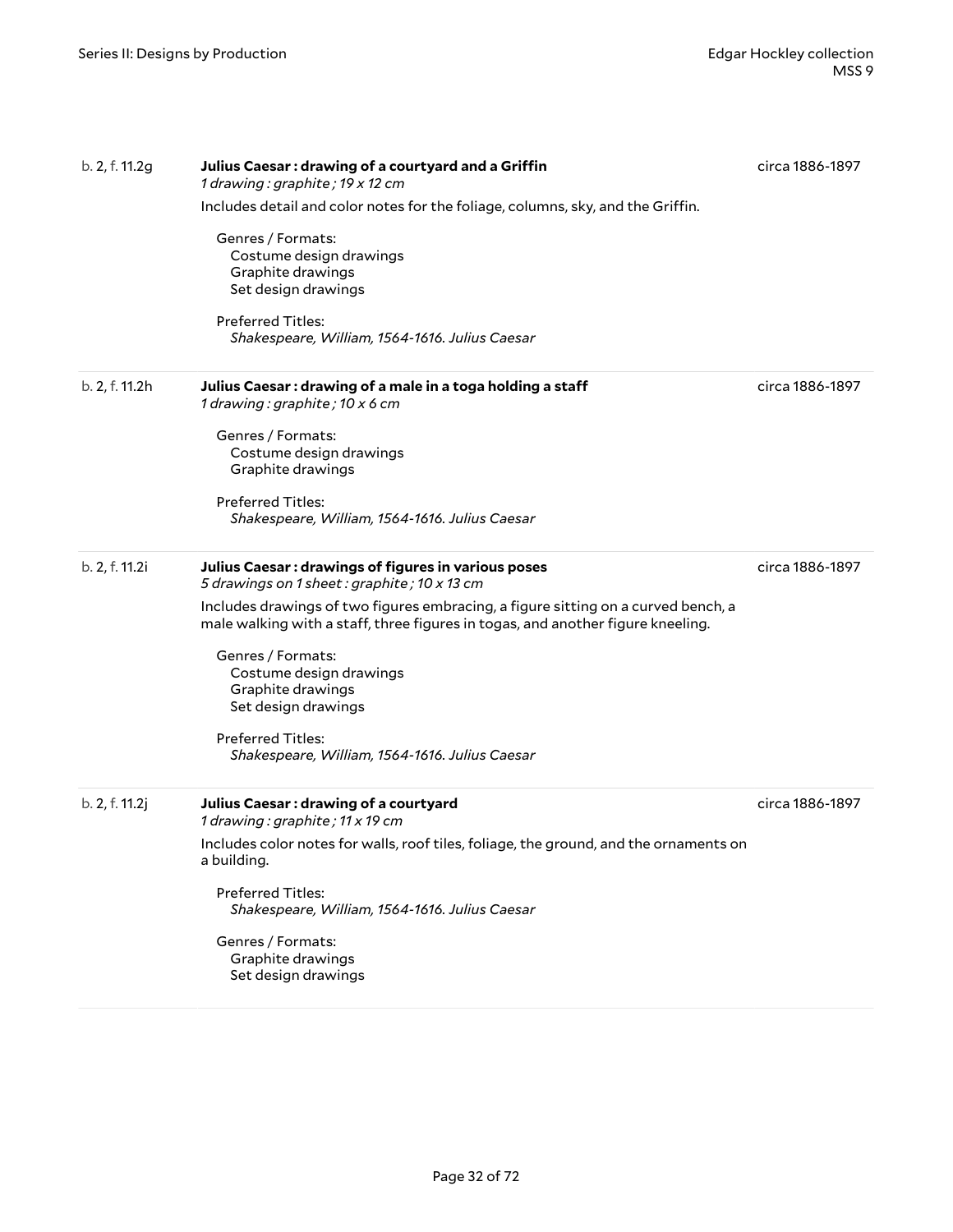| b. 2, f. 12a | King John: drawing of Austria, Philip Augustus, and King John<br>1 drawing: graphite; 11 x 18 cm                        | circa 1886-1897 |
|--------------|-------------------------------------------------------------------------------------------------------------------------|-----------------|
|              | Depicts a scene in front of a castle gate, and includes detail and color notes for the<br>characters' costumes.         |                 |
|              | <b>Preferred Titles:</b><br>Shakespeare, William, 1564-1616. King John                                                  |                 |
|              | Genres / Formats:<br>Costume design drawings<br>Graphite drawings<br>Set design drawings                                |                 |
| b. 2, f. 12b | King John: drawings of Queen Elinor and Chatillon<br>2 drawings on 1 sheet: graphite; 11 x 18 cm                        | circa 1886-1897 |
|              | Includes detail and color notes for the characters' costumes, as well as a<br>background interior set with a staircase. |                 |
|              | <b>Preferred Titles:</b><br>Shakespeare, William, 1564-1616. King John                                                  |                 |
|              | Genres / Formats:                                                                                                       |                 |
|              | Costume design drawings                                                                                                 |                 |
|              | Graphite drawings<br>Set design drawings                                                                                |                 |
| b. 2, f. 12c | King John: drawing of a battle outside a castle<br>1 drawing: graphite; 11 x 18 cm                                      | circa 1886-1897 |
|              | Genres / Formats:                                                                                                       |                 |
|              | Costume design drawings                                                                                                 |                 |
|              | Graphite drawings                                                                                                       |                 |
|              | Set design drawings                                                                                                     |                 |
|              | Preferred Titles:                                                                                                       |                 |
|              | Shakespeare, William, 1564-1616. King John                                                                              |                 |
| b. 2, f. 12d | King John: drawings of female costume<br>3 drawings on 1 sheet : graphite ; 11 x 18 cm                                  | circa 1886-1897 |
|              | Includes color and detail notes for wreath, hair, dress, satchel band, bodice, etc.                                     |                 |
|              | Genres / Formats:                                                                                                       |                 |
|              | Costume design drawings                                                                                                 |                 |
|              | Graphite drawings                                                                                                       |                 |
|              | Preferred Titles:                                                                                                       |                 |
|              | Shakespeare, William, 1564-1616. King John                                                                              |                 |
|              |                                                                                                                         |                 |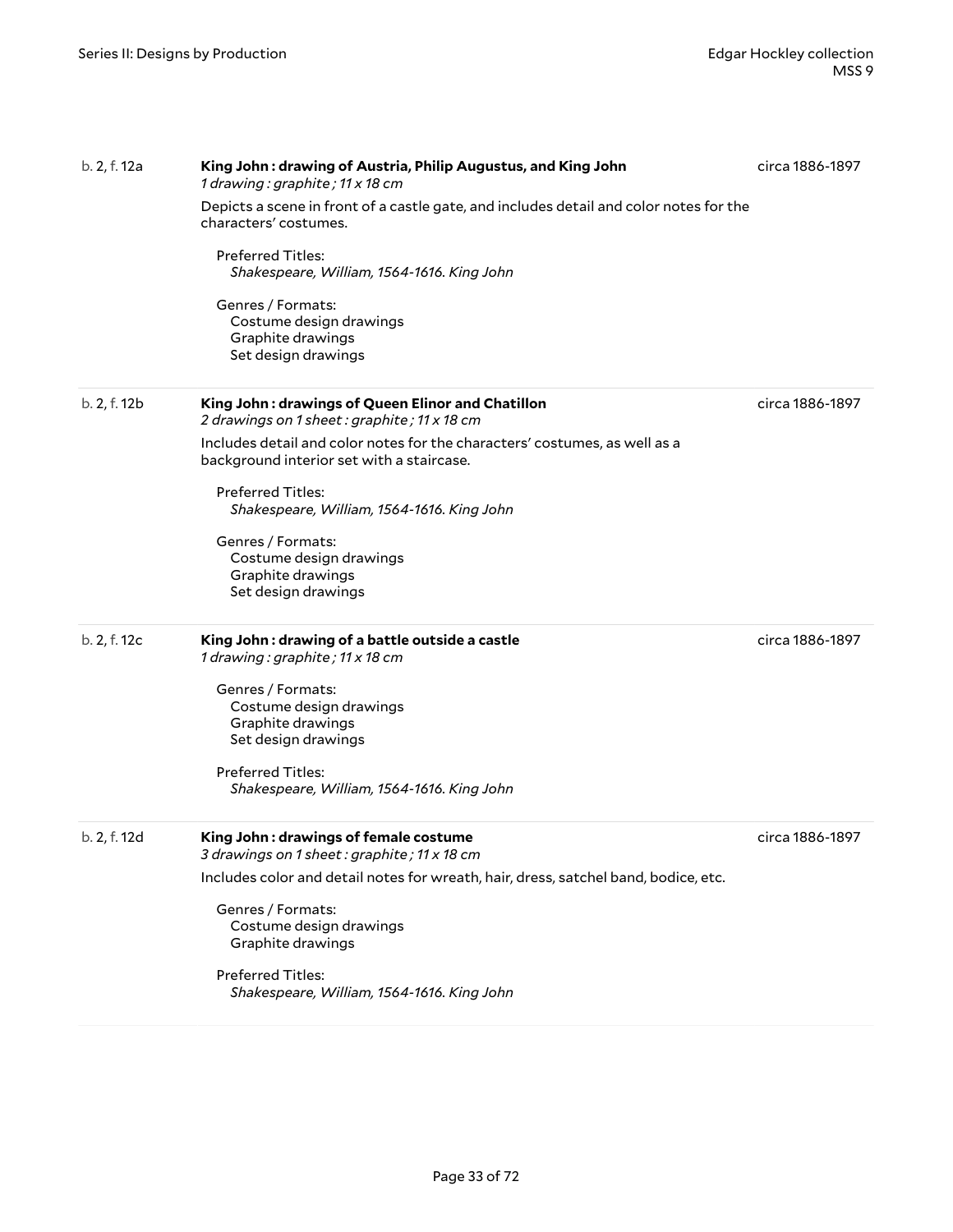| b. 2, f. 12e   | King John : drawing of a building exterior and an arch<br>1 drawing: graphite; 12 x 19 cm<br>Includes color and detail notes for building, awnings, stones, and arch.<br>Genres / Formats:<br>Graphite drawings<br>Set design drawings<br><b>Preferred Titles:</b><br>Shakespeare, William, 1564-1616. King John                                                                                                                                       | circa 1886-1897 |
|----------------|--------------------------------------------------------------------------------------------------------------------------------------------------------------------------------------------------------------------------------------------------------------------------------------------------------------------------------------------------------------------------------------------------------------------------------------------------------|-----------------|
| b. 2, f. 12(f) | King John: drawings of male costume<br>5 drawings on 1 sheet: graphite; 11 x 18 cm<br>Includes color and detail notes for tunic, cloak, dagger, slippers, etc.<br><b>Preferred Titles:</b><br>Shakespeare, William, 1564-1616. King John<br>Genres / Formats:<br>Costume design drawings<br>Graphite drawings                                                                                                                                          | circa 1886-1897 |
| b. 2, f. 13a   | Louis XI: drawing of Louis and Oliver<br>1 drawing: watercolor and gouache over graphite; 18 x 23 cm<br>The watercolor $(9 \times 7.5)$ is affixed to a larger sheet, which includes color and detail<br>notes for the tunics, faces, fur, hose, etc.<br>Genres / Formats:<br>Costume design drawings<br>Gouaches<br>Graphite drawings<br>Theatrical makeup<br>Watercolors (paintings)<br>Preferred Titles:<br>Delavigne, Casimir, 1793-1843. Louis XI | circa 1886-1897 |
| b. 2, f. 13b   | Louis XI: drawing of male in armor<br>1 drawing: graphite; 11.5 x 13 cm<br>Includes color and detail notes for the armor, mace, cape, etc.<br>Preferred Titles:<br>Delavigne, Casimir, 1793-1843. Louis XI<br>Genres / Formats:<br>Costume design drawings<br>Graphite drawings                                                                                                                                                                        | circa 1886-1897 |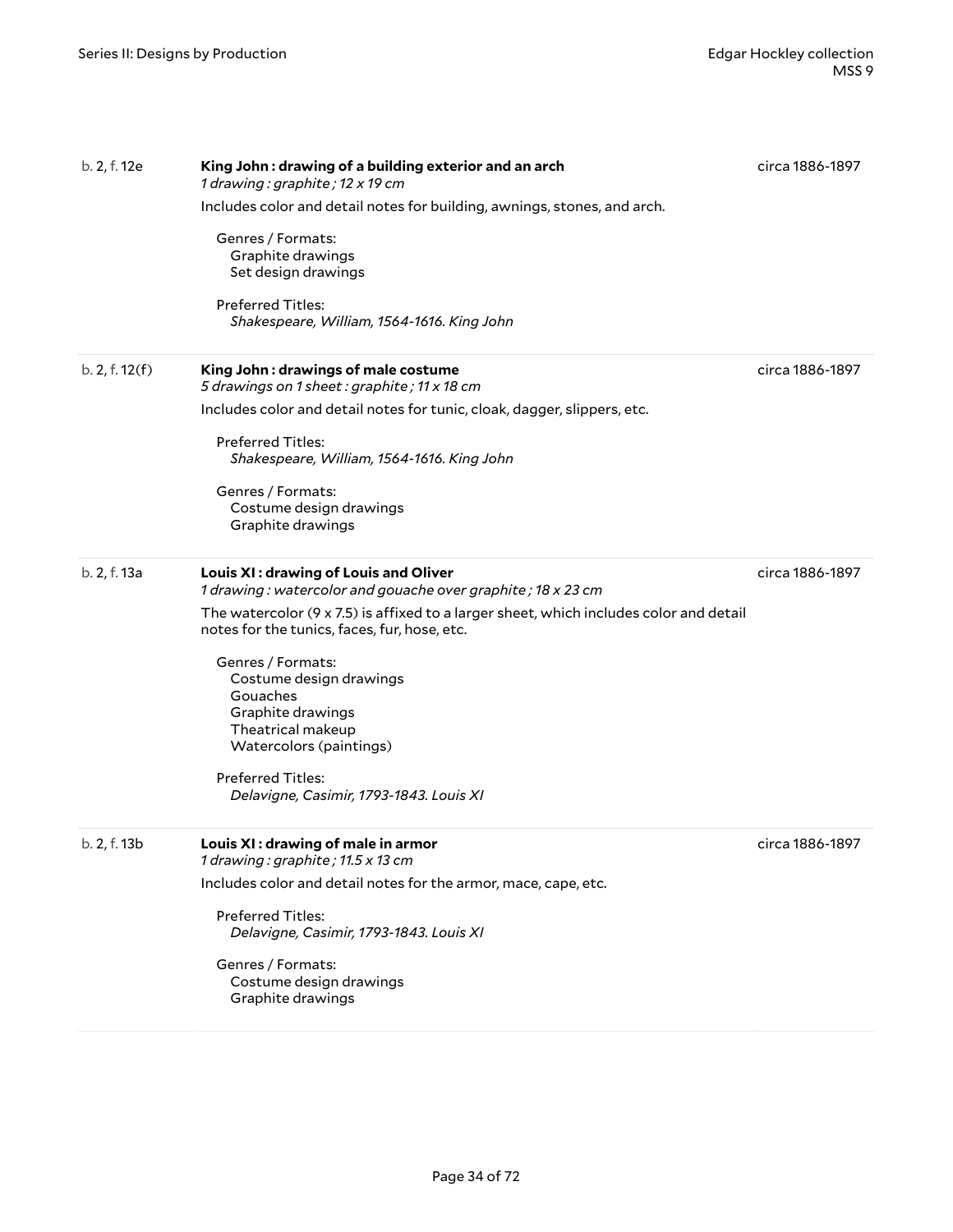| b. 2, f. 13c | Louis XI: drawings of Celia<br>3 drawings on 1 sheet: pen and ink; 20 x 13 cm                                                                                                                                               | circa 1886-1897                                                             |
|--------------|-----------------------------------------------------------------------------------------------------------------------------------------------------------------------------------------------------------------------------|-----------------------------------------------------------------------------|
|              | Includes color and detail notes for the headdress, medal, bodice, skirt, etc. Reverse<br>of sheet includes the beginning outline of another drawing.<br><b>Preferred Titles:</b><br>Delavigne, Casimir, 1793-1843. Louis XI |                                                                             |
|              |                                                                                                                                                                                                                             |                                                                             |
|              | b. 2, f. 13d                                                                                                                                                                                                                | Louis XI: drawing of a male and a female<br>1 drawing: graphite; 11 x 18 cm |
|              | Includes detail and color notes for the helmet, tunic, hose, dress, cloak, etc.                                                                                                                                             |                                                                             |
|              | <b>Preferred Titles:</b><br>Delavigne, Casimir, 1793-1843. Louis XI                                                                                                                                                         |                                                                             |
|              | Genres / Formats:<br>Costume design drawings<br>Graphite drawings                                                                                                                                                           |                                                                             |
| b. 2, f. 14a | Lyon's Mail: drawings of males<br>8 drawings on 1 sheet: graphite; 22.5 x 18 cm                                                                                                                                             | circa 1886-1897                                                             |
|              | Includes drawings of characters from Lyon's Mail, The Bells, and Louis XI. The<br>verso also has two drawings from an unidentified play.                                                                                    |                                                                             |
|              | <b>Preferred Titles:</b><br>Delavigne, Casimir, 1793-1843. Louis XI                                                                                                                                                         |                                                                             |
|              | Lewis, Leopold, d. 1890. The Bells<br>Reade, Charles, 1814-1884. Lyon's Mail                                                                                                                                                |                                                                             |
|              | Genres / Formats:<br>Costume design drawings<br>Graphite drawings                                                                                                                                                           |                                                                             |
|              |                                                                                                                                                                                                                             |                                                                             |
| b. 2, f. 15a | Macbeth: drawings of tapestry, figures on horses, and two figures<br>3 drawings on 1 sheet: graphite; 18 x 11 cm                                                                                                            | circa 1886-1897                                                             |
|              | Includes detail and color notes for the tapestry and the riders of the horses. A<br>"Doorway on Owen Glendower Palace" is mentioned in one note, possibly linking<br>the drawing to Henry IV.                               |                                                                             |
|              | Preferred Titles:<br>Shakespeare, William, 1564-1616. King Henry IV. Part 1<br>Shakespeare, William, 1564-1616. King Lear                                                                                                   |                                                                             |
|              | Genres / Formats:<br>Costume design drawings<br>Graphite drawings<br>Set design drawings                                                                                                                                    |                                                                             |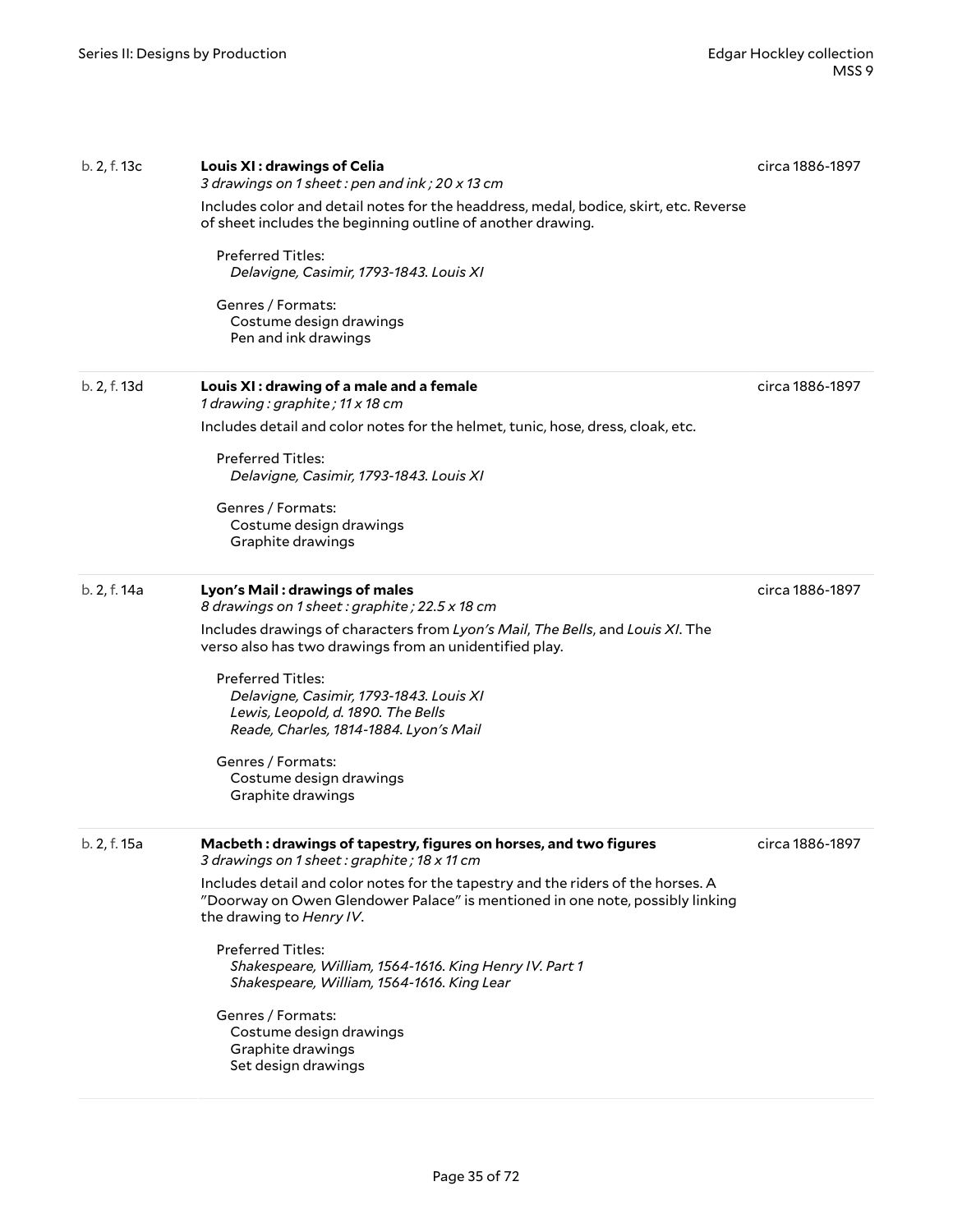| b. 2, f. 16a | Merchant of Venice: drawings of Portia and a bearded man<br>3 drawings on 1 sheet: pen and ink; 14 x 19 cm                             | circa 1886-1897 |
|--------------|----------------------------------------------------------------------------------------------------------------------------------------|-----------------|
|              | The verso includes a very faint drawing of multiple figures.                                                                           |                 |
|              | Genres / Formats:<br>Costume design drawings<br>Pen and ink drawings                                                                   |                 |
|              | <b>Preferred Titles:</b><br>Shakespeare, William, 1564-1616. Merchant of Venice                                                        |                 |
| b. 2, f. 17a | A Midsummer Night's Dream : drawings of a female with arms outstretched<br>3 drawings on 1 sheet: pen and ink and graphite; 20 x 13 cm | circa 1886-1897 |
|              | Includes three views of same pose, as well as color and detail notes for the<br>costume and hair.                                      |                 |
|              | Genres / Formats:<br>Costume design drawings<br>Graphite drawings<br>Pen and ink drawings                                              |                 |
|              | <b>Preferred Titles:</b><br>Shakespeare, William, 1564-1616. Midsummer night's dream                                                   |                 |
| b. 2, f. 17b | A Midsummer Night's Dream : drawing of a male in a horned costume, his arms<br>around two women<br>1 drawing: graphite; 12 x 14.5 cm   | circa 1886-1897 |
|              | Genres / Formats:<br>Costume design drawings<br>Graphite drawings                                                                      |                 |
|              | <b>Preferred Titles:</b><br>Shakespeare, William, 1564-1616. Midsummer night's dream                                                   |                 |
| b. 2, f. 18a | <b>Richard III: drawing of Lady Anne</b><br>1 drawing: graphite; 20 x 13 cm                                                            | circa 1886-1897 |
|              | Includes color and detail notes for the dress, cloak, turban, etc.                                                                     |                 |
|              | Genres / Formats:<br>Costume design drawings<br>Graphite drawings                                                                      |                 |
|              | <b>Preferred Titles:</b><br>Shakespeare, William, 1564-1616. King Richard III                                                          |                 |
|              | Names:<br>Arthur, Julia, 1869-1950                                                                                                     |                 |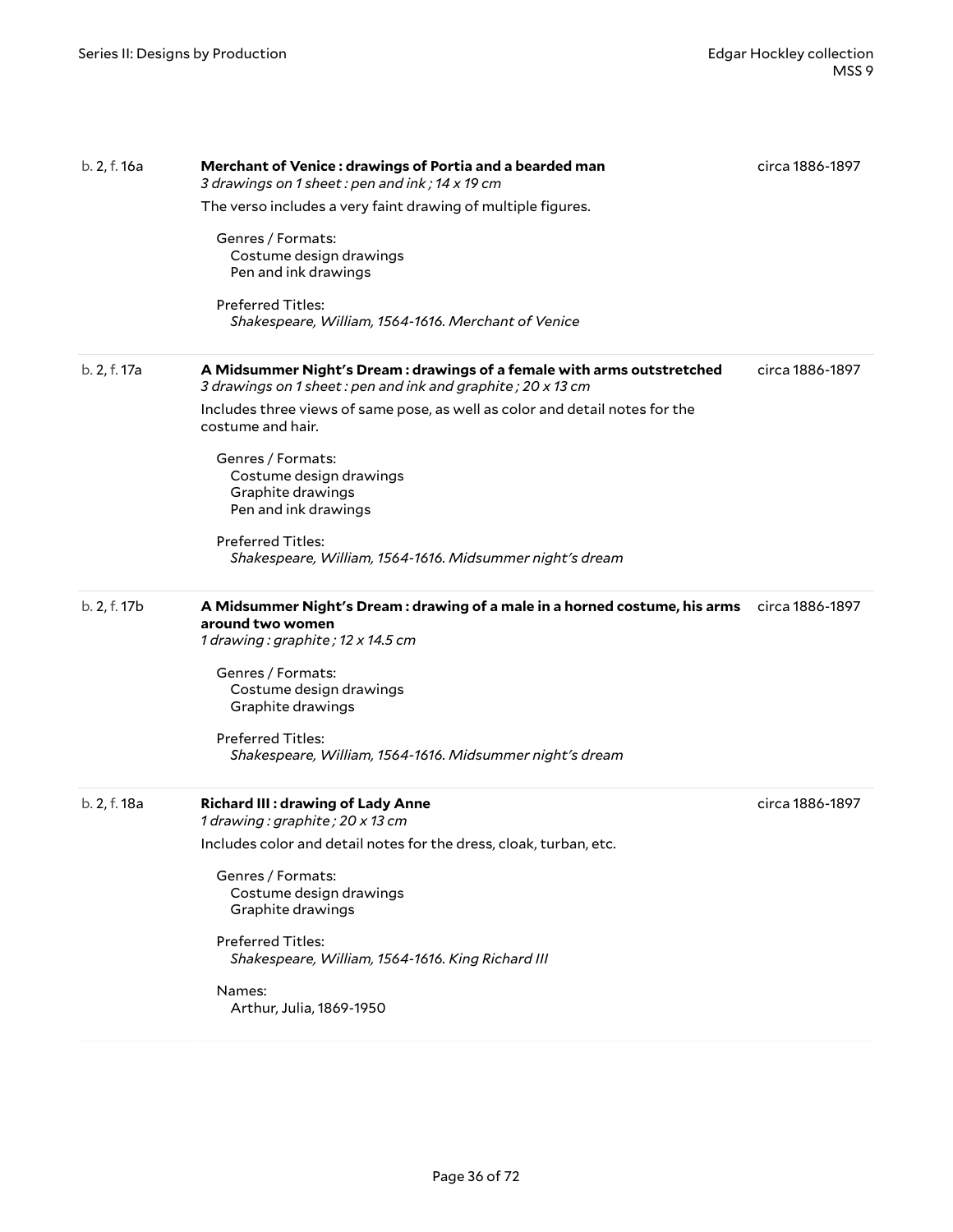| b. 2, f. 18b | Richard III : drawings of a chamber scene, a musician, a soldier, and a cardinal<br>5 drawings on 1 sheet: graphite; 13 x 20 cm                                                                        | circa 1886-1897 |
|--------------|--------------------------------------------------------------------------------------------------------------------------------------------------------------------------------------------------------|-----------------|
|              | The chamber scene, depicting four characters, appears on one side of the sheet.<br>The verso features the soldier, musician, cardinal, and a female character, and<br>includes color and detail notes. |                 |
|              | Genres / Formats:<br>Costume design drawings<br>Graphite drawings<br>Set design drawings                                                                                                               |                 |
|              | <b>Preferred Titles:</b><br>Shakespeare, William, 1564-1616. King Richard III                                                                                                                          |                 |
| b. 2, f. 18c | Richard III : drawings of a hunchback, Biondello, and a bearded male<br>3 drawings on 1 sheet: graphite; 12 x 18 cm                                                                                    | circa 1886-1897 |
|              | Includes color and detail notes for the costumes. Multiple productions may be<br>depicted in the drawing, as Biondello is a character in Taming of the Shrew.                                          |                 |
|              | Genres / Formats:<br>Costume design drawings<br>Graphite drawings                                                                                                                                      |                 |
|              | Preferred Titles:<br>Shakespeare, William, 1564-1616. King Richard III<br>Shakespeare, William, 1564-1616. Taming of the shrew                                                                         |                 |
| b. 2, f. 19a | Romeo and Juliet: drawings of Juliet leaning on the balcony<br>2 drawings on 1 sheet: graphite; 11 x 18 cm                                                                                             | circa 1886-1897 |
|              | Includes color notes for the balcony.                                                                                                                                                                  |                 |
|              | Genres / Formats:<br>Costume design drawings<br>Graphite drawings<br>Set design drawings                                                                                                               |                 |
|              | <b>Preferred Titles:</b><br>Shakespeare, William, 1564-1616. Romeo and Juliet                                                                                                                          |                 |
| b. 2, f. 19b | Romeo and Juliet : drawings of Romeo's costume and two figures near a wall<br>2 drawings on 1 sheet: graphite; 10 x 14 cm                                                                              | circa 1886-1897 |
|              | Includes color and detail notes for Romeo's costume. The sheet on which the<br>drawings were made is cut into an L-shape.                                                                              |                 |
|              | <b>Preferred Titles:</b><br>Shakespeare, William, 1564-1616. Romeo and Juliet                                                                                                                          |                 |
|              | Genres / Formats:<br>Costume design drawings<br>Graphite drawings<br>Set design drawings                                                                                                               |                 |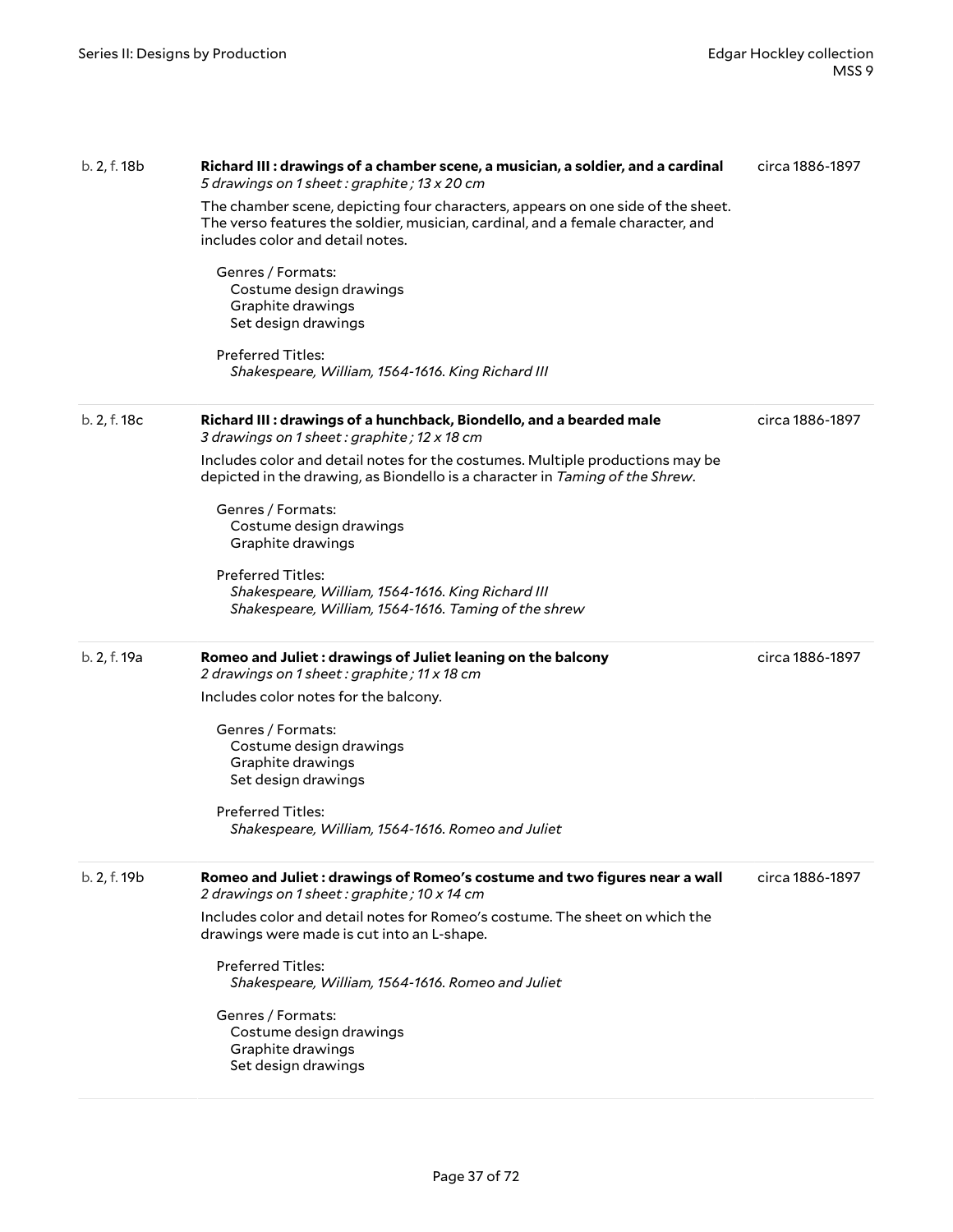| b. 2, f. 19c | Romeo and Juliet: drawings of Juliet and the balcony<br>2 drawings on 1 sheet: graphite; 11 x 18 cm                                                             | circa 1886-1897 |
|--------------|-----------------------------------------------------------------------------------------------------------------------------------------------------------------|-----------------|
|              | Includes color and detail notes for Juliet's hair and dress, as well as set design<br>notes for the balcony. One note says: "see Becket curtain, throne scene." |                 |
|              | Genres / Formats:<br>Costume design drawings<br>Graphite drawings<br>Set design drawings                                                                        |                 |
|              | <b>Preferred Titles:</b><br>Shakespeare, William, 1564-1616. Romeo and Juliet                                                                                   |                 |
| b. 2, f. 19d | Romeo and Juliet: drawing of a garden and a balcony<br>1 drawing: graphite; 11 x 18 cm                                                                          | circa 1886-1897 |
|              | Reverse side of drawing features the beginnings of a drawing of a structure.                                                                                    |                 |
|              | Genres / Formats:<br>Graphite drawings<br>Set design drawings                                                                                                   |                 |
|              | <b>Preferred Titles:</b><br>Shakespeare, William, 1564-1616. Romeo and Juliet                                                                                   |                 |
| b. 2, f. 20a | She Stoops to Conquer: drawing of Marlow and Hastings<br>1 drawing: graphite; 23.5 x 18.5 cm                                                                    | circa 1886-1897 |
|              | Includes color and detail notes on the waistcoats, overcoats, breeches, boots, etc.                                                                             |                 |
|              | Genres / Formats:<br>Costume design drawings<br>Graphite drawings                                                                                               |                 |
|              | <b>Preferred Titles:</b><br>Goldsmith, Oliver, 1730?-1774. She stoops to conquer                                                                                |                 |
| b. 2, f. 21a | The Three Musketeers: drawing of a swordfight<br>1 drawing: graphite; 8.5 x 18 cm                                                                               | circa 1886-1897 |
|              | The reserve side of the sheet features the faint beginnings of another drawing.                                                                                 |                 |
|              | Genres / Formats:<br>Costume design drawings<br>Graphite drawings<br>Set design drawings                                                                        |                 |
|              | <b>Preferred Titles:</b><br>Dumas, Alexandre, 1802-1870. Trois mousquetaires. English                                                                           |                 |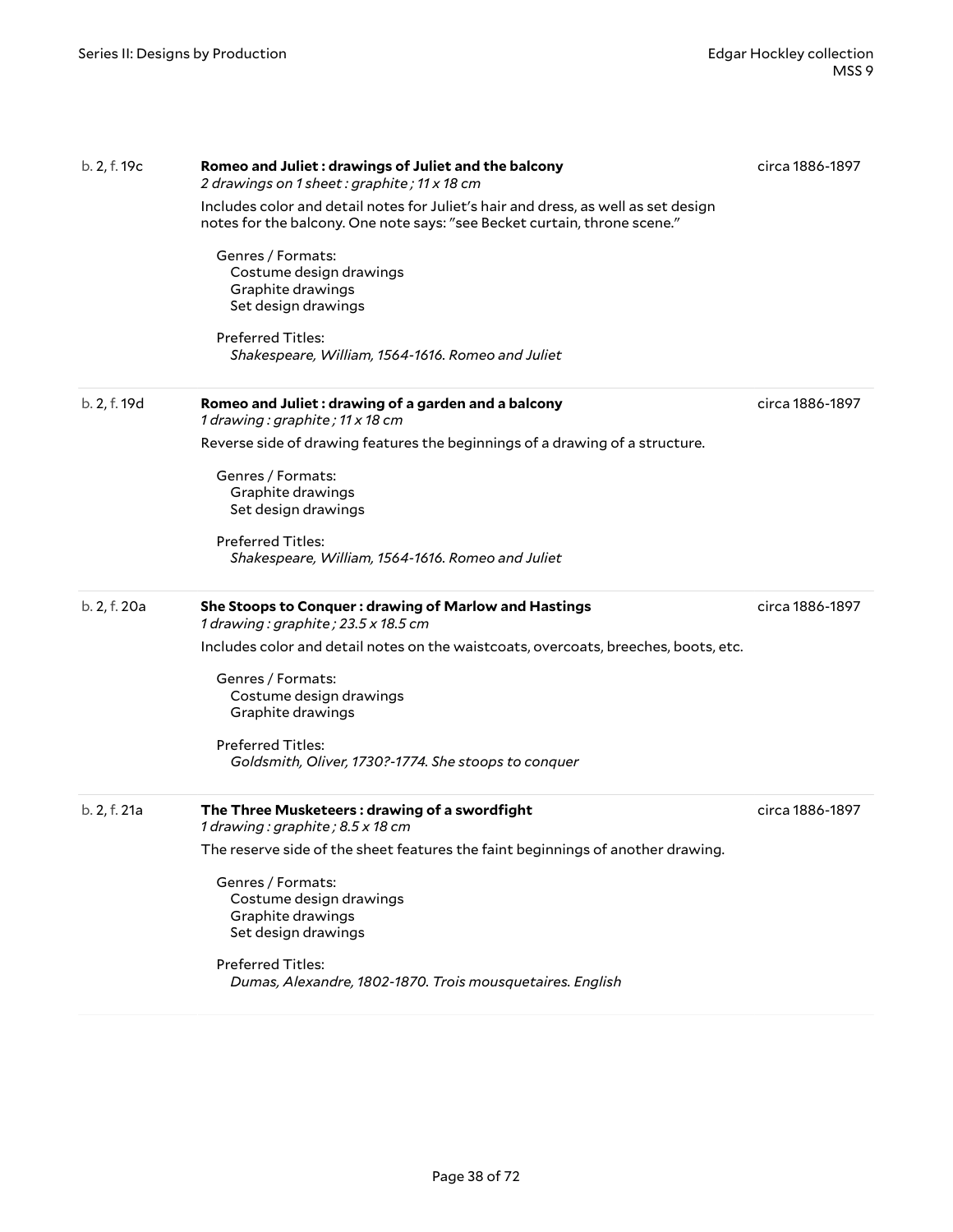| b. 2, f. 21b | The Three Musketeers: drawings of a swordsman and Queen Anne<br>2 drawings on 1 sheet: pen and ink; 11.5 x 18 cm                             | circa 1886-1897 |
|--------------|----------------------------------------------------------------------------------------------------------------------------------------------|-----------------|
|              | Includes color and detail notes for the cloak, tunic, belt, knickers, and dress.                                                             |                 |
|              | Genres / Formats:<br>Costume design drawings<br>Pen and ink drawings<br>Set design drawings                                                  |                 |
|              | <b>Preferred Titles:</b><br>Dumas, Alexandre, 1802-1870. Trois mousquetaires. English                                                        |                 |
| b. 2, f. 21c | The Three Musketeers: drawings of a swordsman in various poses and a female circa 1886-1897<br>6 drawings on 1 sheet: graphite; 11 x 17.5 cm |                 |
|              | Includes color and detail notes for costumes.                                                                                                |                 |
|              | Genres / Formats:<br>Costume design drawings<br>Graphite drawings                                                                            |                 |
|              | Preferred Titles:<br>Dumas, Alexandre, 1802-1870. Trois mousquetaires. English                                                               |                 |
| b. 2, f. 21d | The Three Musketeers: drawings of the Queen, Musketeers, and others<br>2 drawings on 1 sheet: graphite; 11.5 x 18 cm                         | circa 1886-1897 |
|              | Includes color and detail notes for the dress, hat, hose, cloaks, etc.                                                                       |                 |
|              | Preferred Titles:<br>Dumas, Alexandre, 1802-1870. Trois mousquetaires. English                                                               |                 |
|              | Genres / Formats:<br>Costume design drawings<br>Graphite drawings                                                                            |                 |
| b. 2, f. 21e | The Three Musketeers: drawings of a male and a female<br>2 drawings on 1 sheet: graphite; 11.5 x 18 cm                                       | circa 1886-1897 |
|              | Includes color and detail notes for the hat, hair, sword, jacket, stockings, slipper,<br>cloak, and dress.                                   |                 |
|              | Genres / Formats:<br>Costume design drawings<br>Graphite drawings                                                                            |                 |
|              | Preferred Titles:<br>Dumas, Alexandre, 1802-1870. Trois mousquetaires. English                                                               |                 |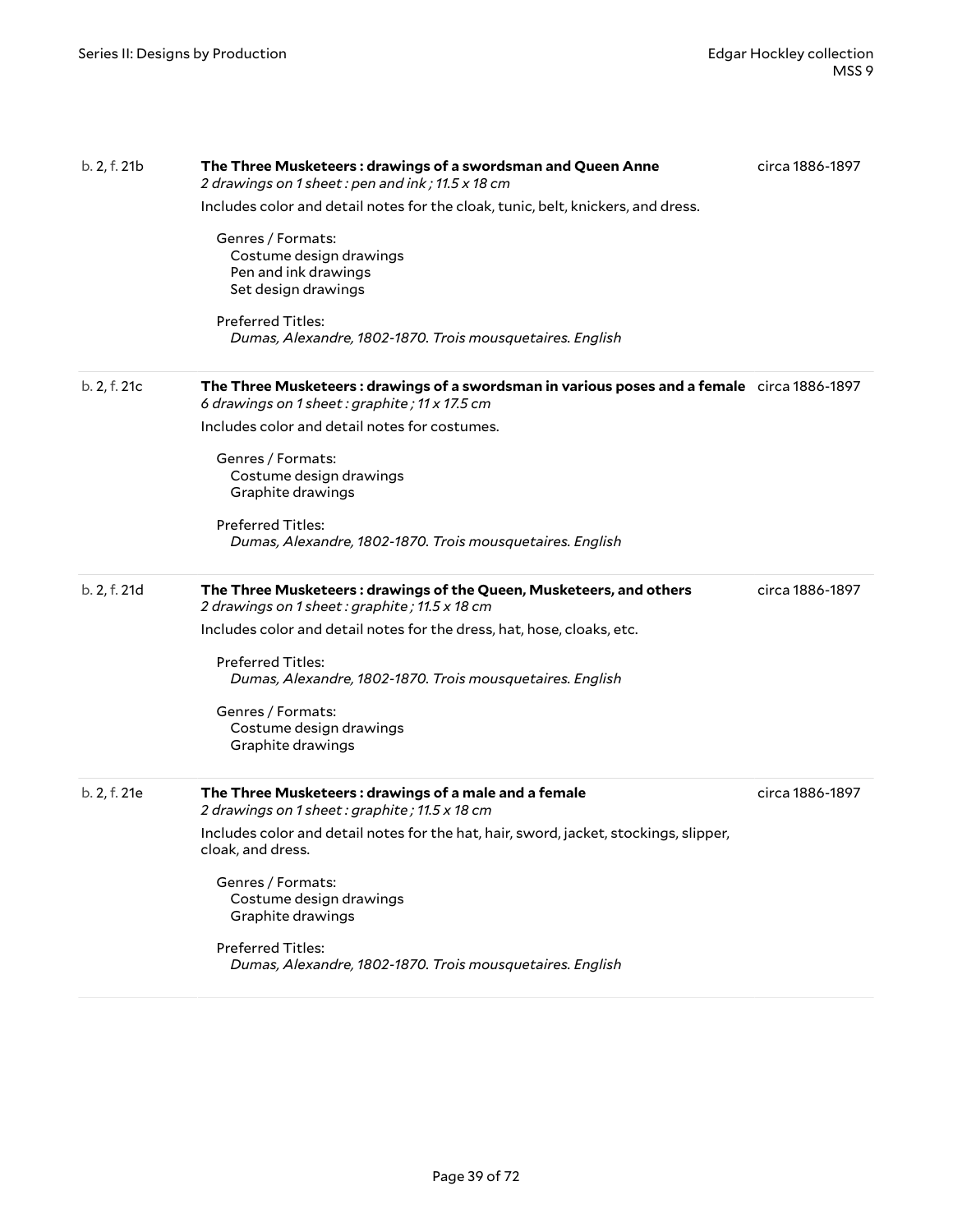| b. 2, f. 21(f) | The Three Musketeers: drawings of a swordsman<br>3 drawings on 1 sheet: graphite; 24 x 18.5 cm                              | circa 1886-1897 |
|----------------|-----------------------------------------------------------------------------------------------------------------------------|-----------------|
|                | Includes color and detail notes for the hat, breeches, boots, sword, tunic, hair,<br>cloak, etc.                            |                 |
|                | <b>Preferred Titles:</b><br>Dumas, Alexandre, 1802-1870. Trois mousquetaires. English                                       |                 |
|                | Genres / Formats:<br>Costume design drawings<br>Graphite drawings                                                           |                 |
| b. 2, f. 21g   | The Three Musketeers: drawings of a male with a cloak and hat<br>2 drawings on 1 sheet: graphite; 23.5 x 18.5 cm            | circa 1886-1897 |
|                | Includes color and detail notes for the hair, cloak, hat, boots, etc.                                                       |                 |
|                | Genres / Formats:<br>Costume design drawings<br>Graphite drawings                                                           |                 |
|                | <b>Preferred Titles:</b><br>Dumas, Alexandre, 1802-1870. Trois mousquetaires. English                                       |                 |
| b. 2, f. 21.1a | The Three Musketeers: drawings of a male with a hat on his knee<br>3 drawings on 1 sheet: graphite; 12 x 20 cm              | circa 1886-1897 |
|                | Includes the note "The Three Musketeers."                                                                                   |                 |
|                | <b>Preferred Titles:</b><br>Dumas, Alexandre, 1802-1870. Trois mousquetaires. English                                       |                 |
|                | Genres / Formats:<br>Costume design drawings<br>Graphite drawings                                                           |                 |
| b. 2, f. 21.1b | The Three Musketeers: drawing of a male with his right hand on his hip<br>1 drawing: graphite; 23.5 x 18.5 cm               | circa 1886-1897 |
|                | Includes detail and color notes on the hat, feather, tunic, necklace, sword, satchel,<br>breeches, hose, shoes, cloak, etc. |                 |
|                | Genres / Formats:<br>Costume design drawings<br>Graphite drawings                                                           |                 |
|                | <b>Preferred Titles:</b><br>Dumas, Alexandre, 1802-1870. Trois mousquetaires. English                                       |                 |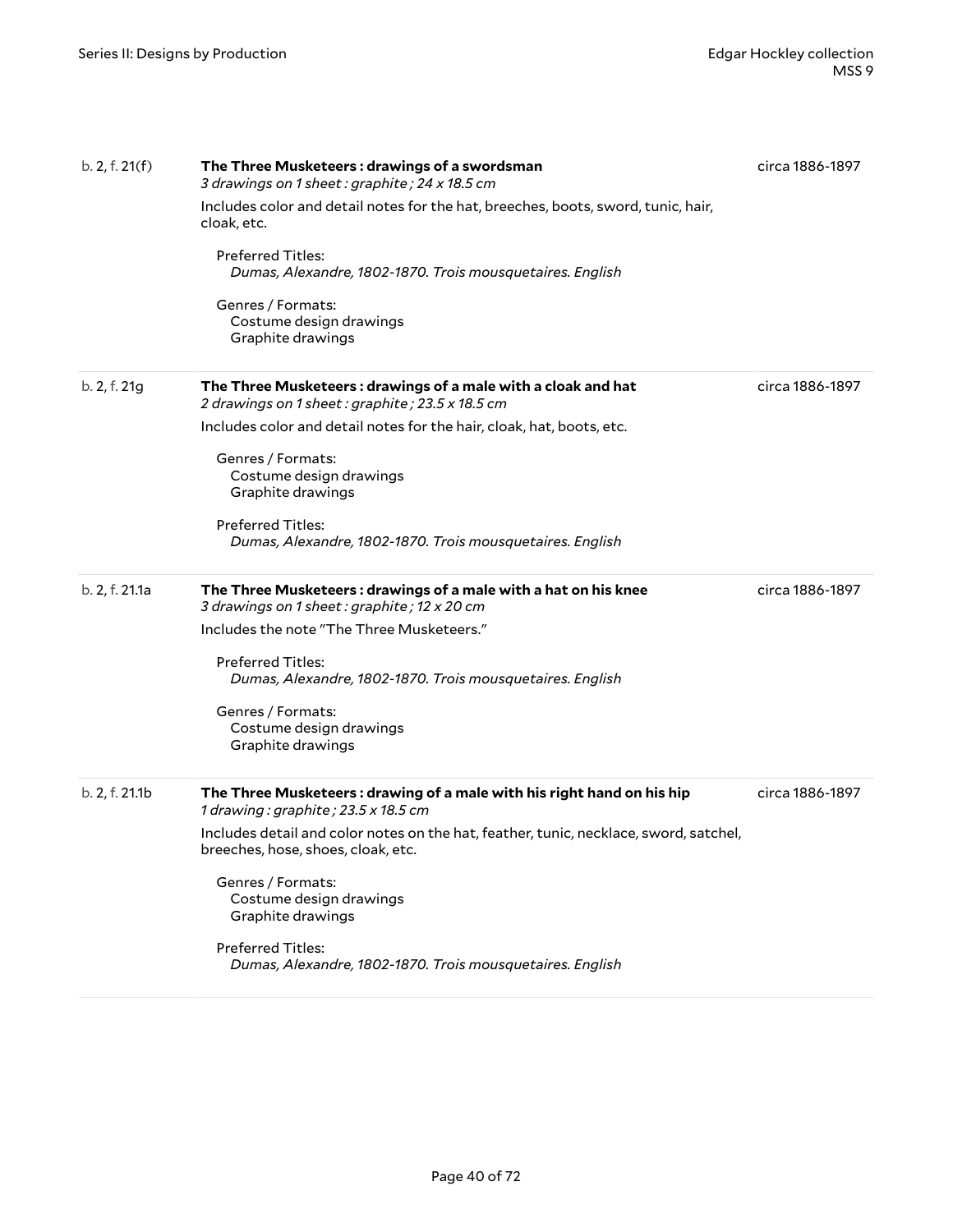| b. 2, f. 21.1c   | The Three Musketeers: drawings of Porthos<br>2 drawings on 1 sheet: graphite; 11.5 x 18 cm                                                                 | circa 1886-1897 |
|------------------|------------------------------------------------------------------------------------------------------------------------------------------------------------|-----------------|
|                  | Includes detail and color notes on the hair, tunic, belt, cloak, sash, trousers, boots,<br>etc.                                                            |                 |
|                  | Genres / Formats:<br>Costume design drawings<br>Graphite drawings                                                                                          |                 |
|                  | <b>Preferred Titles:</b><br>Dumas, Alexandre, 1802-1870. Trois mousquetaires. English                                                                      |                 |
| b. 2, f. 21.1d   | The Three Musketeers: drawings of Cardinal Richelieu and various males<br>4 drawings on 1 sheet: graphite; 11.5 x 18 cm                                    | circa 1886-1897 |
|                  | Includes detail and color notes on Richelieu's clerical costume, as well as various<br>poses and notes concerning a male character in a cloak.             |                 |
|                  | Genres / Formats:<br>Costume design drawings<br>Graphite drawings                                                                                          |                 |
|                  | <b>Preferred Titles:</b><br>Dumas, Alexandre, 1802-1870. Trois mousquetaires. English                                                                      |                 |
| b. 2, f. 21.1e   | The Three Musketeers: drawing of Cardinal Richelieu and a kneeling female<br>1 drawing: graphite; 23.5 x 18.5 cm                                           | circa 1886-1897 |
|                  | Genres / Formats:<br>Costume design drawings<br>Graphite drawings                                                                                          |                 |
|                  | <b>Preferred Titles:</b><br>Dumas, Alexandre, 1802-1870. Trois mousquetaires. English                                                                      |                 |
| b. 2, f. 21.1(f) | The Three Musketeers: drawings of the Cardinal, the Cardinal on a settee, and a circa 1886-1897<br>female<br>3 drawings on 1 sheet: graphite; 11.5 x 18 cm |                 |
|                  | Includes detail and color notes for the Cardinal's dress and cloak, the room with a<br>settee, etc.                                                        |                 |
|                  | Genres / Formats:<br>Costume design drawings<br>Graphite drawings<br>Set design drawings                                                                   |                 |
|                  | <b>Preferred Titles:</b><br>Dumas, Alexandre, 1802-1870. Trois mousquetaires. English                                                                      |                 |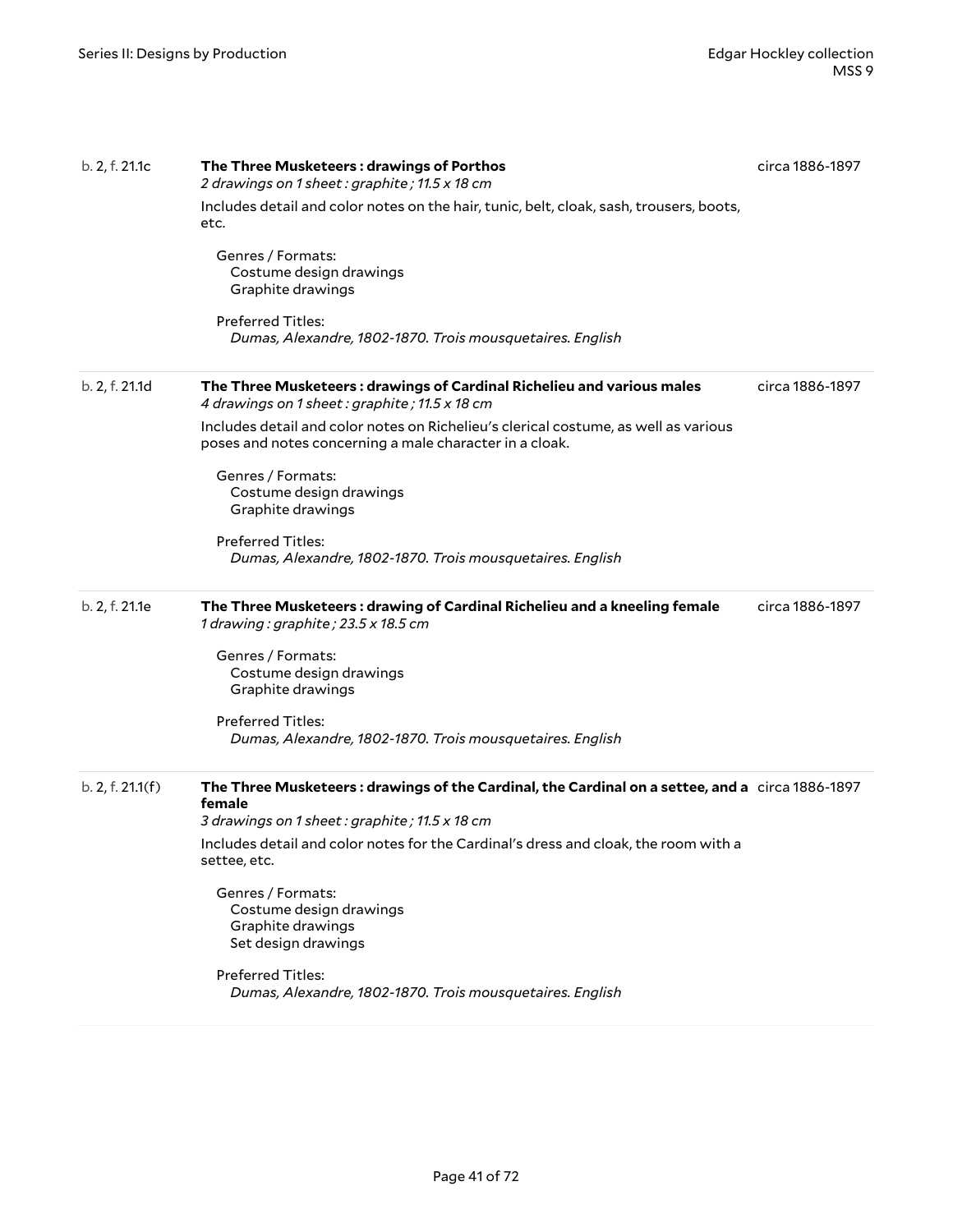| b. 2, f. 21.1g | The Three Musketeers : drawings of the Cardinal and a female kneeling before<br>him<br>3 drawings on 1 sheet : graphite ; 18 x 11 cm                                                                                       | circa 1886-1897 |
|----------------|----------------------------------------------------------------------------------------------------------------------------------------------------------------------------------------------------------------------------|-----------------|
|                | Includes detail and color notes for the Cardinal's cloak, toga, as well as a dress<br>for "Milady." The faint beginnings of two drawings of the Cardinal appear on the<br>verso.                                           |                 |
|                | Genres / Formats:<br>Costume design drawings<br>Graphite drawings<br>Set design drawings                                                                                                                                   |                 |
|                | <b>Preferred Titles:</b><br>Dumas, Alexandre, 1802-1870. Trois mousquetaires. English                                                                                                                                      |                 |
| b. 2, f. 22a   | Twelfth Night: drawings and descriptions of costumes for major characters<br>14 drawings on 1 sheet : graphite ; 45.5 x 28.5 cm                                                                                            | circa 1886-1897 |
|                | Contains extensive detail and color notes on costumes for Viola, a Sea Captain,<br>two sailors, Sir Andrew, Olivia, Maria, Fabian, Antonio, Malvolio, and Sir Toby<br>Belch. The drawings are all smaller than 6.5 x 6 cm. |                 |
|                |                                                                                                                                                                                                                            |                 |
|                | Genres / Formats:<br>Costume design drawings<br>Graphite drawings                                                                                                                                                          |                 |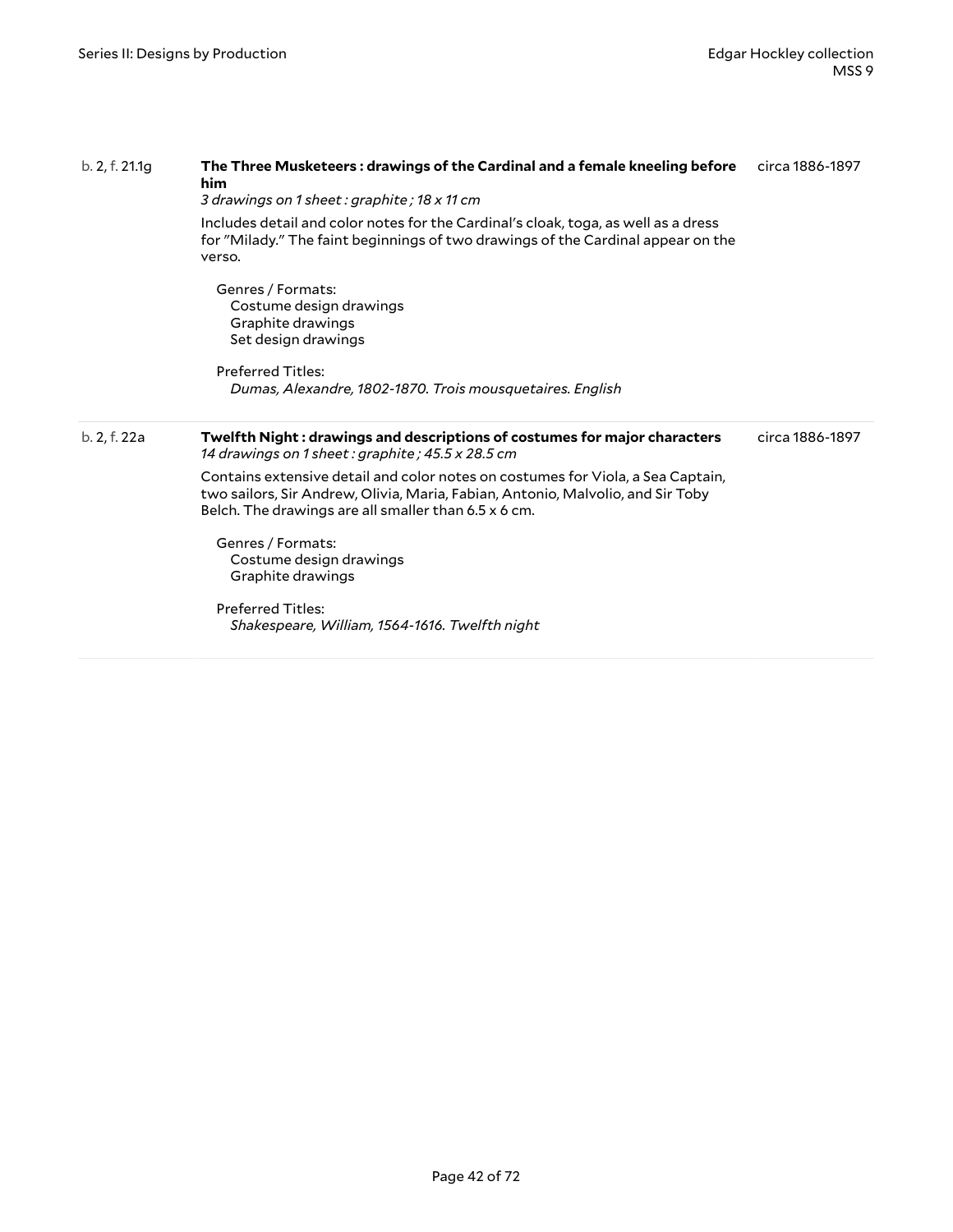# **Series III: Designs by Era**

English Hockley, Edgar, 1860-1938

| b. 3, f. 1a | Greco/Roman (female) : drawing of a female wearing a wreath<br>1 drawing : graphite ; $13 \times 10$ cm     | circa 1886-1897 |
|-------------|-------------------------------------------------------------------------------------------------------------|-----------------|
|             | Includes detail and color notes for the dress, cloak, and wreath.                                           |                 |
|             | Genres / Formats:<br>Costume design drawings<br>Graphite drawings                                           |                 |
| b. 3, f. 1b | Greco/Roman (female) : drawings of female in action<br>3 drawings on 1 sheet: graphite; 11 x 18 cm          | circa 1886-1897 |
|             | Genres / Formats:<br>Costume design drawings<br>Graphite drawings                                           |                 |
| b. 3, f. 1c | Greco/Roman (female) : drawing of a female with a jewel on her head<br>1 drawing: graphite; 9.5 x 5 cm      | circa 1886-1897 |
|             | Includes detail and color notes for the jewel and dress.                                                    |                 |
|             | Genres / Formats:<br>Costume design drawings<br>Graphite drawings                                           |                 |
| b.3, f.1(d) | Greco/Roman (female) : drawings of a female in various poses<br>7 drawings on 1 sheet: graphite; 11 x 18 cm | circa 1886-1897 |
|             | Includes notes on the bag, the dagger, and the sandal.                                                      |                 |
|             | Genres / Formats:<br>Costume design drawings<br>Graphite drawings                                           |                 |
| b. 3, f. 1e | Greco/Roman (female) : drawings of a female in a cloak<br>5 drawings on 1 sheet: graphite; 12 x 19 cm       | circa 1886-1897 |
|             | Genres / Formats:<br>Costume design drawings<br>Graphite drawings                                           |                 |
| b. 3, f. 2a | Greco/Roman (male) : drawing of a male before another male on a throne<br>1 drawing: graphite; 8.5 x 17 cm  | circa 1886-1897 |
|             | Genres / Formats:<br>Costume design drawings<br>Graphite drawings                                           |                 |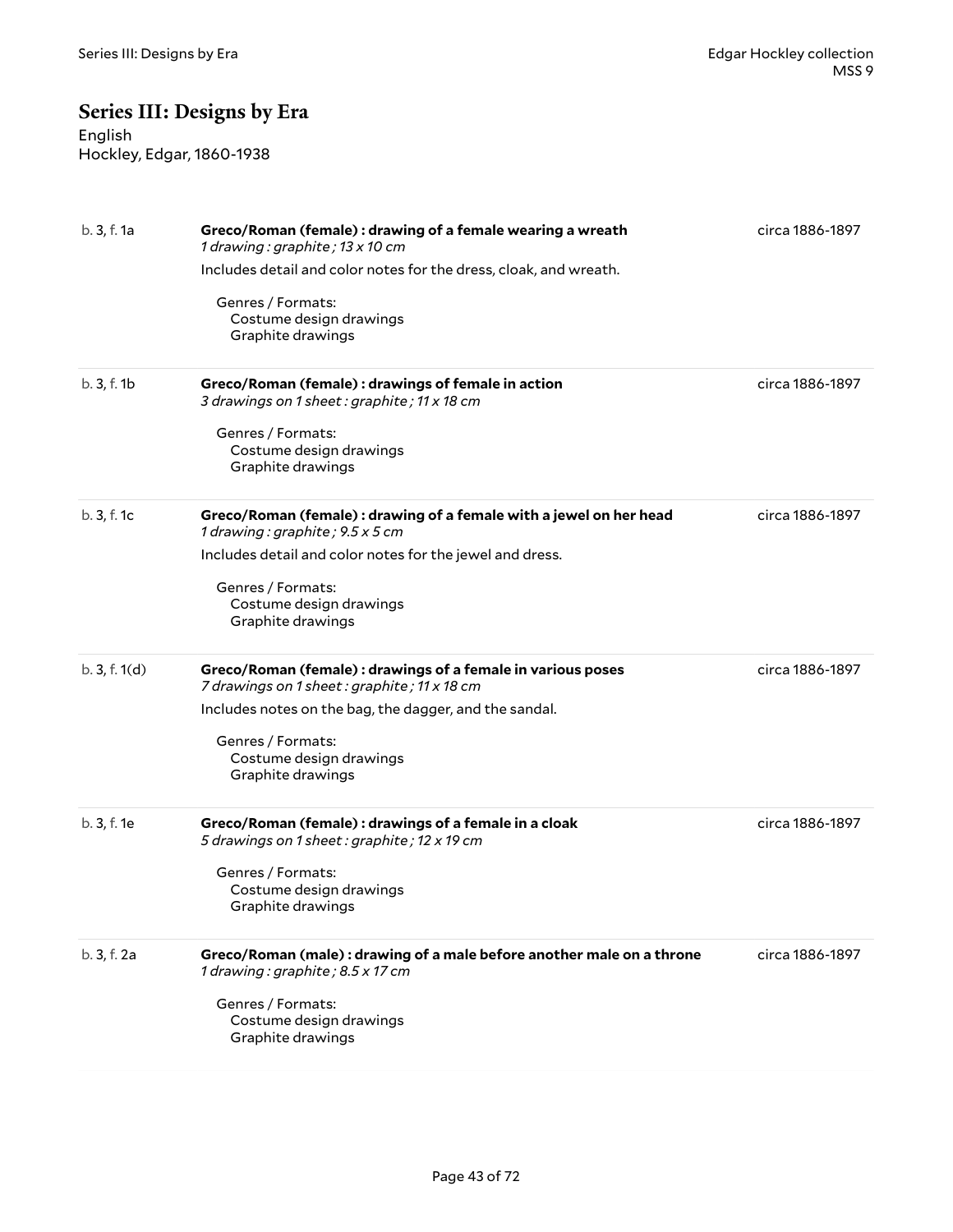| b. 3, f. 2b   | Greco/Roman (male) : drawing of a male with arms crossed<br>1 drawing : pen and ink and watercolor ; 13.5 x 8 cm                                           | circa 1886-1897 |
|---------------|------------------------------------------------------------------------------------------------------------------------------------------------------------|-----------------|
|               | Reverse is signed "G. Harrison, Esq" in graphite.                                                                                                          |                 |
|               | Genres / Formats:<br>Costume design drawings<br>Pen and ink drawings<br>Watercolors (paintings)                                                            |                 |
| b. 3, f. 2c   | Greco/Roman (male): drawing of a male holding a sword near cliffs<br>1 drawing: graphite; 20 x 13 cm                                                       | circa 1886-1897 |
|               | Includes detail and color notes for the cloak, tunic, hose, cliffs, etc. Reserve side of<br>sheet features the faint beginning of another drawing.         |                 |
|               | Genres / Formats:<br>Costume design drawings<br>Graphite drawings<br>Set design drawings                                                                   |                 |
| b. 3, f. 2(d) | Greco/Roman (male) : drawing of a male, front view<br>1 drawing: graphite; 7 x 3 cm                                                                        | circa 1886-1897 |
|               | Drawing made on blue paper.                                                                                                                                |                 |
|               | Genres / Formats:<br>Costume design drawings<br>Graphite drawings                                                                                          |                 |
| b. 3, f. 2e   | Greco/Roman (male) : drawings of a male in two positions<br>2 drawings on 1 sheet: graphite; 12 x 19 cm                                                    | circa 1886-1897 |
|               | Includes detail and color notes for the cape.                                                                                                              |                 |
|               | Genres / Formats:<br>Costume design drawings<br>Graphite drawings                                                                                          |                 |
| b.3, f.2(f)   | Greco/Roman (male) : drawing of a male draped in cloak<br>1 drawing : graphite ; 12 x 19 cm                                                                | circa 1886-1897 |
|               | Includes detail and color notes for the cloak.                                                                                                             |                 |
|               | Genres / Formats:<br>Costume design drawings<br>Graphite drawings                                                                                          |                 |
| b. 3, f. 3a   | Greco/Roman (male & female): drawings of a male as well as a male embracing a circa 1886-1897<br>female<br>2 drawings on 1 sheet: graphite; 12.5 x 10.5 cm |                 |
|               | Genres / Formats:<br>Costume design drawings<br>Graphite drawings                                                                                          |                 |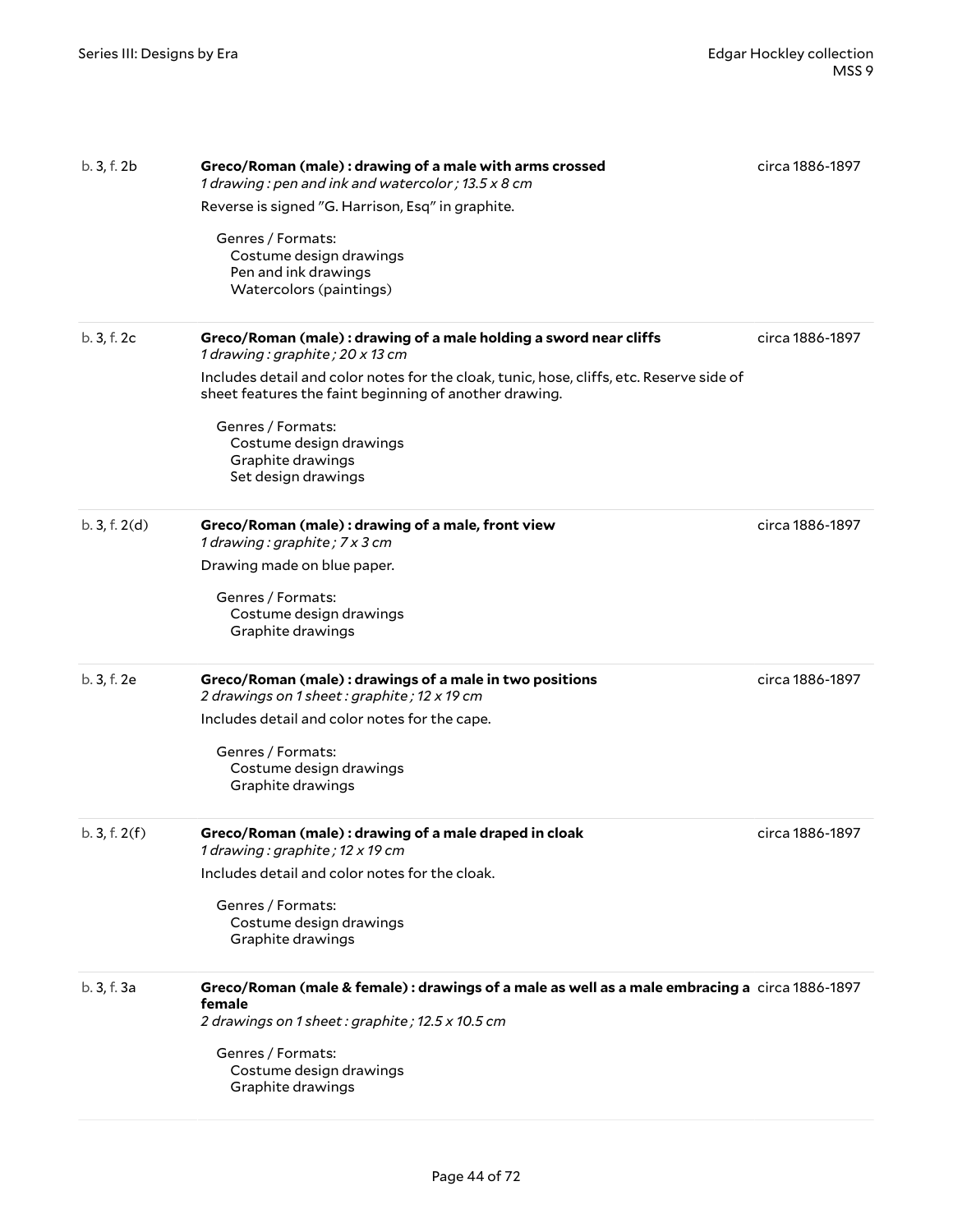| b. 3, f. 3b | Greco/Roman (male & female) : drawings of a male embracing a female and a<br>male and a female in nature<br>2 drawings on 1 sheet: graphite; 20 x 13 cm<br>First drawing depicts a male and a female embracing in front of a throne. Second<br>drawing depicts a male with a spear facing a female, with hunters on either side.<br>Genres / Formats:<br>Costume design drawings<br>Graphite drawings<br>Set design drawings | circa 1886-1897 |
|-------------|------------------------------------------------------------------------------------------------------------------------------------------------------------------------------------------------------------------------------------------------------------------------------------------------------------------------------------------------------------------------------------------------------------------------------|-----------------|
| b. 3, f. 3c | Greco/Roman (male & female) : drawing of a male handing a document to a<br>female on a chair<br>1 drawing : graphite ; 20 x 13 cm<br>Includes color and detail notes for the dress, necklace, cloak, chair, tunic, shields,<br>etc.<br>Genres / Formats:<br>Costume design drawings<br>Graphite drawings<br>Set design drawings                                                                                              | circa 1886-1897 |
| b.3, f.3(d) | Greco/Roman (male & female) : drawings of a male and a female with spears<br>15 drawings on 1 sheet (two sides): graphite; 20 x 13 cm<br>The recto features 12 drawings; the verso features 3 drawings.<br>Genres / Formats:<br>Costume design drawings<br>Graphite drawings                                                                                                                                                 | circa 1886-1897 |
| b. 3, f. 3e | Greco/Roman (male & female) : drawings of a male holding a female aloft, a<br>winged female, and a female with a cloak<br>5 drawings on 1 sheet: graphite; 16 x 10.5 cm<br>The recto features 12 drawings; the verso features 3 drawings.<br>Genres / Formats:<br>Costume design drawings<br>Graphite drawings<br>Set design drawings                                                                                        | circa 1886-1897 |
| b. 3, f. 4a | Medieval (female) : drawing of a female in blue<br>1 drawing: watercolor over graphite; 20 x 13 cm<br>Sheet is torn (in three places, approx. 1.5 cm each) and wrinkled in lower left<br>corner.<br>Genres / Formats:<br>Costume design drawings<br>Graphite drawings<br>Set design drawings<br>Watercolors (paintings)                                                                                                      | circa 1886-1897 |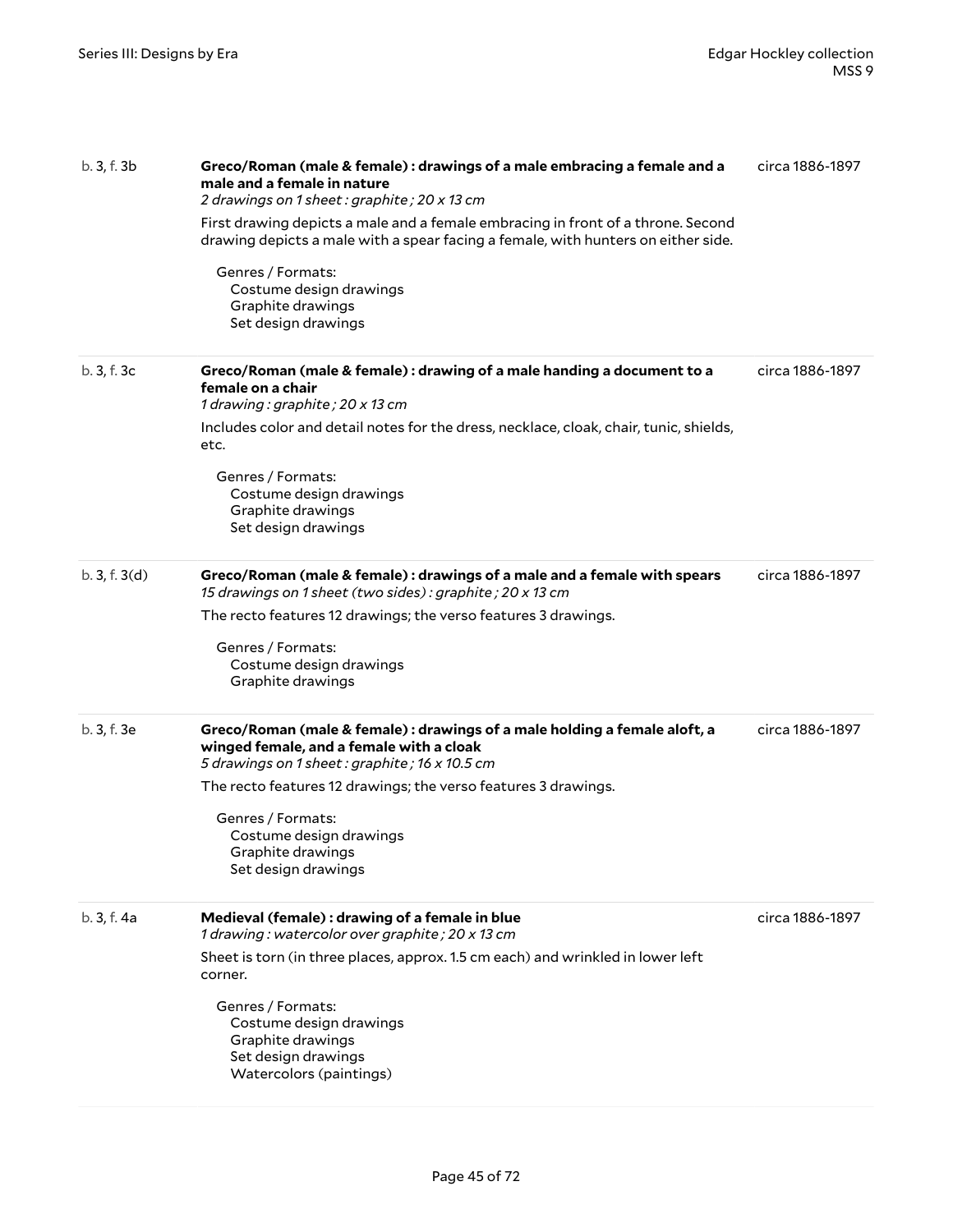| b.3, f.4b   | Medieval (female): drawing of a female in a dress and a cloak<br>1 drawing: graphite; 17.5 x 11 cm<br>Includes detail and color notes for the hair, medals, dress, cloak, etc.<br>Genres / Formats:<br>Costume design drawings<br>Graphite drawings                                                         | circa 1886-1897 |
|-------------|-------------------------------------------------------------------------------------------------------------------------------------------------------------------------------------------------------------------------------------------------------------------------------------------------------------|-----------------|
| b. 3, f. 4c | Medieval (female) : drawing of a female in a gown and a crown<br>1 drawing: graphite; 18 x 12 cm<br>Genres / Formats:<br>Costume design drawings<br>Graphite drawings                                                                                                                                       | circa 1886-1897 |
| b. 3, f. 5a | Medieval (male): drawings of a male and his costume detail<br>2 drawings on 1 sheet: graphite; 20 x 13 cm<br>Includes detail and color notes for the chain, rings, tunic, fur, garter, hose, shoes,<br>satchel, etc.<br>Genres / Formats:<br>Costume design drawings<br>Graphite drawings                   | circa 1886-1897 |
| b. 3, f. 5b | Medieval (male): drawing of a male with a mustache<br>1 drawing: graphite; 18 x 11 cm<br>Includes detail and color notes for the hair, cloak, sword, belt, sleeves, etc.<br>Genres / Formats:<br>Costume design drawings<br>Graphite drawings                                                               | circa 1886-1897 |
| b. 3, f. 5c | Medieval (male) : drawings of males in church<br>3 drawings on 1 sheet: graphite; 18 x 11 cm<br>Includes detail and color notes for the costumes. Reverse side of the sheet has<br>"grand" written in graphite.<br>Genres / Formats:<br>Costume design drawings<br>Graphite drawings<br>Set design drawings | circa 1886-1897 |
| b.3, f.5(d) | Medieval (male) : drawing of a male in a dark room<br>1 drawing: graphite; 19 x 12 cm<br>Includes detail and color notes for the costumes, wall, curtains, floor, etc.<br>Genres / Formats:<br>Costume design drawings<br>Graphite drawings<br>Set design drawings                                          | circa 1886-1897 |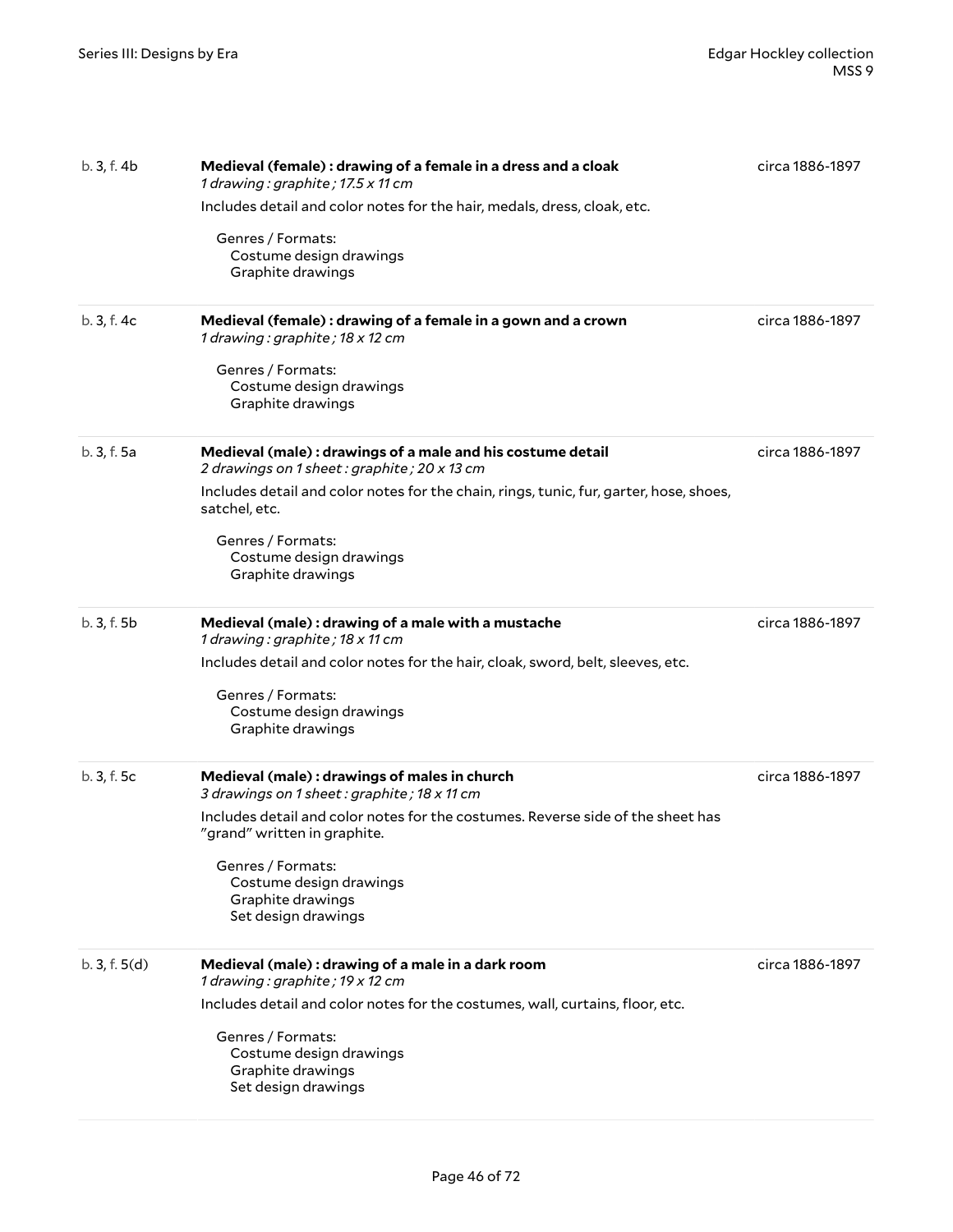| b. 3, f. 5e   | Medieval (male) : drawings of a male in royal garb and males in nature<br>2 drawings: graphite; 11.5 x 18 cm | circa 1886-1897 |
|---------------|--------------------------------------------------------------------------------------------------------------|-----------------|
|               | Includes detail and color notes for the cap, hair, tunic, hose, etc.                                         |                 |
|               | Genres / Formats:<br>Costume design drawings<br>Graphite drawings<br>Set design drawings                     |                 |
| b.3, f.5(f)   | Medieval (male) : drawings of males in various costumes<br>7 drawings on 1 sheet: graphite; 13 x 21 cm       | circa 1886-1897 |
|               | Includes detail and color notes for the costumes and the "moustache of king."                                |                 |
|               | Genres / Formats:<br>Costume design drawings<br>Graphite drawings                                            |                 |
| b. 3, f. 5g   | Medieval (male) : drawings of three males<br>3 drawings on 1 sheet: graphite; 11.5 x 18 cm                   | circa 1886-1897 |
|               | Includes detail and color notes for the tunics, cloaks, hair, hose, etc.                                     |                 |
|               | Genres / Formats:<br>Costume design drawings<br>Graphite drawings                                            |                 |
| b. 3, f. 5h   | Medieval (male): drawing of a male with a medal necklace<br>1 drawing: graphite; 18 x 11 cm                  | circa 1886-1897 |
|               | Includes detail and color notes for the tunic, medals, sleeves, cloak, boots, etc.                           |                 |
|               | Genres / Formats:<br>Costume design drawings<br>Graphite drawings                                            |                 |
| b. 3, f. 5.1a | Medieval (male) : drawing of a male looking downward<br>1 drawing: graphite; 18 x 11 cm                      | circa 1886-1897 |
|               | Reverse side of the sheet has "grand" written in graphite.                                                   |                 |
|               | Genres / Formats:<br>Costume design drawings<br>Graphite drawings                                            |                 |
| b.3, f.5.1b   | Medieval (male): drawings of three males with fabric detail<br>4 drawings on 1 sheet: graphite; 13 x 21 cm   | circa 1886-1897 |
|               | Includes detail and number-coded color notes for hair, tunics, cloaks, boots, etc.                           |                 |
|               | Genres / Formats:<br>Costume design drawings<br>Graphite drawings                                            |                 |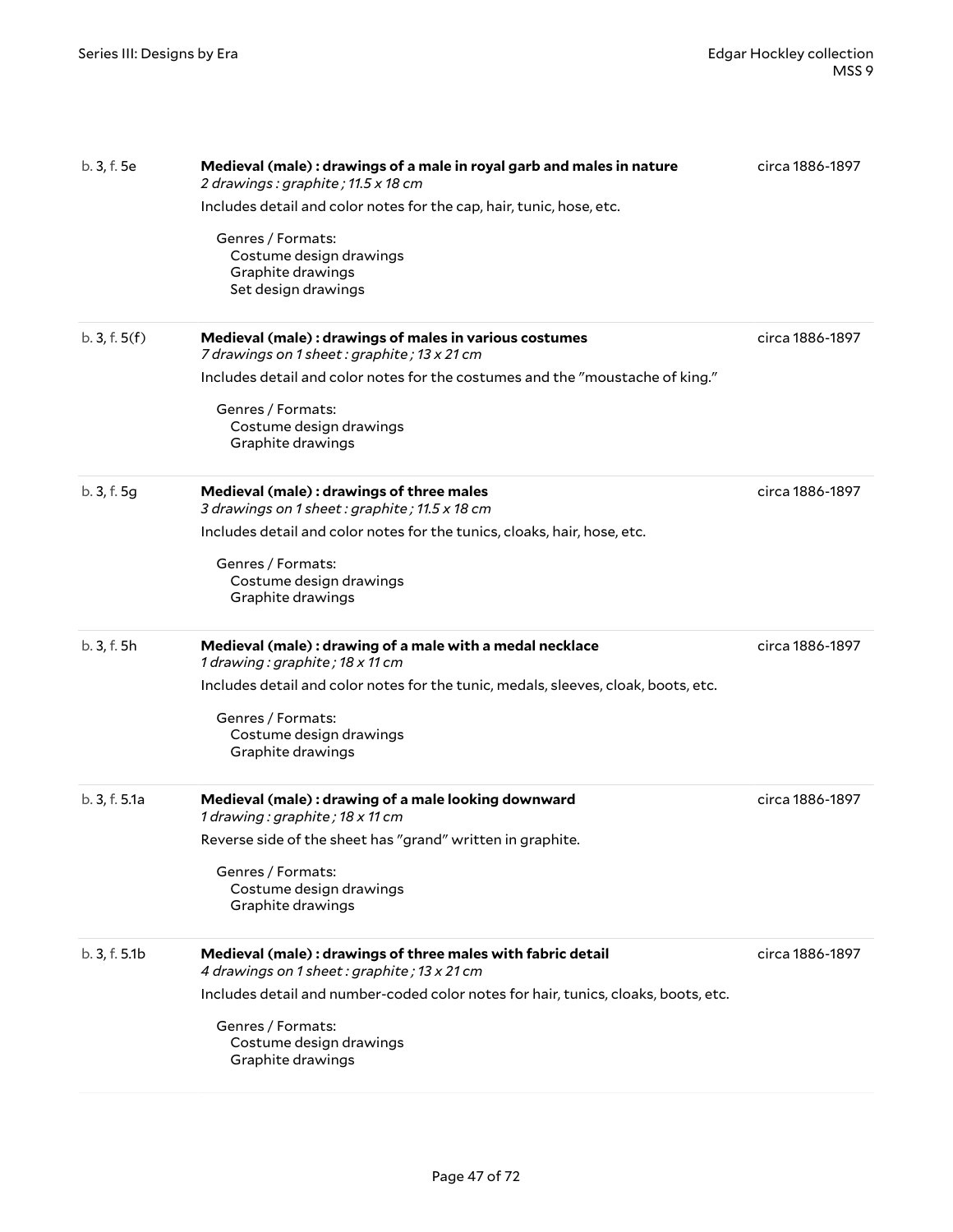| b. 3, f. 5.1c   | Medieval (male) : drawing of a male with a crown and a chair<br>1 drawing : graphite ; 18 x 11 cm<br>Genres / Formats:<br>Costume design drawings<br>Graphite drawings<br>Set design drawings                                                                                                                                                                                 | circa 1886-1897 |
|-----------------|-------------------------------------------------------------------------------------------------------------------------------------------------------------------------------------------------------------------------------------------------------------------------------------------------------------------------------------------------------------------------------|-----------------|
| b. 3, f. 5.1d   | Medieval (male) : drawing of a male with his right hand on his hip<br>1 drawing: watercolor over graphite; 13 x 10.5 cm<br>The watercolor $(8 \times 5 \text{ cm})$ is affixed to the larger sheet, which includes detail and<br>color notes for the hose, tunic, cloak, etc.<br>Genres / Formats:<br>Costume design drawings<br>Graphite drawings<br>Watercolors (paintings) | circa 1886-1897 |
| b. 3, f. 5.1e   | Medieval (male): drawing of a male with a dagger on his belt<br>1 drawing: gouache and watercolor over graphite; 20 x 13 cm<br>Genres / Formats:<br>Costume design drawings<br>Gouaches<br>Graphite drawings<br>Watercolors (paintings)                                                                                                                                       | circa 1886-1897 |
| b. 3, f. 5.1(f) | Medieval (male) : drawings of males with close-up costume detail<br>7 drawings on 1 sheet : graphite ; 11 x 18 cm<br>Includes detail and color notes for the hose, cloaks, tunics, swords, a satchel, a<br>helmet, hair, etc.<br>Genres / Formats:<br>Costume design drawings<br>Graphite drawings                                                                            | circa 1886-1897 |
| b.3, f.5.1g     | Medieval (male) : drawings of a male holding a scroll and a male in a cloak<br>8 drawings on 1 sheet : graphite ; 20 x 13 cm<br>Includes brief detail and color notes for the cloak and gold chain.<br>Genres / Formats:<br>Costume design drawings<br>Graphite drawings                                                                                                      | circa 1886-1897 |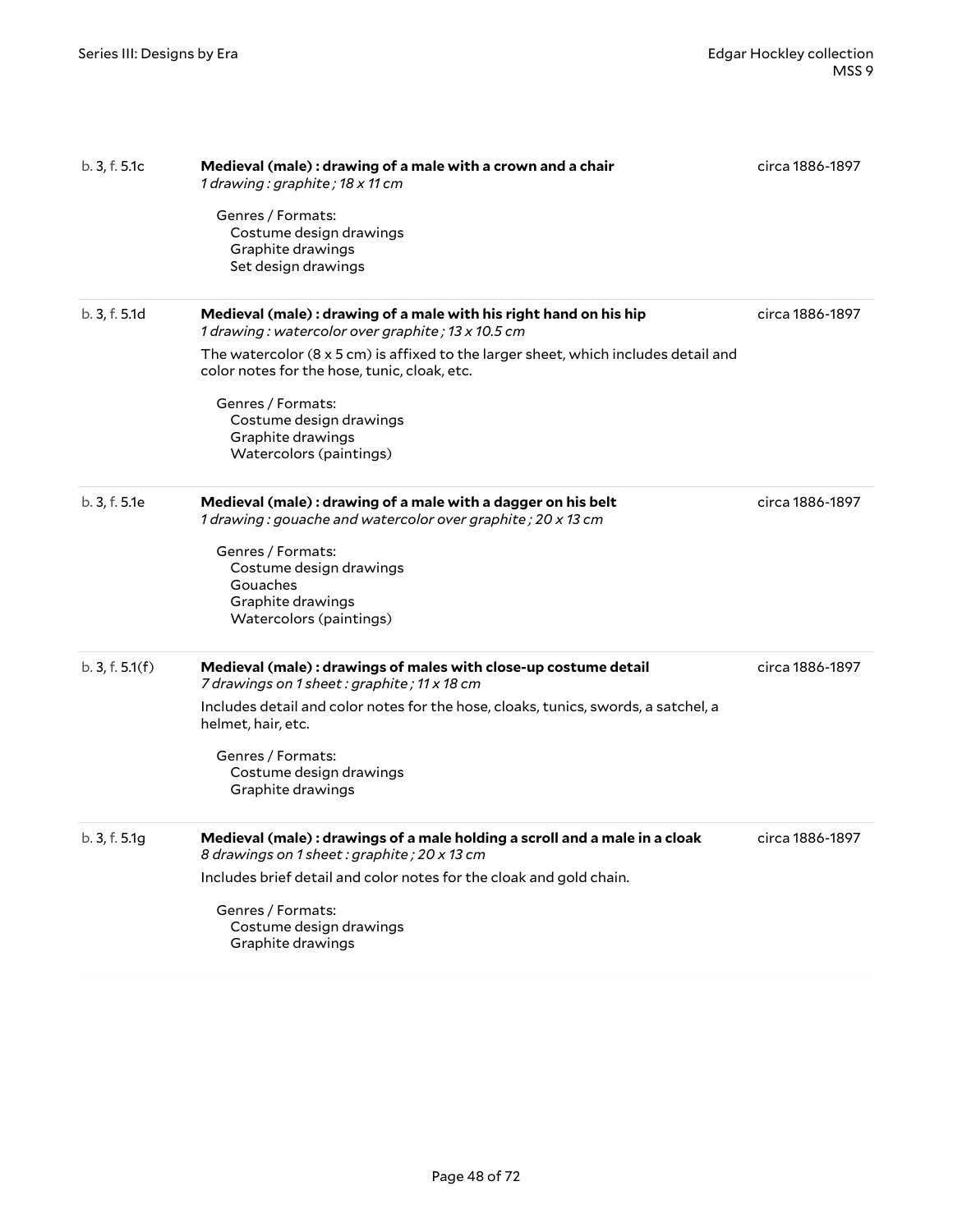| b. 3, f. 6a | Medieval (male & female) : drawings of a male costume and a female figure<br>5 drawings on 1 sheet: graphite; 11 x 18 cm                                                                                  | circa 1886-1897 |
|-------------|-----------------------------------------------------------------------------------------------------------------------------------------------------------------------------------------------------------|-----------------|
|             | Includes detail and color notes for the hat, hair, beard, tunic, hose, fur, dagger,<br>etc. Writing identifies the female as "Celia," possibly connecting the drawing to<br>Shakespeare's As You Like It. |                 |
|             | Genres / Formats:<br>Costume design drawings<br>Graphite drawings                                                                                                                                         |                 |
|             | <b>Preferred Titles:</b><br>Shakespeare, William, 1564-1616. As you like it                                                                                                                               |                 |
| b. 3, f. 6b | Medieval (male & female) : drawings of females in various costumes<br>6 drawings on 1 sheet: graphite; 11 x 18 cm                                                                                         | circa 1886-1897 |
|             | Includes detail and color notes for the headdress, tunic, dress, underskirt, etc.                                                                                                                         |                 |
|             | Genres / Formats:<br>Costume design drawings<br>Graphite drawings<br>Set design drawings                                                                                                                  |                 |
| b.3, f.6c   | Medieval (male & female) : drawings of a male in a tunic and a female holding a                                                                                                                           | circa 1886-1897 |
|             | lute<br>2 drawings on 1 sheet: graphite; 11.5 x 18 cm                                                                                                                                                     |                 |
|             | Includes detail and color notes for the tunic, dress, hair, etc. The sheet is creased<br>halfway through from top to bottom.                                                                              |                 |
|             | Genres / Formats:<br>Costume design drawings<br>Graphite drawings                                                                                                                                         |                 |
| b. 3, f. 7a | Medieval (soldiers): drawings of males in armor and on horses<br>2 drawings on 1 sheet: graphite; 11 x 18 cm                                                                                              | circa 1886-1897 |
|             | Includes brief detail and color notes for one character's shoulder and trousers.                                                                                                                          |                 |
|             | Genres / Formats:<br>Costume design drawings<br>Graphite drawings                                                                                                                                         |                 |
| b. 3, f. 7b | Medieval (soldiers) : drawing of a march through a town<br>1 drawing: graphite; 13 x 20 cm                                                                                                                | circa 1886-1897 |
|             | Depicts shambles architecture.                                                                                                                                                                            |                 |
|             | Genres / Formats:<br>Costume design drawings<br>Graphite drawings<br>Set design drawings                                                                                                                  |                 |
|             |                                                                                                                                                                                                           |                 |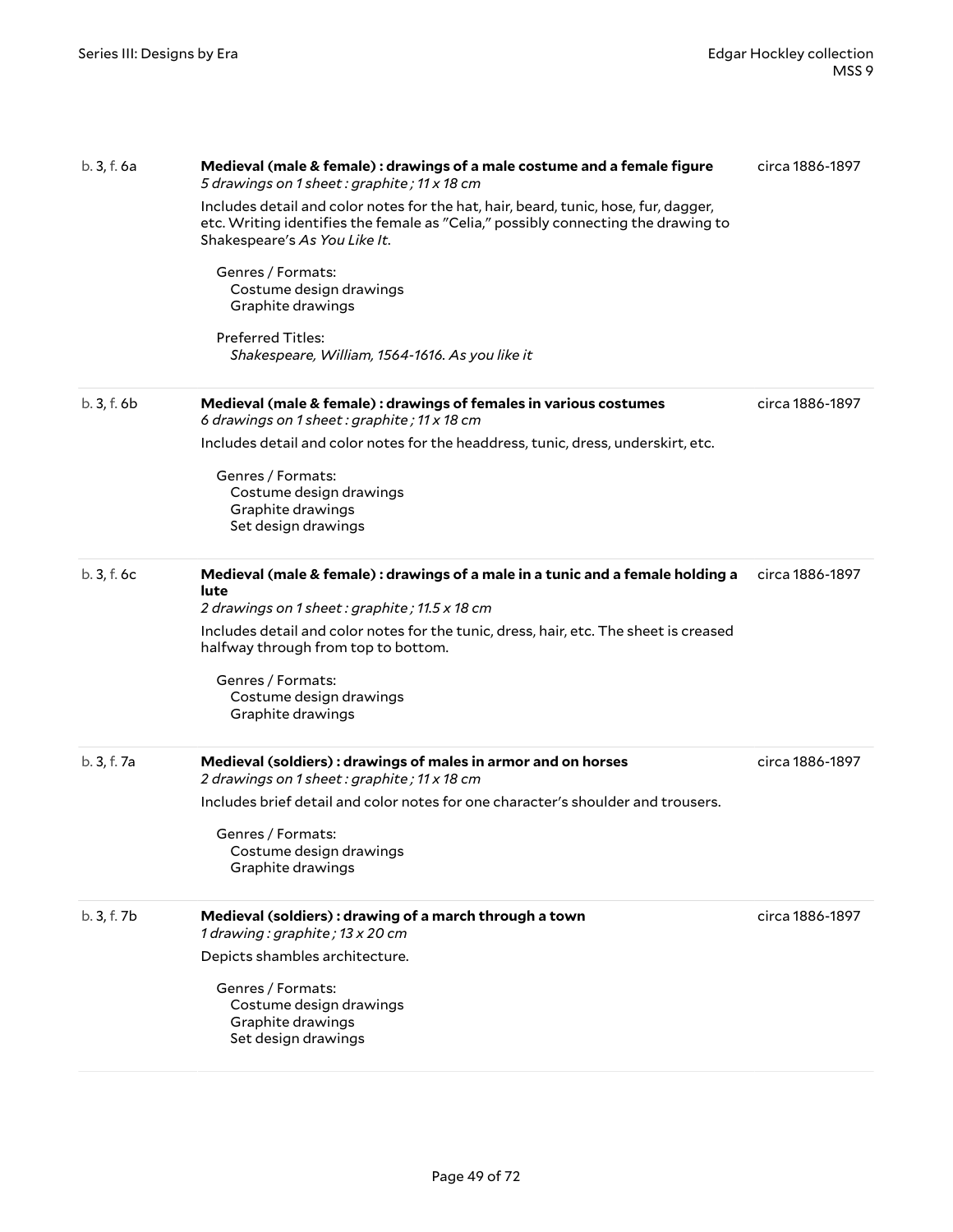| b. 3, f. 8a | Medieval (Crusades): drawings of soldiers on a hill and a Queen under a canopy circa 1886-1897<br>2 drawings on 1 sheet: graphite; 18 x 11 cm<br>Includes detail and color notes for the sky, costumes, Queen, canopy, etc.<br>Genres / Formats:<br>Costume design drawings<br>Graphite drawings<br>Set design drawings                                                                                                                                                                                                                           |                 |
|-------------|---------------------------------------------------------------------------------------------------------------------------------------------------------------------------------------------------------------------------------------------------------------------------------------------------------------------------------------------------------------------------------------------------------------------------------------------------------------------------------------------------------------------------------------------------|-----------------|
| b. 3, f. 8b | Medieval (Crusades): drawings of three males and a female with a crown<br>4 drawings on 1 sheet: graphite; 18 x 11 cm<br>Includes detail and color notes for the hose, sword, crest, crown, etc.<br>Genres / Formats:<br>Costume design drawings<br>Graphite drawings                                                                                                                                                                                                                                                                             | circa 1886-1897 |
| b. 3, f. 8c | Medieval (Crusades): drawing of a King, a Queen, and two others on a river<br>bank<br>1 drawing: graphite; 18 x 11 cm<br>Includes detail and color notes for the river bank, grass, trees, king, queen, dog<br>daisies, cloud etc.<br>Genres / Formats:<br>Costume design drawings<br>Graphite drawings<br>Set design drawings                                                                                                                                                                                                                    | circa 1886-1897 |
| b.3, f.8(d) | Medieval (Crusades): drawings of two females and a male in the woods and<br>other figures<br>3 drawings on 1 sheet: pen and ink; 18 x 11 cm<br>"Chain" is written in lower right corner of the drawing. Researcher's notes indicate<br>the drawing may depict a scene from Shakespeare's As You Like It or Cymbeline.<br>Genres / Formats:<br>Costume design drawings<br>Pen and ink drawings<br>Set design drawings<br><b>Preferred Titles:</b><br>Shakespeare, William, 1564-1616. As you like it<br>Shakespeare, William, 1564-1616. Cymbeline | circa 1886-1897 |
| b. 3, f. 8e | Medieval (Crusades): drawing of a plaza at Alhambra<br>1 drawing: graphite; 23.5 x 18.5 cm<br>Includes detail and color notes for the walls, greenhouse, mountains, pillars,<br>Alhambra, pergola, tiles, etc.<br>Genres / Formats:<br>Graphite drawings<br>Set design drawings                                                                                                                                                                                                                                                                   | circa 1886-1897 |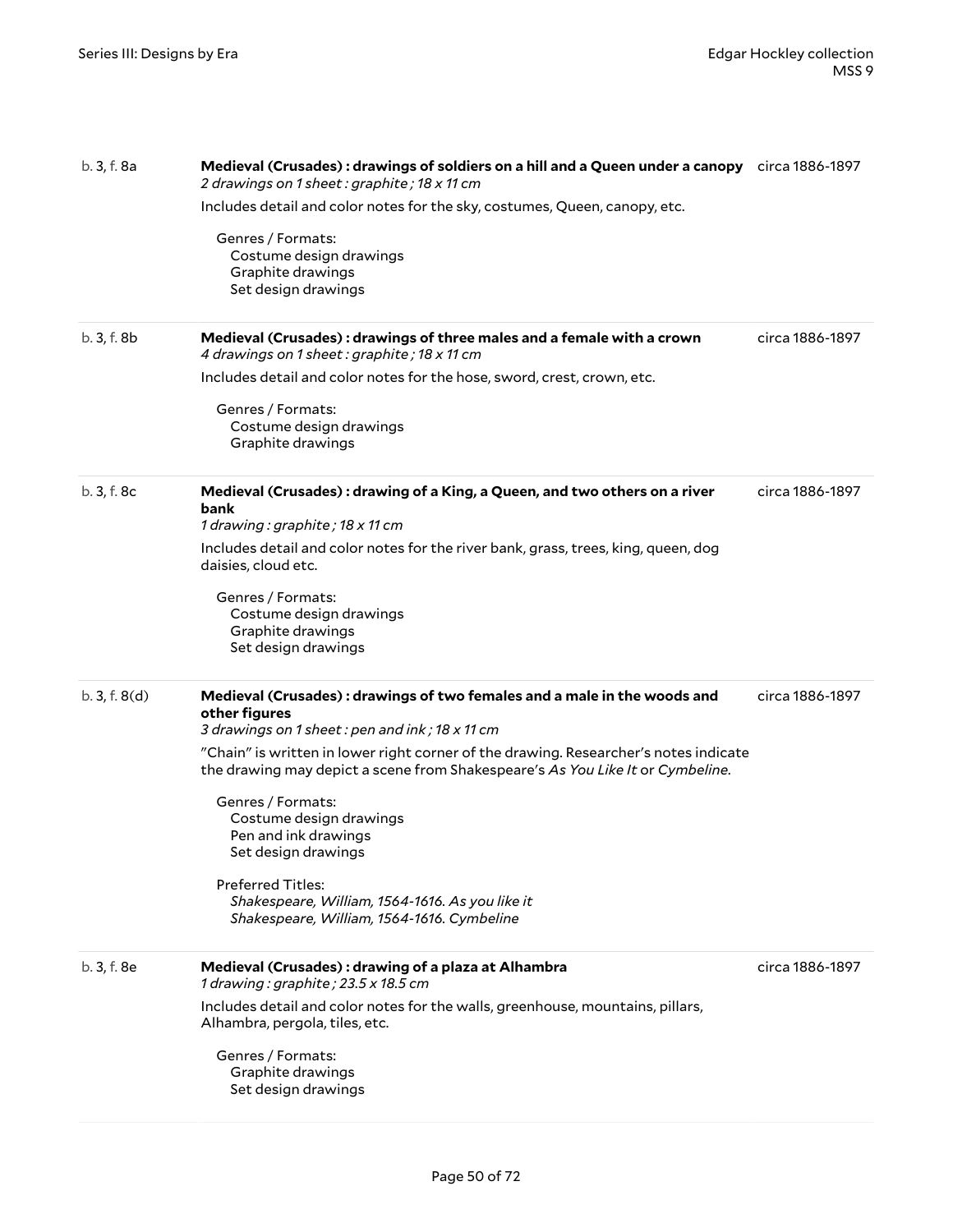| b.3, f.8(f) | Medieval (Crusades): drawing of figures in repose under a pavilion dome<br>1 drawing: graphite; 18 x 11 cm          | circa 1886-1897 |
|-------------|---------------------------------------------------------------------------------------------------------------------|-----------------|
|             | Includes detail and color notes for the sky, pavilion dome, tents, ground, French<br>soldiers, spears, dancer, etc. |                 |
|             | Genres / Formats:<br>Costume design drawings<br>Graphite drawings<br>Set design drawings                            |                 |
| b. 3, f. 8g | Medieval (Crusades): drawings of three males and a chair<br>4 drawings on 1 sheet: graphite; 11 x 18 cm             | circa 1886-1897 |
|             | Includes detail and color notes for the armor, helmet, tunic, belt, beard, spurs,<br>chair, etc.                    |                 |
|             | Genres / Formats:<br>Costume design drawings<br>Graphite drawings<br>Set design drawings                            |                 |
| b. 3, f. 8h | Medieval (Crusades): drawing of five males with swords<br>1 drawing: graphite; 11 x 18 cm                           | circa 1886-1897 |
|             | Includes detail and color notes for the castle, walls, tunics, etc.                                                 |                 |
|             | Genres / Formats:<br>Costume design drawings<br>Graphite drawings<br>Set design drawings                            |                 |
| b. 3, f. 9a | Medieval (scene): drawing of figures descending steps<br>1 drawing: graphite; 11 x 18 cm                            | circa 1886-1897 |
|             | Possibly depicts dock scene.                                                                                        |                 |
|             | Genres / Formats:<br>Costume design drawings<br>Graphite drawings<br>Set design drawings                            |                 |
| b. 3, f. 9b | Medieval (scene) : drawing of a male kneeling before a king on a throne<br>1 drawing: graphite; 13 x 20 cm          | circa 1886-1897 |
|             | Genres / Formats:<br>Costume design drawings<br>Graphite drawings<br>Set design drawings                            |                 |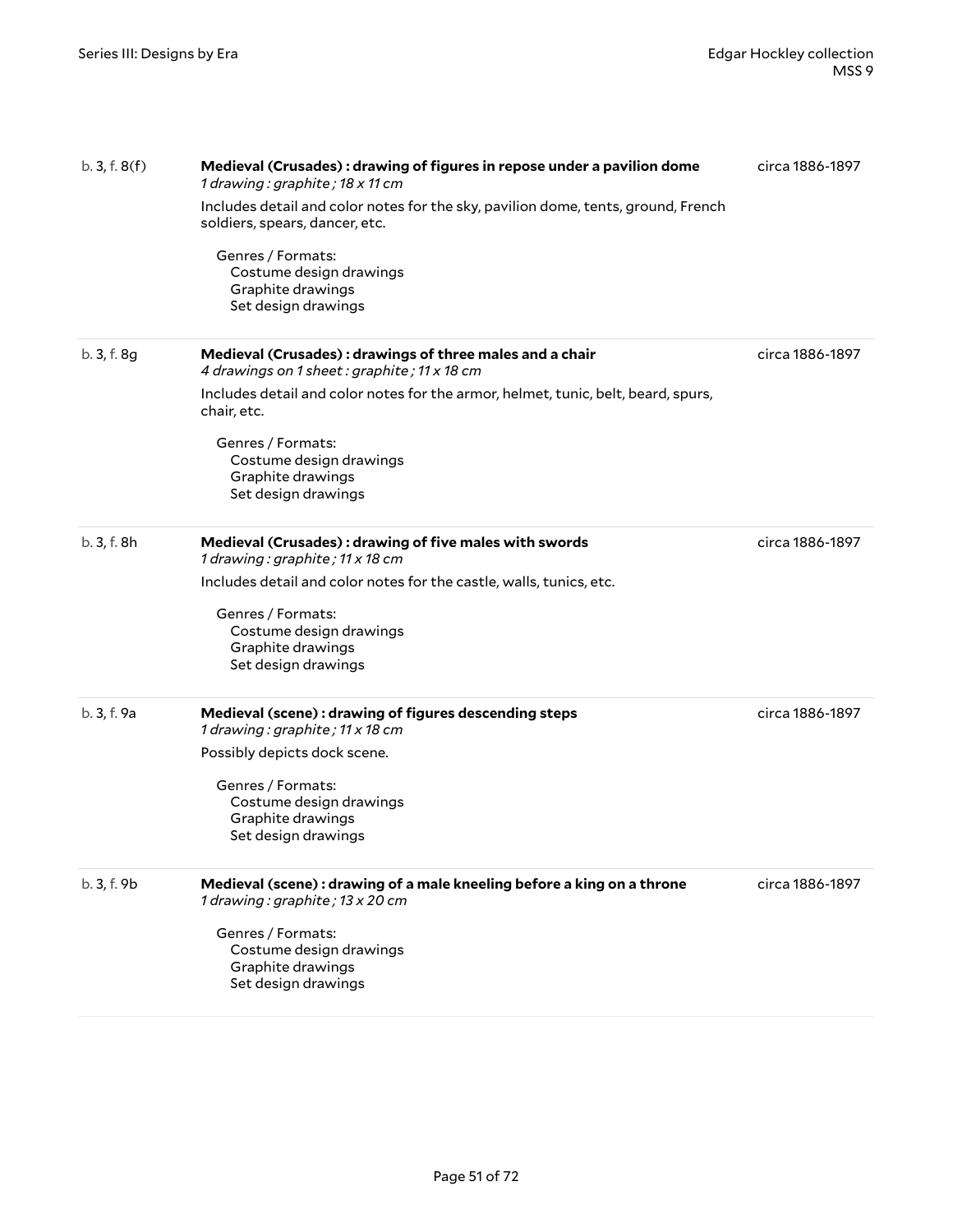| b.3, f.9c    | Medieval (scene) : drawing of a female crouching before a male<br>1 drawing: graphite; 11 x 18 cm<br>Genres / Formats:                               | circa 1886-1897 |
|--------------|------------------------------------------------------------------------------------------------------------------------------------------------------|-----------------|
|              | Costume design drawings<br>Graphite drawings<br>Set design drawings                                                                                  |                 |
| b.3, f.9(d)  | Medieval (scene): drawing of a room with a fireplace, table, and curtain<br>1 drawing: watercolor over graphite; 11.5 x 18 cm                        | circa 1886-1897 |
|              | The watercolor (6 x 12.5 cm) is affixed to the larger sheet.                                                                                         |                 |
|              | Genres / Formats:<br>Graphite drawings<br>Set design drawings<br>Watercolors (paintings)                                                             |                 |
| b. 3, f. 10a | Elizabethan (female) : drawing of a female in a dress<br>1 drawing: graphite; 17 x 9.5 cm                                                            | circa 1886-1897 |
|              | The drawing is an unfinished sketch on paper with a cut-off watermark that<br>partially reads "--inal" and "--ne Mill."                              |                 |
|              | Genres / Formats:<br>Costume design drawings<br>Graphite drawings                                                                                    |                 |
| b. 3, f. 10b | Elizabethan (female) : drawing of a female in a dress holding a kerchief<br>1 drawing: watercolor over graphite; 17 x 9.5 cm                         | circa 1886-1897 |
|              | Includes brief color notes for the dress.                                                                                                            |                 |
|              | Genres / Formats:                                                                                                                                    |                 |
|              | Costume design drawings<br>Graphite drawings                                                                                                         |                 |
|              | Watercolors (paintings)                                                                                                                              |                 |
| b. 3, f. 11a | Elizabethan (male) : drawing of a male in a multi-colored costume with an<br>Elizabethan collar<br>1 drawing: watercolor over graphite; 13.5 x 10 cm | circa 1886-1897 |
|              | Genres / Formats:                                                                                                                                    |                 |
|              | Costume design drawings<br>Graphite drawings                                                                                                         |                 |
|              | Watercolors (paintings)                                                                                                                              |                 |
| b. 3, f. 11b | Elizabethan (male): drawing of a male wearing a feathered cap and spurs<br>1 drawing: graphite; 18 x 9 cm                                            | circa 1886-1897 |
|              | Genres / Formats:                                                                                                                                    |                 |
|              | Costume design drawings<br>Graphite drawings                                                                                                         |                 |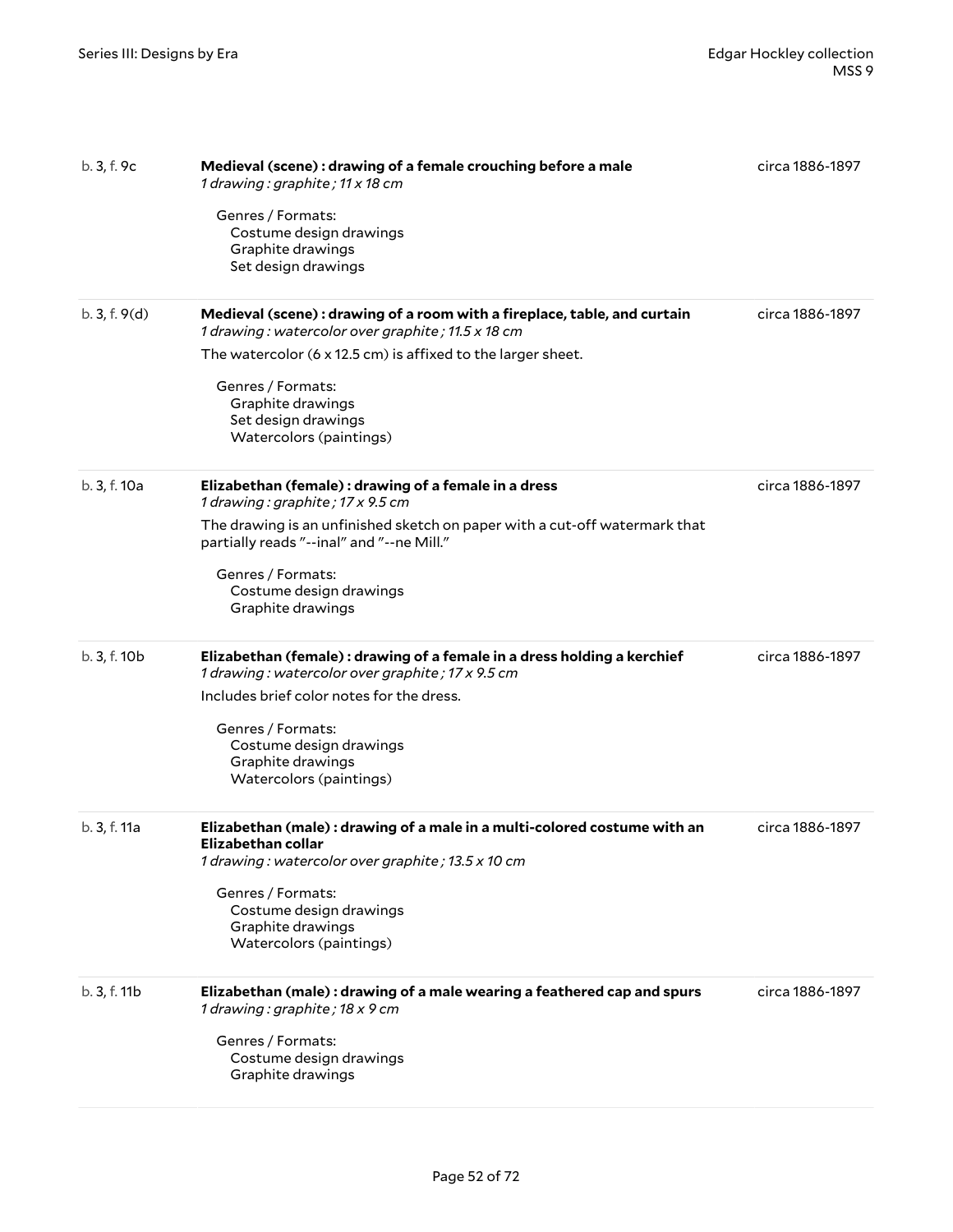| b. 3, f. 12a | Elizabethan (male & female): drawings of a male with a sword and two females circa 1886-1897<br>in dresses<br>3 drawings on 1 sheet: graphite; 11.5 x 18 cm<br>Includes detail and color notes for hair, sleeves, chain, cap, tunic, boots, dresses,<br>etc.<br>Genres / Formats:<br>Costume design drawings<br>Graphite drawings                                                                                                                  |                 |
|--------------|----------------------------------------------------------------------------------------------------------------------------------------------------------------------------------------------------------------------------------------------------------------------------------------------------------------------------------------------------------------------------------------------------------------------------------------------------|-----------------|
| b. 3, f. 13a | Cavalier/17th Century (female) : drawings of two females in dresses, one on a<br>river bank<br>2 drawings on 1 sheet: pen and ink; 12 x 18 cm<br>Includes detail and color notes for hair, dresses, water, leaves, cloak, etc.<br>Genres / Formats:<br>Costume design drawings<br>Pen and ink drawings<br>Set design drawings                                                                                                                      | circa 1886-1897 |
| b. 3, f. 13b | Cavalier/17th Century (female) : drawing of a female with a staff<br>1 drawing : pen and ink ; 23.5 x 18.5 cm<br>The verso includes detail and color notes likely for another drawing. A<br>"moustache" and "yew hedges" are mentioned, neither of which appear in the<br>drawing.<br>Genres / Formats:<br>Costume design drawings<br>Pen and ink drawings<br>Set design drawings                                                                  | circa 1886-1897 |
| b. 3, f. 14a | Cavalier/17th Century (male) : drawings of a King and another male<br>7 drawings on 1 sheet: pen and ink; 23 x 18 cm<br>Includes detail and color notes on tunics, boots, spurs, belts, hair, cloak, and a table<br>and a chair. The sheet contains a fold across the middle separating the top and<br>bottom sections.<br>Genres / Formats:<br>Costume design drawings<br>Pen and ink drawings<br>Set design drawings                             | circa 1886-1897 |
| b. 3, f. 14b | Cavalier/17th Century (male): drawings of two males, one with a sword and one circa 1886-1897<br>with a stick<br>2 drawings on 1 sheet: pen and ink and graphite; 18 x 23 cm<br>Includes detail and color notes on hat, hair, collar, cloak, armor, belt, etc. The sheet<br>contains a fold across the middle separating the right and left sections.<br>Genres / Formats:<br>Costume design drawings<br>Graphite drawings<br>Pen and ink drawings |                 |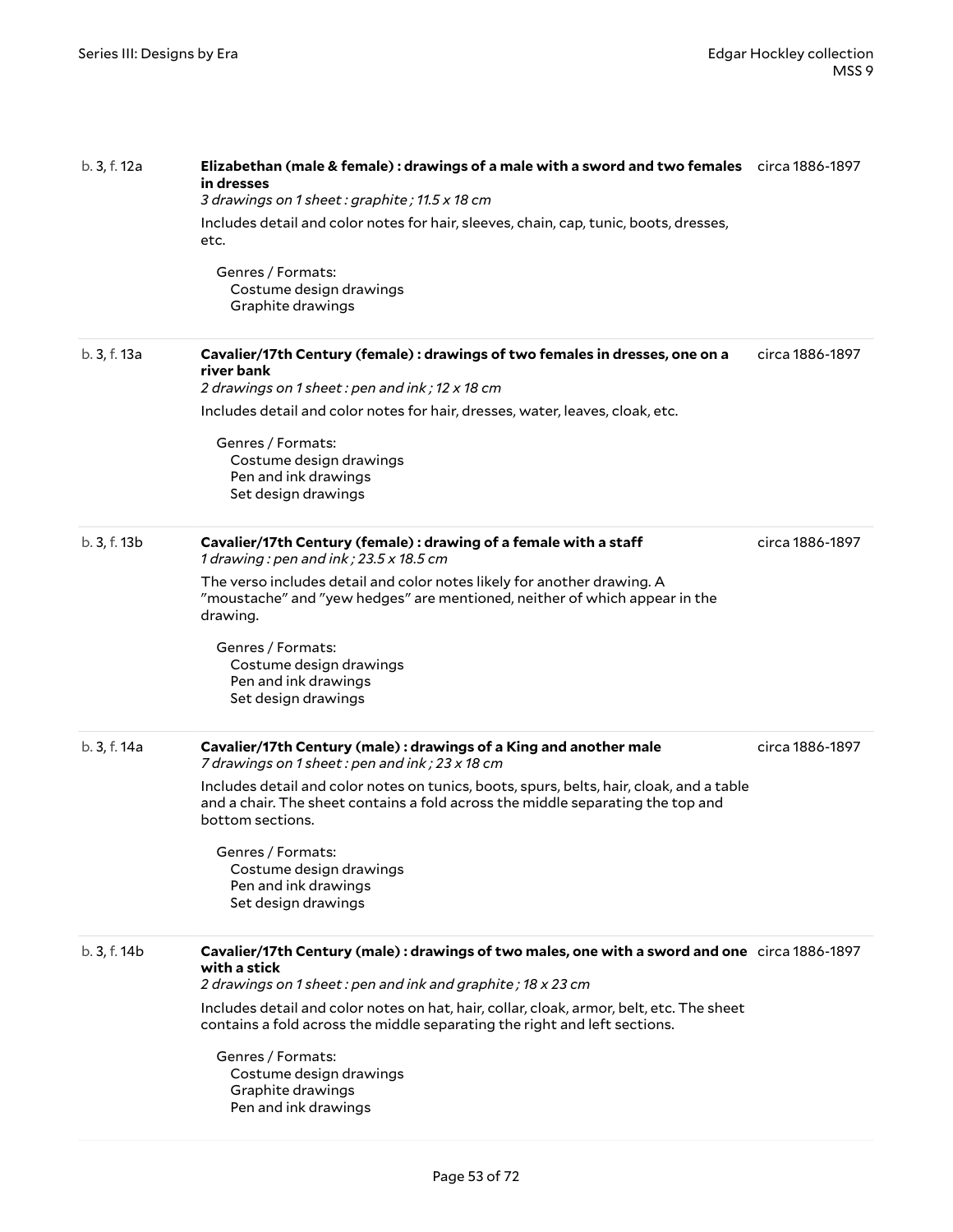| b. 3, f. 14c | Cavalier/17th Century (male) : drawings of a male in armor and a male in a<br>plumed hat<br>5 drawings on 1 sheet: graphite; 11 x 18 cm            | circa 1886-1897 |
|--------------|----------------------------------------------------------------------------------------------------------------------------------------------------|-----------------|
|              | Includes detail and color notes on the helmet, tunic, cloak, hose, boots, moustache,<br>etc.                                                       |                 |
|              | Genres / Formats:<br>Costume design drawings<br>Graphite drawings<br>Set design drawings                                                           |                 |
| b. 3, f. 14d | Cavalier/17th Century (male): drawings of queen's page and mustachioed male circa 1886-1897<br>2 drawings on 1 sheet: graphite; 11.5 x 18.5 cm     |                 |
|              | Includes detail and color notes on the hair, hat, tunic, knickers, boots, etc.                                                                     |                 |
|              | Genres / Formats:<br>Costume design drawings<br>Graphite drawings                                                                                  |                 |
| b. 3, f. 15a | Cavalier/17th Century (male & female) : drawing of a male with a sword<br>conversing with a female<br>1 drawing: graphite; 11 x 9 cm               | circa 1886-1897 |
|              | Includes detail and color notes on the dress, knickers, sword, etc.                                                                                |                 |
|              | Genres / Formats:<br>Costume design drawings<br>Graphite drawings                                                                                  |                 |
| b. 3, f. 15b | Cavalier/17th Century (male & female): drawing of two males with riding crops circa 1886-1897<br>and a female<br>1 drawing: graphite; 11.5 x 18 cm |                 |
|              | Includes detail and color notes on the tunics, hose, boots, etc.                                                                                   |                 |
|              | Genres / Formats:<br>Costume design drawings<br>Graphite drawings                                                                                  |                 |
| b. 3, f. 16a | Cavalier/17th Century (scene) : drawing of a crowd in a bedchamber<br>1 drawing: graphite; 8.5 x 13 cm                                             | circa 1886-1897 |
|              | Genres / Formats:<br>Costume design drawings<br>Graphite drawings<br>Set design drawings                                                           |                 |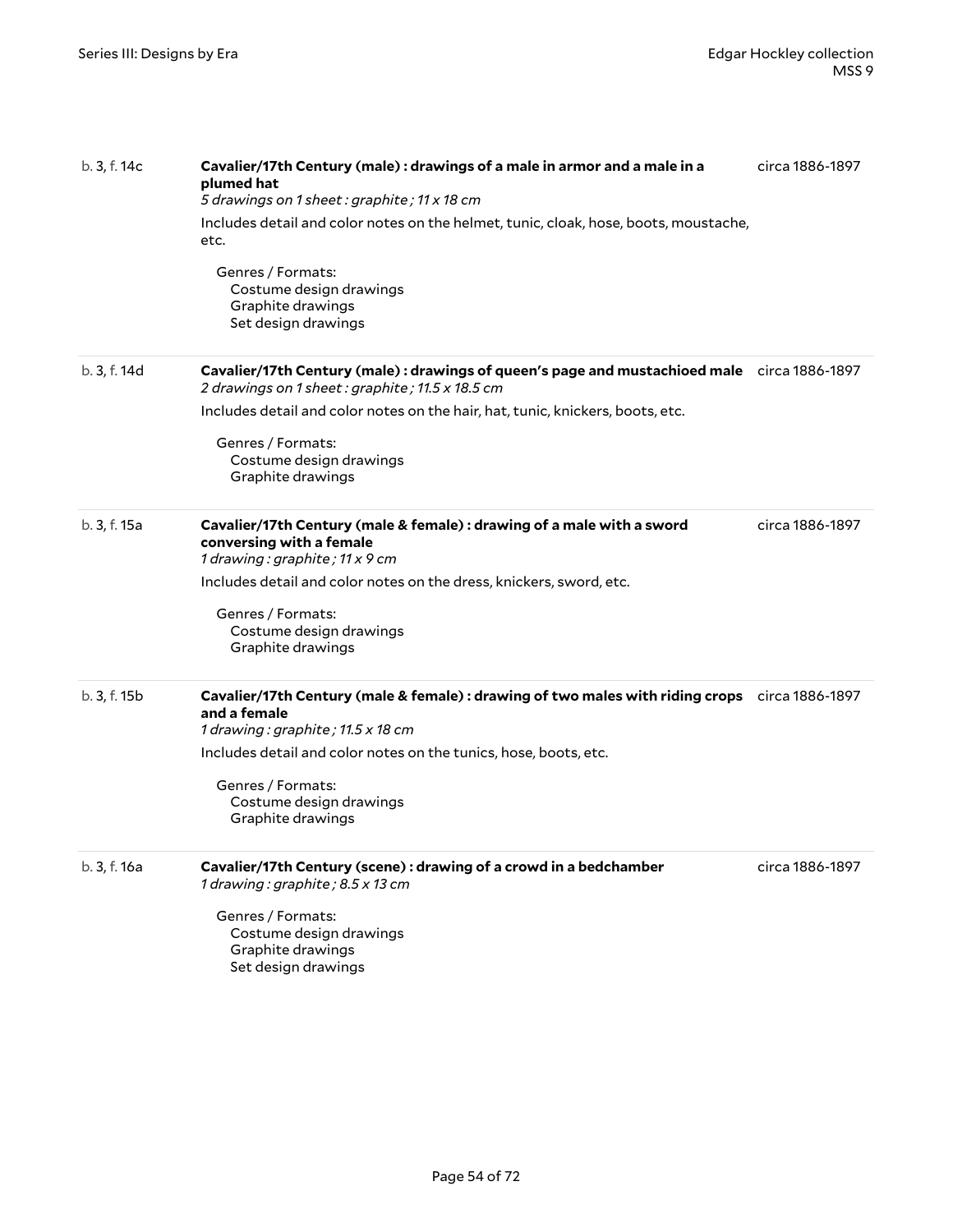| b. 3, f. 16.2a | Georgian (female) : drawing of a female wearing a blue dress<br>1 drawing: watercolor and gouache over graphite; 14.5 x 10 cm<br>Folded sheet includes multiple drawings on both sides. The drawings (8 x 5 cm,<br>5.5 x 4.5 cm, 8 x 4.5) are affixed to the larger sheet, which includes detail and color<br>notes for the costumes.<br>Genres / Formats:<br>Costume design drawings<br>Gouaches<br>Graphite drawings<br>Watercolors (paintings) | circa 1886-1897 |
|----------------|---------------------------------------------------------------------------------------------------------------------------------------------------------------------------------------------------------------------------------------------------------------------------------------------------------------------------------------------------------------------------------------------------------------------------------------------------|-----------------|
| b. 3, f. 17a   | Georgian (male) : drawing of a male in a waistcoat<br>1 drawing: graphite; 18 x 11 cm<br>Includes detail and color notes for the coat, waistcoat, knickers, hose, etc. The<br>verso features the faint beginnings of another drawing.<br>Genres / Formats:<br>Costume design drawings<br>Graphite drawings                                                                                                                                        | circa 1886-1897 |
| b. 3, f. 17b   | Georgian (male): drawings of two males with whips<br>2 drawings on 1 sheet: graphite; 23.5 x 18.5 cm<br>Includes detail and color notes for the hats, hair, waistcoats, boots, breeches, etc.<br>The verso features notes on the set design.<br>Genres / Formats:<br>Costume design drawings<br>Graphite drawings<br>Set design drawings                                                                                                          | circa 1886-1897 |
| b. 3, f. 17c   | Georgian (male): drawings of two males, one with a knife and another with a<br>walking stick, approaching two other males<br>2 drawings on 1 sheet: pen and ink; 23.5 x 18.5 cm<br>Includes brief detail and color notes for the costumes.<br>Genres / Formats:<br>Costume design drawings<br>Graphite drawings<br>Set design drawings                                                                                                            | circa 1886-1897 |
| b. 3, f. 17d   | Georgian (male) : drawing of a rotund male in a wig<br>1 drawing: graphite; 23.5 x 18.5 cm<br>Includes detail and color notes for the wig, collar, coat, buttons, handkerchief,<br>shoes, etc.<br>Genres / Formats:<br>Costume design drawings<br>Graphite drawings                                                                                                                                                                               | circa 1886-1897 |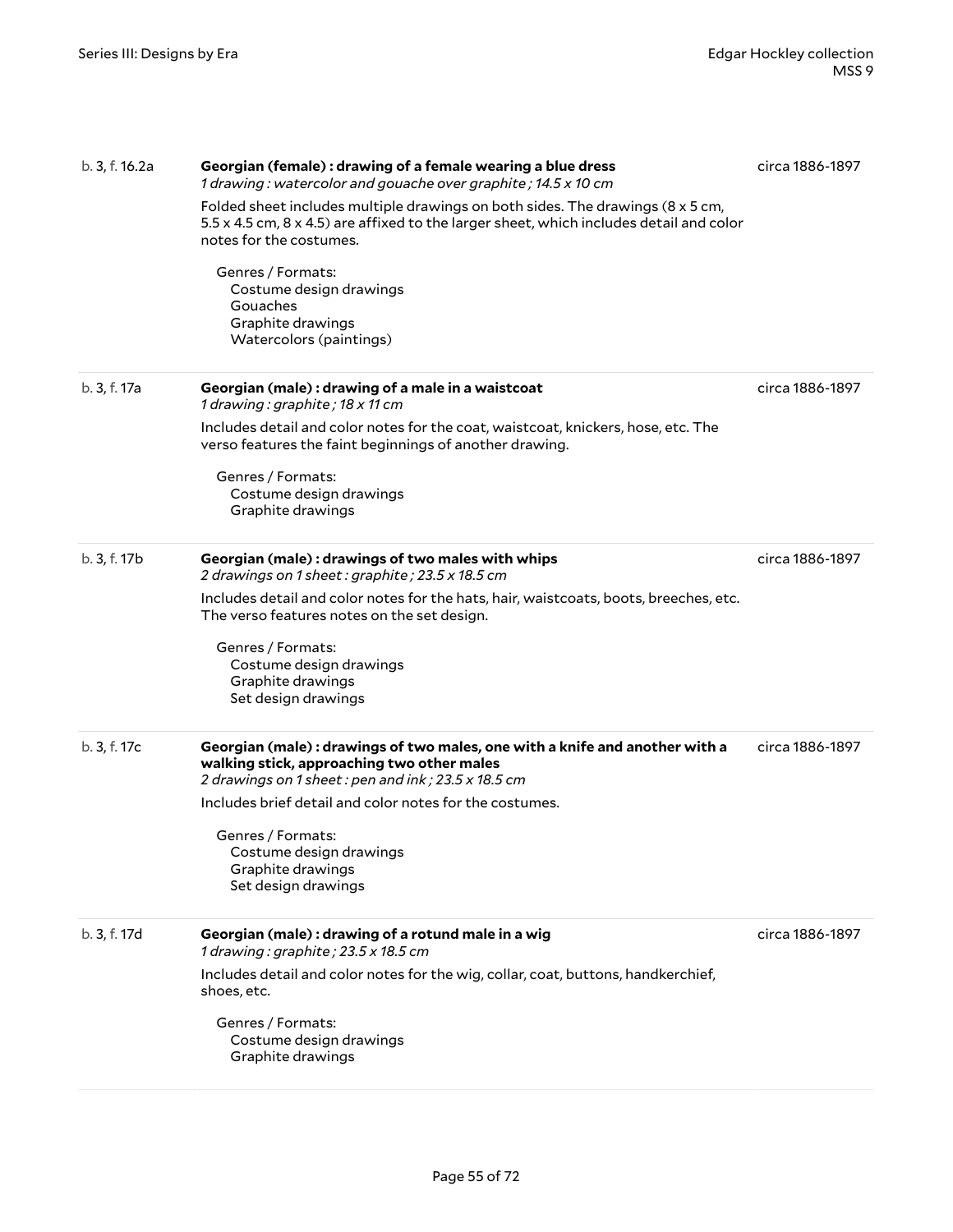| b. 3, f. 17e | Georgian (male): drawing of three males smoking pipes<br>1 drawing: graphite; $23.5 \times 18.5$ cm<br>Includes detail and color notes for the suits, hose, buttons, leggings, mantelpiece,<br>etc.<br>Genres / Formats:<br>Costume design drawings<br>Graphite drawings<br>Set design drawings                                                                                                                                          | circa 1886-1897 |
|--------------|------------------------------------------------------------------------------------------------------------------------------------------------------------------------------------------------------------------------------------------------------------------------------------------------------------------------------------------------------------------------------------------------------------------------------------------|-----------------|
| b.3, f.17(f) | Georgian (male): drawing of a male leaning with right hand aloft<br>1 drawing: watercolor and gouache over graphite and ink; 17.5 x 12 cm<br>The drawing $(5.5 \times 4 \text{ cm})$ is affixed to the larger sheet, which includes detail and<br>color notes for the coat, hose, necktie, wig, etc.<br>Genres / Formats:<br>Costume design drawings<br>Gouaches<br>Graphite drawings<br>Pen and ink drawings<br>Watercolors (paintings) | circa 1886-1897 |
| b. 3, f. 18a | Georgian (male & female) : drawings of dresses and male finery<br>10 drawings on 1 sheet (2 sides): graphite and watercolor; 17.5 x 22.5 cm<br>Includes extensive detail and color notes for the dresses, hats, collars, buttons,<br>coats, etc.<br>Genres / Formats:<br>Costume design drawings<br>Graphite drawings<br>Watercolors (paintings)                                                                                         | circa 1886-1897 |
| b. 3, f. 18b | Georgian (male & female) : drawings of a female near a fireplace and various<br>males<br>5 drawings on 1 sheet: graphite; 23.5 x 18.5 cm<br>Includes detail and color notes for the hat, bodice, hair, skirt, hose, shoes, table,<br>fireplace, chimney, armchair, and footmen costumes.<br>Genres / Formats:<br>Costume design drawings<br>Graphite drawings<br>Set design drawings                                                     | circa 1886-1897 |
| b. 3, f. 18c | Georgian (male & female) : drawings of a female in an apron and two males<br>4 drawings on 1 sheet: graphite; 23.5 x 18.5 cm<br>Includes detail and color notes for the hair, apron, shoes, shoes, handkerchief, etc.<br>Notes mention "Johnson" and "Boswell," perhaps indicating that the play was<br>about Samuel Johnson and James Boswell.<br>Genres / Formats:<br>Costume design drawings<br>Graphite drawings                     | circa 1886-1897 |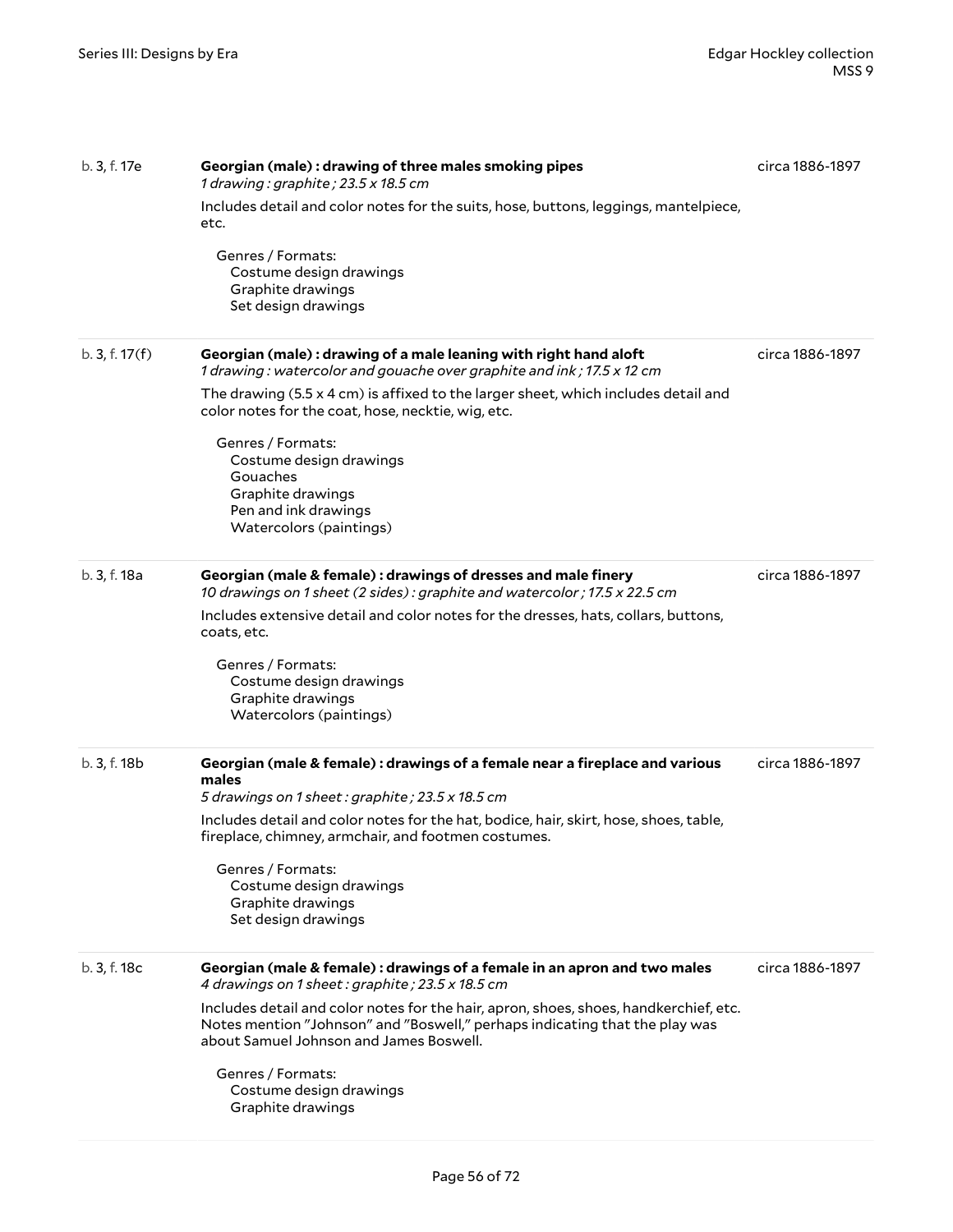| b. 3, f. 18d | Georgian (male & female) : drawings of two males and one female in costume<br>3 drawings on 1 sheet: watercolor and gouache over graphite and ink; 18 x 22 cm<br>Folded sheet includes multiple drawings on both sides. The drawings (8 x 5 cm,<br>5.5 x 4.5 cm, 8 x 4.5) are affixed to the larger sheet, which includes detail and color<br>notes for the costumes.<br>Genres / Formats:<br>Costume design drawings<br>Gouaches<br>Graphite drawings<br>Pen and ink drawings<br>Watercolors (paintings) | circa 1886-1897 |
|--------------|-----------------------------------------------------------------------------------------------------------------------------------------------------------------------------------------------------------------------------------------------------------------------------------------------------------------------------------------------------------------------------------------------------------------------------------------------------------------------------------------------------------|-----------------|
| b. 3, f. 19a | Regency (male): drawings of a lion and eight males amongst trees<br>2 drawings on 1 sheet: graphite; 11 x 18 cm<br>Includes detail and color notes for the trees and clouds. The note may also identify<br>the males in the drawing as "Dutchmen," however the handwriting cannot be<br>confirmed.<br>Genres / Formats:<br>Costume design drawings<br>Graphite drawings<br>Set design drawings                                                                                                            | circa 1886-1897 |
| b. 3, f. 19b | Regency (male): drawing of a male leaning on a staircase railing<br>1 drawing: graphite; 9.5 x 11.5 cm<br>Genres / Formats:<br>Costume design drawings<br>Graphite drawings<br>Set design drawings                                                                                                                                                                                                                                                                                                        | circa 1886-1897 |
| b. 3, f. 19c | Regency (male): drawings of a male in a yellow coat<br>2 drawings on 1 sheet: watercolor over graphite; 18 x 11 cm<br>Includes detail and color notes for the coat, necktie, etc.<br>Genres / Formats:<br>Costume design drawings<br>Graphite drawings<br>Watercolors (paintings)                                                                                                                                                                                                                         | circa 1886-1897 |
| b. 3, f. 19d | Regency (male): drawings of a male wearing a hat<br>7 drawings on 1 sheet: pen and ink; 11.5 x 18 cm<br>Genres / Formats:<br>Costume design drawings<br>Pen and ink drawings                                                                                                                                                                                                                                                                                                                              | circa 1886-1897 |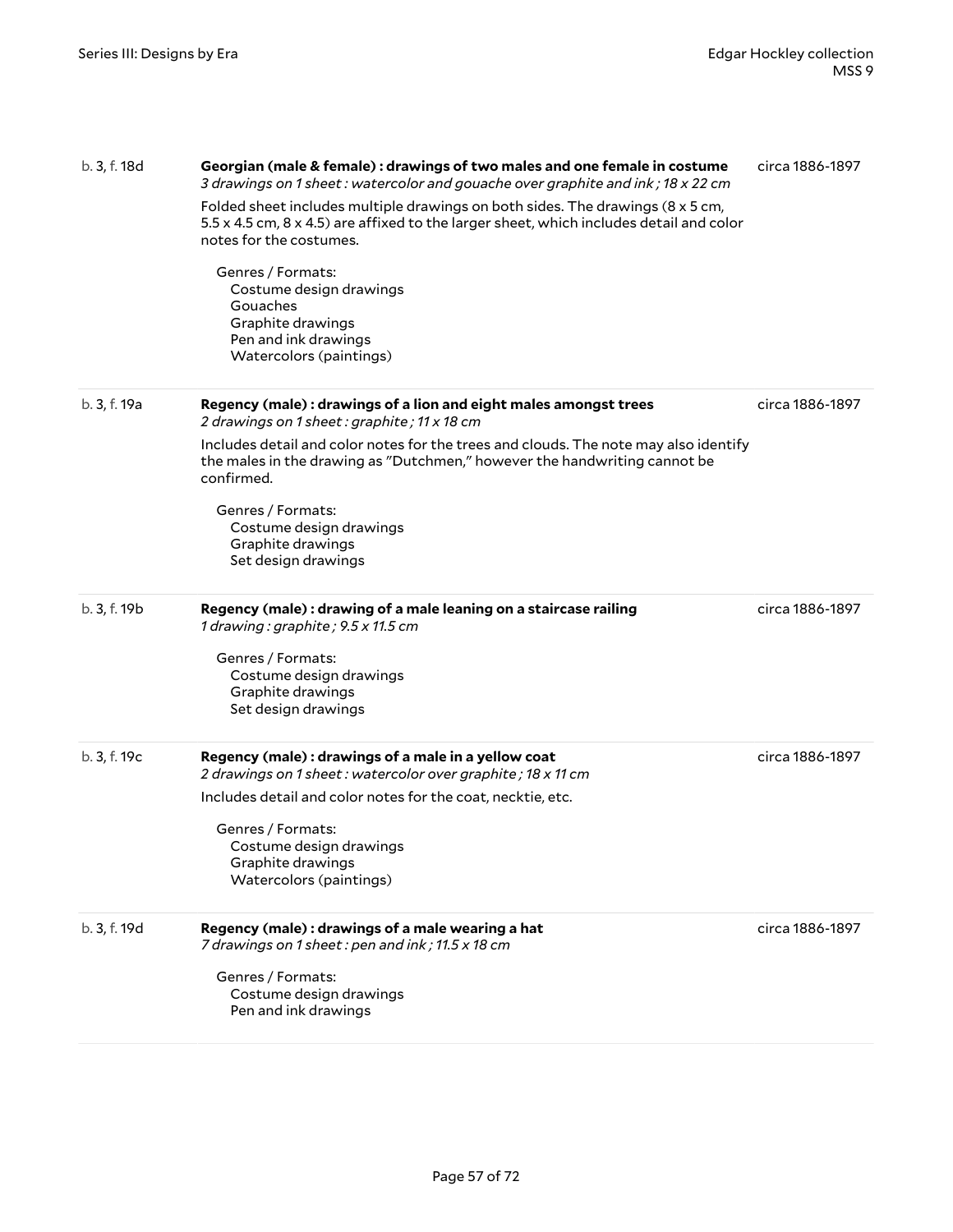| b. 3, f. 20a | Regency (male & female): drawings of a female in a hat and a male with a sword circa 1886-1897<br>2 drawings on 1 sheet : graphite ; 11.5 x 18 cm                                                |                 |
|--------------|--------------------------------------------------------------------------------------------------------------------------------------------------------------------------------------------------|-----------------|
|              | Includes detail and color notes for the hat, cloak, dress, hair, cap, trousers, etc.                                                                                                             |                 |
|              | Genres / Formats:<br>Costume design drawings<br>Graphite drawings                                                                                                                                |                 |
| b. 3, f. 21a | Victorian (female) : drawing of a female in dress<br>1 drawing : graphite ; $8.5 x 6 cm$                                                                                                         | circa 1886-1897 |
|              | Drawing appears on a scrap of paper mentioning "Thomas & Co., Loan and<br>Financial" on one side, and information regarding a conference or religious service<br>("doxology") on the other side. |                 |
|              | Genres / Formats:<br>Costume design drawings<br>Graphite drawings                                                                                                                                |                 |
| b. 3, f. 21b | Victorian (female) : drawing of a female in a dress, view from the knee up<br>1 drawing: graphite; 13 x 7 cm                                                                                     | circa 1886-1897 |
|              | Drawing appears on the verso of an advertisement which states: "Guaranteed to<br>be of very superior quality." The trade mark listed belongs to the Sphinx brand of<br>tobacco.                  |                 |
|              | Genres / Formats:<br>Costume design drawings<br>Graphite drawings                                                                                                                                |                 |
| b. 3, f. 22a | Victorian (male & female) : drawing of a male and a female<br>1 drawing : graphite ; 23.5 x 18.5 cm                                                                                              | circa 1886-1897 |
|              | Includes the names of the characters in the drawing: "Edith" and possibly "Larkin."                                                                                                              |                 |
|              | Genres / Formats:<br>Costume design drawings<br>Graphite drawings                                                                                                                                |                 |
|              |                                                                                                                                                                                                  |                 |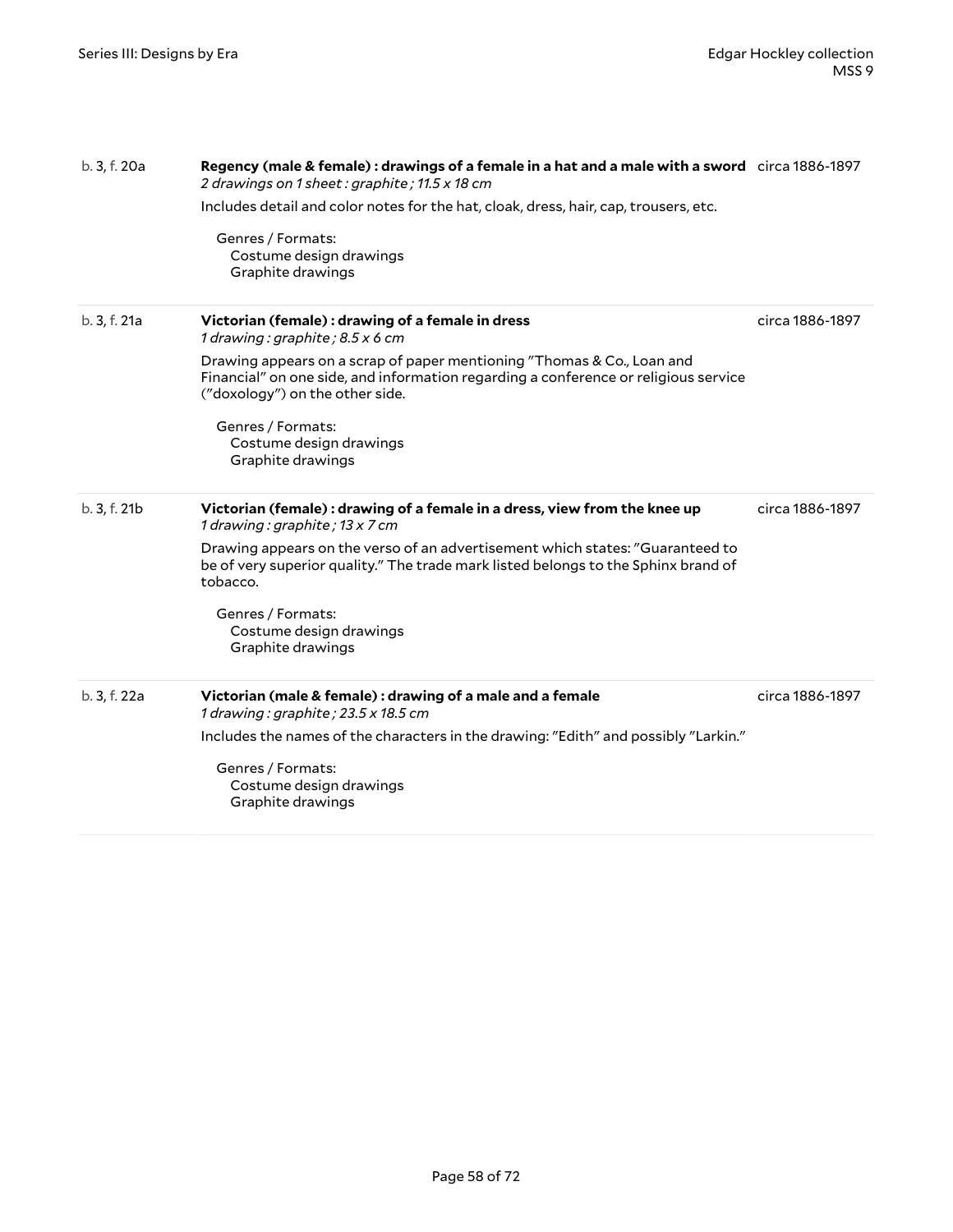# **Series IV: Designs by Subject**

English Hockley, Edgar, 1860-1938

| b. 4, f. 1a   | Acrobats (female) : drawings of a female figure in a dress<br>3 drawings on 1 sheet : graphite ; 11 x 6 cm<br>Includes a brief note on the color of the dress.<br>Genres / Formats:<br>Costume design drawings<br>Graphite drawings                                                                      | circa 1886-1897 |
|---------------|----------------------------------------------------------------------------------------------------------------------------------------------------------------------------------------------------------------------------------------------------------------------------------------------------------|-----------------|
| b. 4, f. 1b   | Acrobats (female) : drawings of a female on a horse and in a dress<br>4 drawings on 1 sheet : graphite ; 11 x 18 cm<br>Genres / Formats:<br>Costume design drawings<br>Graphite drawings                                                                                                                 | circa 1886-1897 |
| b. 4, f. 1c   | Acrobats (female) : drawings of female trapeze artists<br>19 drawings on 1 sheet: graphite; 11 x 18 cm<br>Nineteen small drawings depict various stages of female trapeze act.<br>Genres / Formats:<br>Costume design drawings<br>Graphite drawings                                                      | circa 1886-1897 |
| b. 4, f. 1(d) | Acrobats (female) : drawing of two trapeze artists connected by a rope<br>1 drawing: graphite; 18 x 11 cm<br>Genres / Formats:<br>Costume design drawings<br>Graphite drawings                                                                                                                           | circa 1886-1897 |
| b. 4, f. 1e   | Acrobats (female) : drawings of two acrobats on a tightrope<br>2 drawings on 1 sheet: graphite; 11 x 18 cm<br>Larger drawing depicts two tightrope walkers. Smaller drawing depicts a single<br>tightrope walker with a leg lifted.<br>Genres / Formats:<br>Costume design drawings<br>Graphite drawings | circa 1886-1897 |
| b. 4, f. 1(f) | Acrobats (female) : drawings of tightrope walkers in various positions<br>6 drawings on 1 sheet: graphite; 11 x 18 cm<br>Drawings depict female tightrope walkers in various stages of action.<br>Genres / Formats:<br>Costume design drawings<br>Graphite drawings                                      | circa 1886-1897 |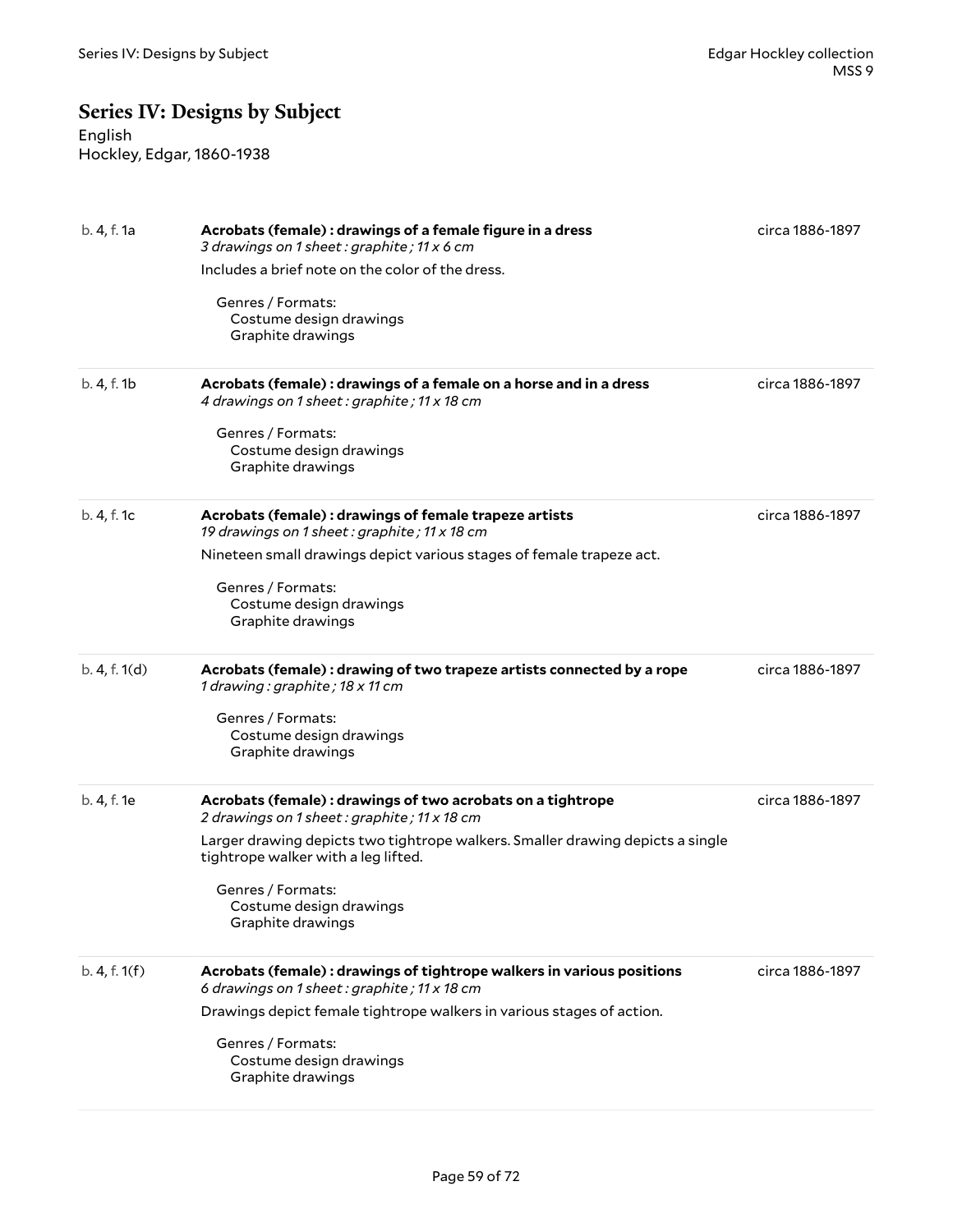| b. 4, f. 1g   | Acrobats (female) : drawing of a tightrope walker in a leotard<br>1 drawing: graphite; 11 x 6 cm                                        | circa 1886-1897 |
|---------------|-----------------------------------------------------------------------------------------------------------------------------------------|-----------------|
|               | Genres / Formats:<br>Costume design drawings<br>Graphite drawings                                                                       |                 |
| b. 2, f. 1h   | Acrobats (female): drawings of a female holding a staff, from behind, and her<br>patella<br>3 drawings on 1 sheet: graphite; 11 x 18 cm | circa 1886-1897 |
|               | Includes detail and color notes for her stomach, thighs, patella, etc.                                                                  |                 |
|               | Genres / Formats:<br>Costume design drawings<br>Graphite drawings                                                                       |                 |
| b. 4, f. 2a   | Court jesters: drawing of a jester on a throne with a king<br>1 drawing: graphite; 11 x 18 cm                                           | circa 1886-1897 |
|               | Genres / Formats:<br>Costume design drawings<br>Graphite drawings<br>Set design drawings                                                |                 |
| b. 4, f. 2b   | Court jesters: drawings of a jester and steps<br>5 drawings on 1 sheet: graphite; 18 x 11 cm                                            | circa 1886-1897 |
|               | Includes detail and color notes for the jester's costume, some steps, and a balcony.                                                    |                 |
|               | Genres / Formats:                                                                                                                       |                 |
|               | Costume design drawings<br>Graphite drawings                                                                                            |                 |
|               | Set design drawings                                                                                                                     |                 |
| b. 4, f. 2c   | Court jesters: drawing of a jester and a reclining figure in an interior<br>1 drawing: graphite; 13 x 20 cm                             | circa 1886-1897 |
|               | Genres / Formats:<br>Costume design drawings                                                                                            |                 |
|               | Graphite drawings<br>Set design drawings                                                                                                |                 |
| b. 4, f. 2(d) | Court jesters: drawings of a jester and two males<br>2 drawings on 1 sheet: graphite; 13 x 20 cm                                        | circa 1886-1897 |
|               | Includes detail and color notes for the tunic, belt, hose, boots, satchel, etc.                                                         |                 |
|               | Genres / Formats:<br>Costume design drawings<br>Pen and ink drawings<br>Set design drawings                                             |                 |
|               |                                                                                                                                         |                 |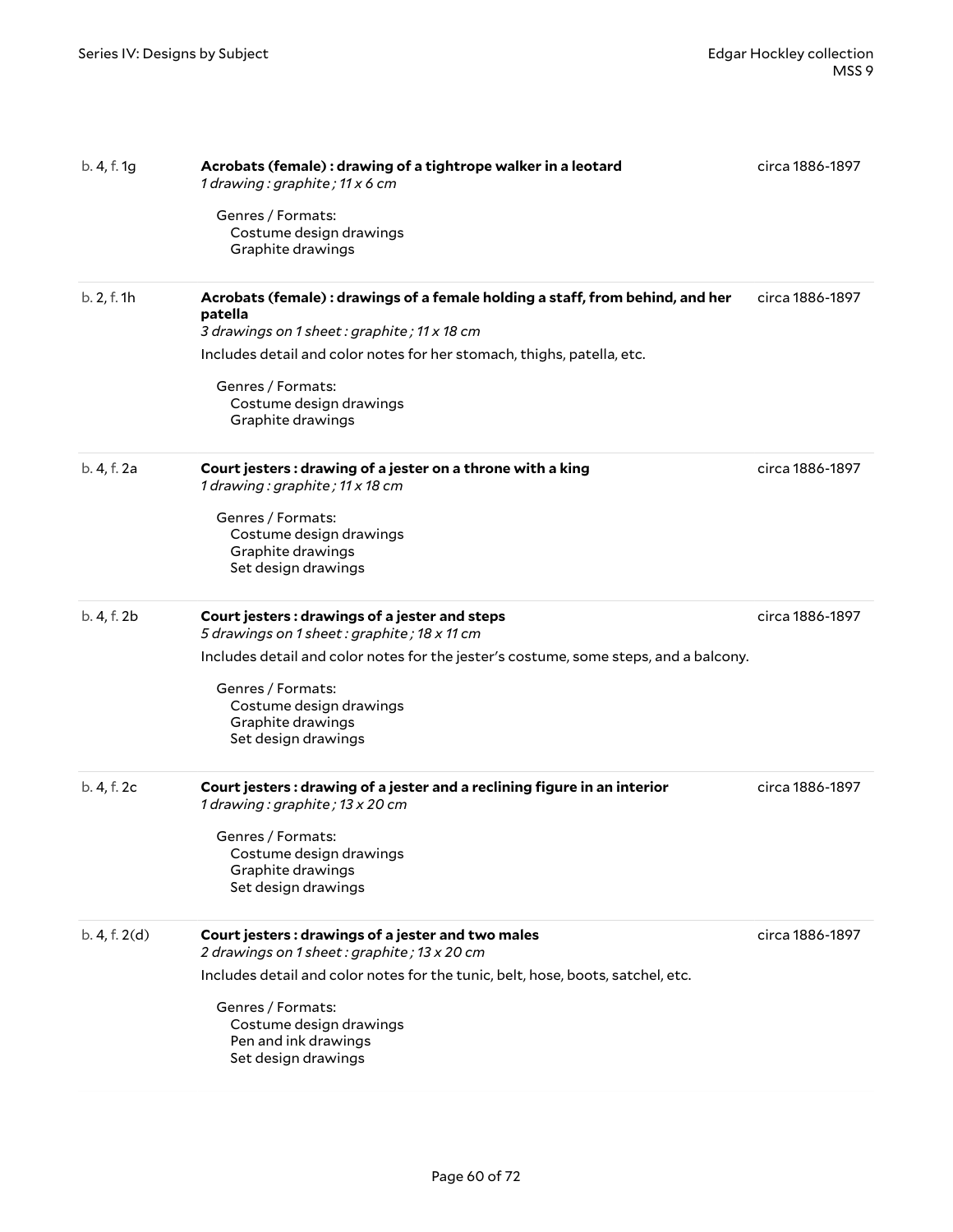| b. 4, f. 2e | Court jesters: drawing of a jester and three females<br>2 drawings on 1 sheet: gouache over pen and ink; 14 x 11 cm<br>Genres / Formats:<br>Costume design drawings<br>Gouaches<br>Pen and ink drawings                                              | circa 1886-1897 |
|-------------|------------------------------------------------------------------------------------------------------------------------------------------------------------------------------------------------------------------------------------------------------|-----------------|
| b. 4, f. 3a | <b>Fairies: drawings of fairies in various positions</b><br>7 drawings on 1 sheet: graphite; 11 x 17 cm<br>Reverse side of the sheet contains two faint beginnings of drawings.<br>Genres / Formats:<br>Costume design drawings<br>Graphite drawings | circa 1886-1897 |
| b. 4, f. 3b | Fairies: drawings of fairies and various figures dancing<br>7 drawings on 1 sheet: graphite; 11.5 x 18 cm<br>Includes detail and color notes for the hose, tunic, etc.<br>Genres / Formats:<br>Costume design drawings<br>Graphite drawings          | circa 1886-1897 |
| b. 4, f. 4a | Figure drawing: drawings of a female from the back<br>2 drawings on 1 sheet: graphite; 23.5 x 18.5 cm<br>Includes notes on drawing the patella and the leg.<br>Genres / Formats:<br>Female figure drawings<br>Graphite drawings                      | circa 1886-1897 |
| b. 4, f. 4b | Figure drawing: drawings of female bathers on the beach<br>6 drawings on 1 sheet: graphite; 23.5 x 18.5 cm<br>Includes notes on drawing the patella, the leg, and the arm.<br>Genres / Formats:<br>Female figure drawings<br>Graphite drawings       | circa 1886-1897 |
| b. 4, f. 4c | Figure drawing: drawing of a female kneeling<br>1 drawing: graphite; 7 x 4.5 cm<br>Genres / Formats:<br>Female figure drawings<br>Graphite drawings                                                                                                  | circa 1886-1897 |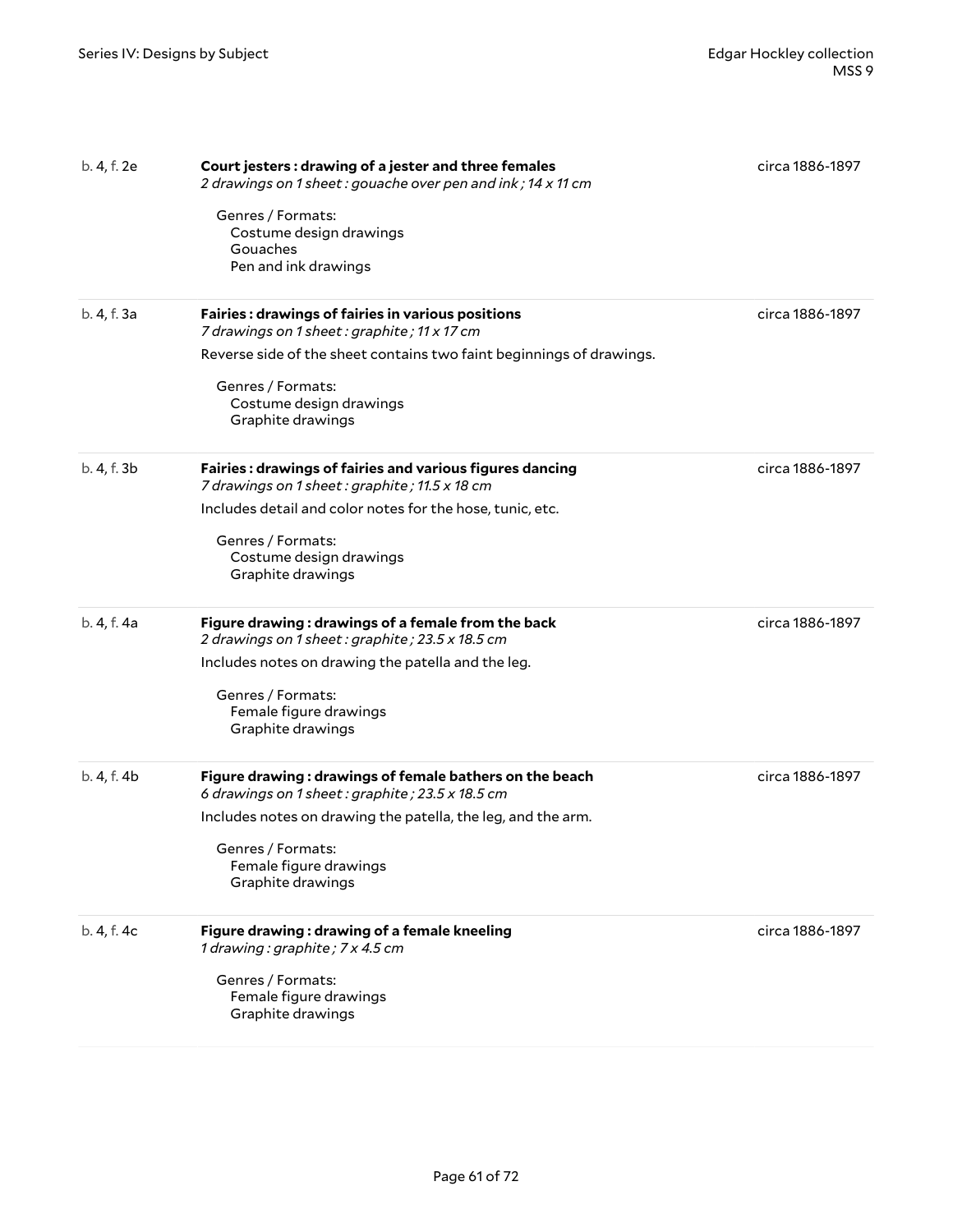| b. 4, f. 4(d) | Figure drawing: drawings of a female from three perspectives<br>3 drawings on 1 sheet: graphite; 10.5 x 11 cm<br>Sheet has a hole torn in the middle.<br>Genres / Formats:<br>Female figure drawings<br>Graphite drawings                                   | circa 1886-1897 |
|---------------|-------------------------------------------------------------------------------------------------------------------------------------------------------------------------------------------------------------------------------------------------------------|-----------------|
| b. 4, f. 4e   | Figure drawing: drawings of a female torso from three perspectives<br>3 drawings on 1 sheet: graphite; 18 x 11 cm<br>Genres / Formats:<br>Female figure drawings<br>Graphite drawings                                                                       | circa 1886-1897 |
| b. 4, f. 4(f) | Figure drawing: drawings of a female with arms outstretched<br>2 drawings on 1 sheet : graphite ; 18 x 13 cm<br>Genres / Formats:<br>Female figure drawings<br>Graphite drawings                                                                            | circa 1886-1897 |
| b. 4, f. 4g   | Figure drawing: drawing of a female from the left side<br>1 drawing: graphite; 11 x 4.5 cm<br>Genres / Formats:<br>Costume design drawings<br>Graphite drawings                                                                                             | circa 1886-1897 |
| b. 4, f. 5a   | Furniture: drawings of a King's chair, table and seat<br>2 drawings on 1 sheet: graphite; 13.5 x 11 cm<br>Includes detail and color notes.<br>Genres / Formats:<br>Graphite drawings<br>Set design drawings                                                 | circa 1886-1897 |
| b. 4, f. 5b   | Furniture: drawings of a screen, a cabinet, a chair, and a settee<br>2 drawings on 1 sheet: graphite; 11 x 18 cm<br>Includes detail and color notes for the furniture, drapery, and walls.<br>Genres / Formats:<br>Graphite drawings<br>Set design drawings | circa 1886-1897 |
| b. 2, f. 6a   | Galateia : drawing of Galateia with Akis riding on the back of a sea nymph<br>1 drawing: graphite; 10.5 x 12 cm<br>Genres / Formats:<br>Costume design drawings<br>Graphite drawings                                                                        | circa 1886-1897 |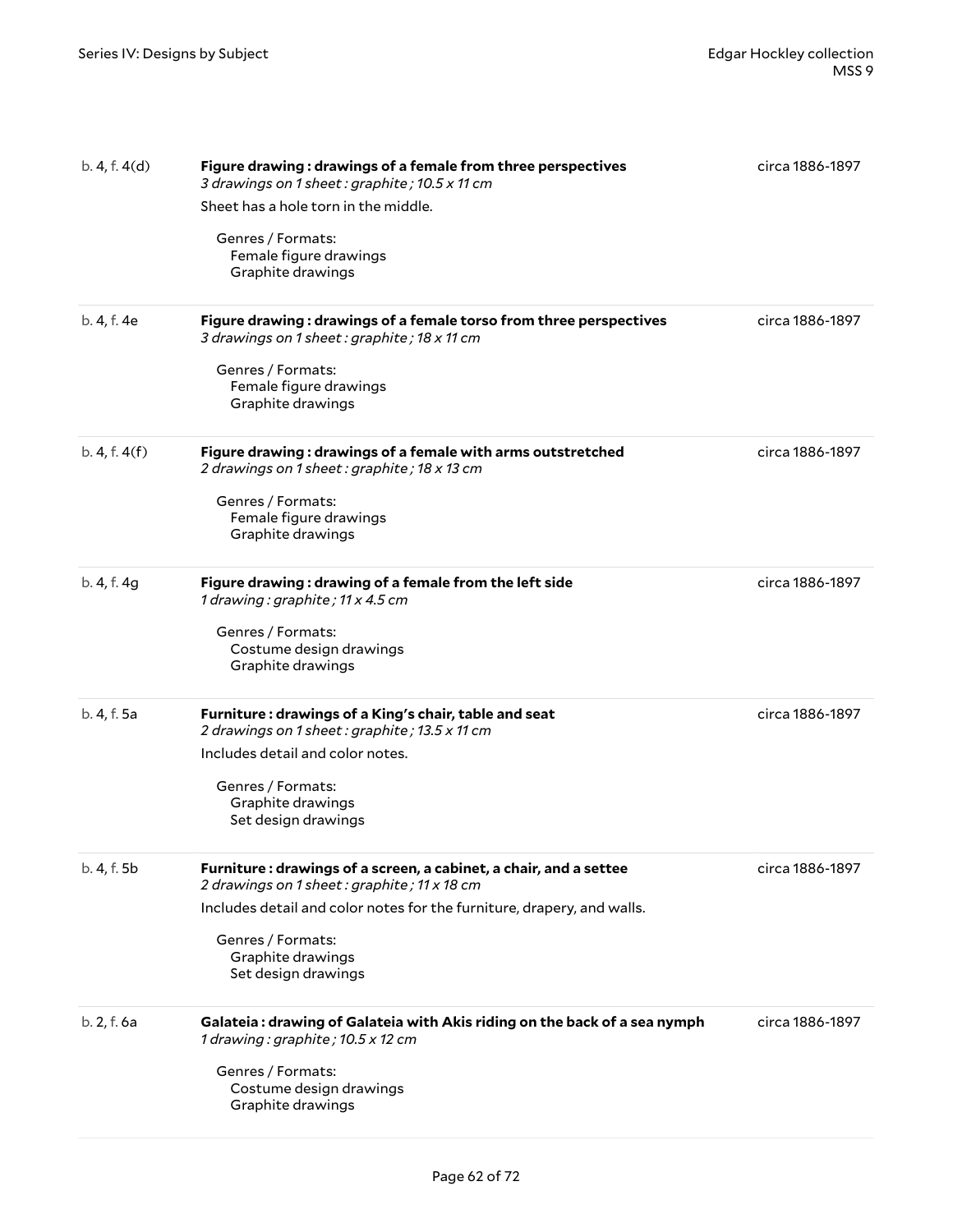| b. 2, f. 6b   | Galateia: drawing of Galateia with a bearded male<br>1 drawing: graphite; 10 x 7 cm<br>Genres / Formats:<br>Costume design drawings<br>Graphite drawings                                               | circa 1886-1897 |
|---------------|--------------------------------------------------------------------------------------------------------------------------------------------------------------------------------------------------------|-----------------|
| b. 2, f. 6c   | Galateia: drawing of Galateia from the left side<br>1 drawing: graphite; 18 x 11 cm<br>Genres / Formats:<br>Costume design drawings<br>Graphite drawings                                               | circa 1886-1897 |
| b. 4, f. 6(d) | Galateia : drawing of Galateia with a cape and Akis riding on the back of a sea<br>nymph<br>1 drawing: graphite; 15 x 12 cm<br>Genres / Formats:<br>Costume design drawings<br>Graphite drawings       | circa 1886-1897 |
| b. 4, f. 6e   | Galateia: drawing of Galateia and an arm<br>1 drawing: graphite; 16 x 8 cm<br>Genres / Formats:<br>Costume design drawings<br>Graphite drawings                                                        | circa 1886-1897 |
| b. 4, f. 6(f) | Galateia: drawing of Galateia kneeling<br>1 drawing: graphite; 11 x 18 cm<br>Genres / Formats:<br>Costume design drawings<br>Graphite drawings                                                         | circa 1886-1897 |
| b. 4, f. 6g   | Galateia: drawing of Galateia from behind<br>1 drawing: graphite; 11 x 7.5 cm<br>Genres / Formats:<br>Costume design drawings<br>Graphite drawings                                                     | circa 1886-1897 |
| b. 4, f. 6h   | Galateia: drawing of legs with patella detail<br>1 drawing: graphite; 9 x 7 cm<br>Includes detail notes for the patella and legs.<br>Genres / Formats:<br>Costume design drawings<br>Graphite drawings | circa 1886-1897 |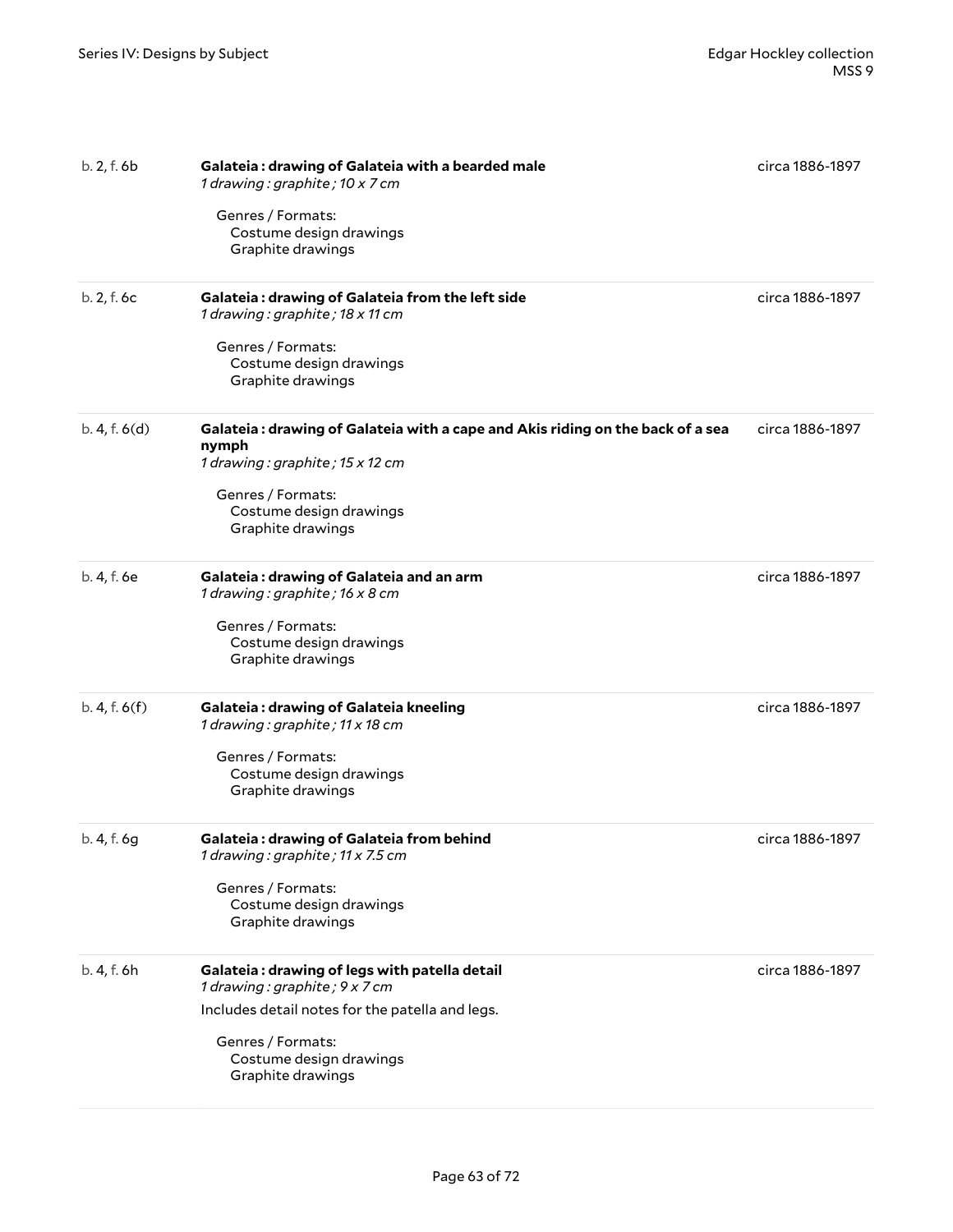| b. 4, f. 7a   | Jewelry: drawings of three jeweled accessories<br>3 drawings on 1 sheet: graphite; 7.5 x 10 cm<br>Includes a brief detail note explaining the placement of diamonds upon the lace in<br>one of the drawings.<br>Genres / Formats:<br>Costume design drawings<br>Graphite drawings                                                                                             | circa 1886-1897 |
|---------------|-------------------------------------------------------------------------------------------------------------------------------------------------------------------------------------------------------------------------------------------------------------------------------------------------------------------------------------------------------------------------------|-----------------|
| b. 4, f. 8a   | Orientalism : drawings of a male with a plumed helmet and a male on a horse<br>3 drawings on 1 sheet: graphite; 11 x 18 cm<br>Includes detail and color notes for the horseman's hat, cloak, hose, etc.<br>Genres / Formats:<br>Costume design drawings<br>Graphite drawings                                                                                                  | circa 1886-1897 |
| b. 4, f. 8b   | Orientalism: drawings of a female with a headdress on a horse<br>4 drawings on 1 sheet: graphite; 11 x 18 cm<br>Includes detail and color notes for the headdress, skirt, belt, sleeves, etc.<br>Genres / Formats:<br>Costume design drawings<br>Graphite drawings                                                                                                            | circa 1886-1897 |
| b. 4, f. 8c   | Orientalism: drawing of horsemen with turbans attacking<br>1 drawing: graphite; 5 x 18 cm<br>Genres / Formats:<br>Costume design drawings<br>Graphite drawings                                                                                                                                                                                                                | circa 1886-1897 |
| b. 4, f. 8(d) | Orientalism: drawing of two females in skirts<br>2 drawings on 1 sheet: graphite; 23.5 x 18.5 cm<br>Includes detail and color notes for the skirts, headdress, shawl, hose, etc. One note<br>states: "Dress more scarlet orange than Ellen Terry Merry Wives of Windsor dress<br>which was more salmon."<br>Genres / Formats:<br>Costume design drawings<br>Graphite drawings | circa 1886-1897 |
| b. 4, f. 8e   | Orientalism: drawings of a male wearing a fez, and a camel, and a lion<br>6 drawings on 1 sheet: graphite; 11 x 18 cm<br>Includes detail and color notes for the jacket, knickers, belt, hat, etc.<br>Genres / Formats:<br>Costume design drawings<br>Graphite drawings                                                                                                       | circa 1886-1897 |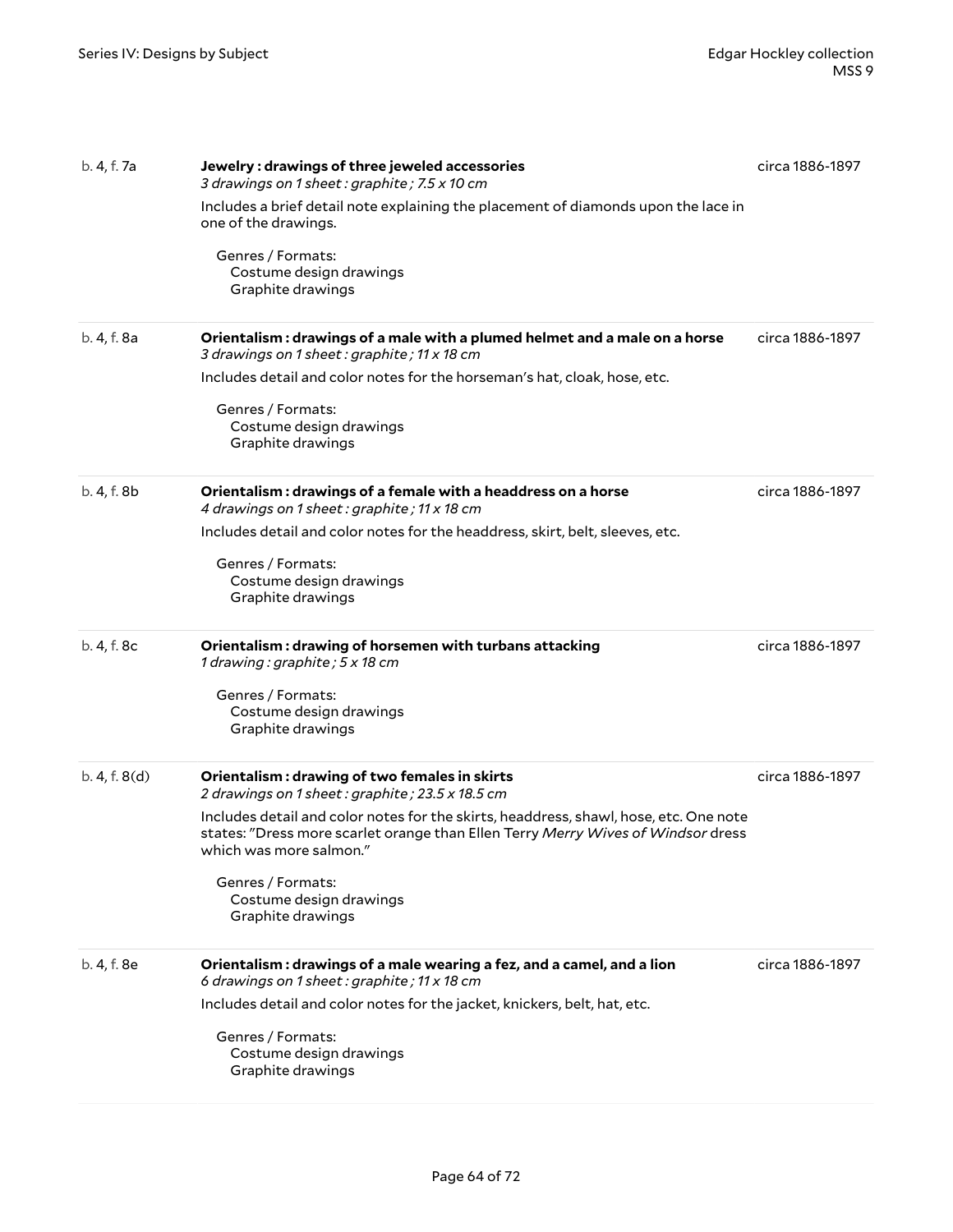| b. 4, f. 8(f) | Orientalism: drawings of a male standing on the backs of two horses and sitting circa 1886-1897<br>6 drawings on 1 sheet: graphite; 11 x 18 cm |                 |
|---------------|------------------------------------------------------------------------------------------------------------------------------------------------|-----------------|
|               | Includes detail and color notes for the tunic, cloak, tunic, trousers, etc.                                                                    |                 |
|               | Genres / Formats:<br>Costume design drawings<br>Graphite drawings                                                                              |                 |
| b. 4, f. 9a   | Religious: drawing of a scene including clergy<br>1 drawing: graphite; 11 x 18 cm                                                              | circa 1886-1897 |
|               | Genres / Formats:<br>Costume design drawings<br>Graphite drawings<br>Set design drawings                                                       |                 |
| b. 4, f. 9b   | Religious: drawing of two males wearing mitres<br>1 drawing: graphite; 11 x 9.5 cm                                                             | circa 1886-1897 |
|               | Genres / Formats:<br>Costume design drawings<br>Graphite drawings                                                                              |                 |
| b. 4, f. 9c   | Religious: drawing of a procession with a male carrying a cross<br>1 drawing: graphite and gouache; 10.5 x 18 cm                               | circa 1886-1897 |
|               | Includes detail and color notes for the male's hood, cord, etc. Drawing is on a blue-<br>grey sheet.                                           |                 |
|               | Genres / Formats:<br>Costume design drawings<br>Gouaches<br>Graphite drawings<br>Set design drawings                                           |                 |
| b. 4, f. 9(d) | Religious: drawing of two males wearing mitres and a queen on a throne<br>1 drawing: graphite; 11 x 18 cm                                      | circa 1886-1897 |
|               | Includes brief detail and color notes.                                                                                                         |                 |
|               | Genres / Formats:<br>Costume design drawings<br>Graphite drawings<br>Set design drawings                                                       |                 |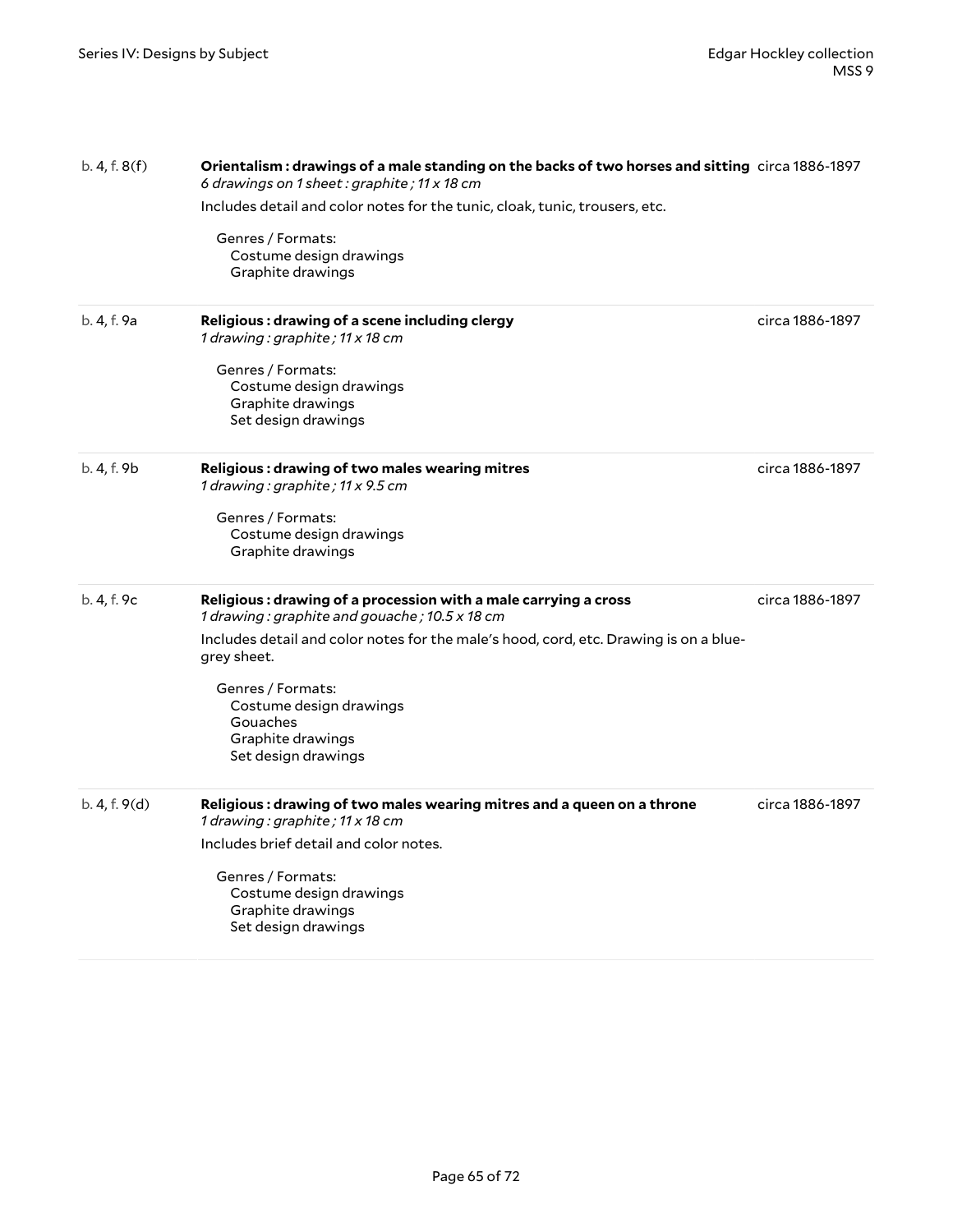| b. 4, f. 9e   | Religious: drawings of a male wearing a mitre on stage, a queen on a throne, and circa 1886-1897<br>a broken tree<br>2 drawings on 1 sheet: graphite; 18 x 11.5 cm                                                                                                                                                                                                                 |                 |  |
|---------------|------------------------------------------------------------------------------------------------------------------------------------------------------------------------------------------------------------------------------------------------------------------------------------------------------------------------------------------------------------------------------------|-----------------|--|
|               | Includes detail and color notes for panels on the theater side walls, the table, a<br>dress, and a bucolic scene.                                                                                                                                                                                                                                                                  |                 |  |
|               | Genres / Formats:<br>Costume design drawings<br>Graphite drawings<br>Set design drawings                                                                                                                                                                                                                                                                                           |                 |  |
| b. 4, f. 9(f) | Religious : drawings of a Dutch female, a male clergy member, and three males<br>3 drawings on 1 sheet: graphite; 11.5 x 18 cm                                                                                                                                                                                                                                                     | circa 1886-1897 |  |
|               | Includes detail and color notes for the cap, dress, sabots, vestments, wig, knickers,<br>etc. Notes mention "David" and "Abbe."                                                                                                                                                                                                                                                    |                 |  |
|               | Genres / Formats:<br>Costume design drawings<br>Graphite drawings                                                                                                                                                                                                                                                                                                                  |                 |  |
| b. 4, f. 10a  | Scene: drawing of two females and an interior<br>1 drawing: watercolor over graphite; 10 x 16 cm                                                                                                                                                                                                                                                                                   | circa 1886-1897 |  |
|               | The verso is an envelope mailed from the Bank of England to "Edgar HOCKLEY,<br>Esq., 14, Prospect Road, Markhouse Road, WALTHAMSTOW, Essex." The envelope<br>bears a postage mark from London. The British Postal Museum and Archive was<br>contacted to ascertain the date of the postmark. The rates provided suggest the<br>postmark dates between approximately 1870 and 1918. |                 |  |
|               | Genres / Formats:<br>Costume design drawings<br>Graphite drawings<br>Set design drawings<br>Watercolors (paintings)                                                                                                                                                                                                                                                                |                 |  |
| b. 4, f. 10b  | Scene: drawing of a night scene including a column<br>1 drawing: watercolor over graphite; 18 x 11 cm                                                                                                                                                                                                                                                                              | circa 1886-1897 |  |
|               | Drawing (3.5 x 7.5) is affixed to the larger sheet. Includes detail and color notes for<br>the stone, the column, stray, etc.                                                                                                                                                                                                                                                      |                 |  |
|               | Genres / Formats:<br>Costume design drawings<br>Graphite drawings<br>Set design drawings<br>Watercolors (paintings)                                                                                                                                                                                                                                                                |                 |  |
| b. 4, f. 11a  | Scenery: drawing of a vista beyond a row of columns<br>1 drawing: graphite; 18 x 11 cm                                                                                                                                                                                                                                                                                             | circa 1886-1897 |  |
|               | Includes detail and color notes for the sky, mountains, hills, curtains, etc.                                                                                                                                                                                                                                                                                                      |                 |  |
|               | Genres / Formats:<br>Graphite drawings<br>Set design drawings                                                                                                                                                                                                                                                                                                                      |                 |  |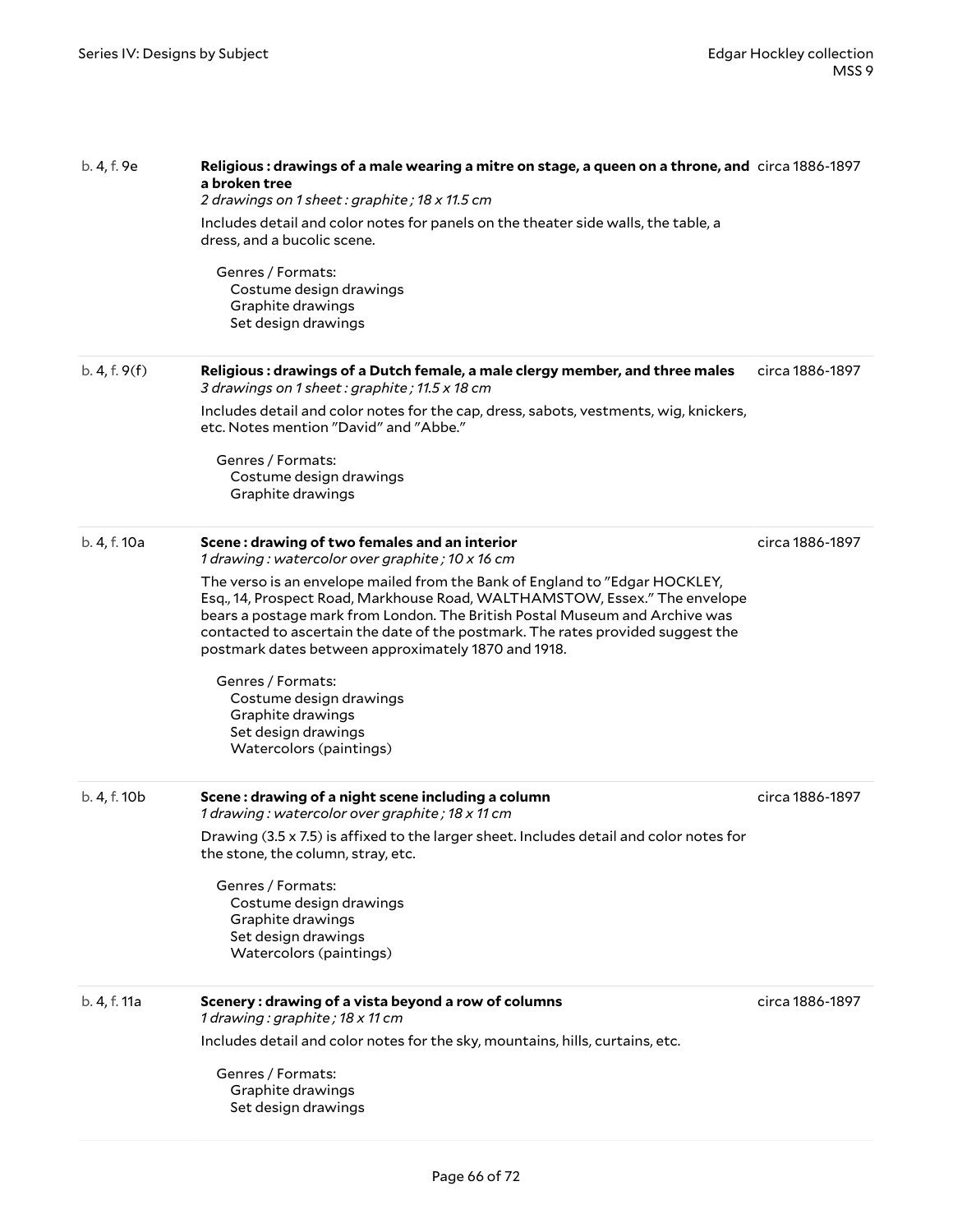| b. 4, f. 11b | Scenery: drawing of a room with stairs, chairs and a mural<br>1 drawing: graphite; 13 x 20 cm<br>Genres / Formats:<br>Graphite drawings<br>Set design drawings                                                                                                                                                                                                                                                                                                                                              | circa 1886-1897 |
|--------------|-------------------------------------------------------------------------------------------------------------------------------------------------------------------------------------------------------------------------------------------------------------------------------------------------------------------------------------------------------------------------------------------------------------------------------------------------------------------------------------------------------------|-----------------|
| b. 4, f. 11c | Scenery: drawings of a rotunda and a male with an extended arm<br>2 drawings on 1 sheet: graphite; 30 x 20.5 cm<br>Two smaller sheets (13 x 20 cm and 13 x 19 cm) of red paper ruled with blue<br>lines are affixed to the larger sheet. Includes detail and color notes for the male<br>costume.<br>Genres / Formats:<br>Costume design drawings<br>Graphite drawings<br>Set design drawings                                                                                                               | circa 1886-1897 |
| b. 4, f. 12a | Unidentified characters (female): drawings of females in Nordic, Spanish, and<br><b>Dutch costumes</b><br>10 drawings on 1 sheet: graphite; 23.5 x 19 cm<br>Includes detail and color notes for five of the drawings.<br>Genres / Formats:<br>Costume design drawings<br>Graphite drawings                                                                                                                                                                                                                  | circa 1886-1897 |
| b. 4, f. 12b | Unidentified characters (female): drawings of female wearing jewels on her<br>head, shoulder, and breast<br>1 drawing: graphite; 17.5 x 11.5 cm<br>Genres / Formats:<br>Costume design drawings<br>Graphite drawings                                                                                                                                                                                                                                                                                        | circa 1886-1897 |
| b. 4, f. 12c | Unidentified characters (female): drawings of females in Nordic costume and<br>wearing a large brimmed hat<br>3 drawings on 1 sheet: graphite; 8.5 x 12 cm<br>Includes detail and color notes for the trousers, veil, etc. The sheet was once<br>an envelope, the reserve side of which bears a Brighton postmark from July 20.<br>The addressee is as follows: "Mr. Hockley, 14 Prospect Rd., Markhouse Road,<br>Walthamstow, Essex."<br>Genres / Formats:<br>Costume design drawings<br>Graphite drawings | circa 1886-1897 |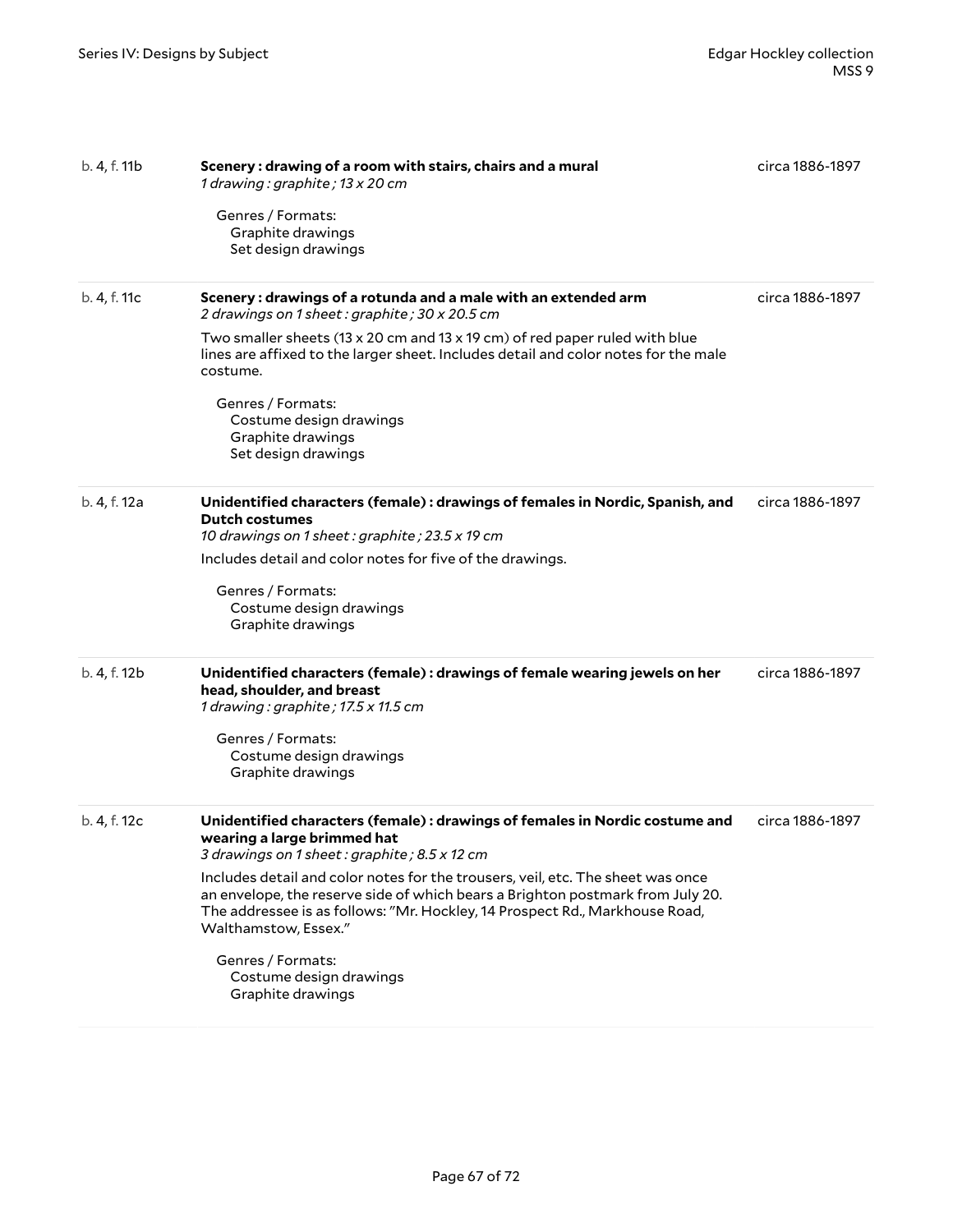| b. 4, f. 12d<br>b. 4, f. 12e | Unidentified characters (female) : drawing of a female in an indigo dress<br>1 drawing : pen and ink ; $20 \times 13$ cm<br>Includes detail and color notes for the headdress, jewel, dress, etc.<br>Genres / Formats:<br>Costume design drawings<br>Pen and ink drawings<br>Unidentified characters (female) : drawing of a female in a dress with an apron | circa 1886-1897<br>circa 1886-1897 |
|------------------------------|--------------------------------------------------------------------------------------------------------------------------------------------------------------------------------------------------------------------------------------------------------------------------------------------------------------------------------------------------------------|------------------------------------|
|                              | 1 drawing : pen and ink ; $11.5 \times 4.5$ cm<br>Genres / Formats:<br>Costume design drawings<br>Pen and ink drawings                                                                                                                                                                                                                                       |                                    |
| b. 4, f. 12(f)               | Unidentified characters (female) : drawing of a female holding a sword<br>1 drawing : graphite ; $11 \times 11$ cm<br>Includes detail and color notes for the hair, waistcoat, sleeve, apron, hose, etc.<br>Genres / Formats:<br>Costume design drawings<br>Graphite drawings                                                                                | circa 1886-1897                    |
| b. 4, f. 12g                 | Unidentified characters (female) : drawing of a female holding a sphere<br>1 drawing: graphite; 12 x 7 cm<br>Genres / Formats:<br>Costume design drawings<br>Graphite drawings                                                                                                                                                                               | circa 1886-1897                    |
| b. 4, f. 13a                 | Unidentified characters (male) : drawing of a male in armor<br>1 drawing: graphite; 18 x 11 cm<br>Includes detail and color notes for the spear and armor.<br>Genres / Formats:<br>Costume design drawings<br>Graphite drawings                                                                                                                              | circa 1886-1897                    |
| b. 4, f. 13b                 | Unidentified characters (male) : drawing of a male in a robe with star of David<br>and pointed helmet<br>1 drawing: graphite; 15 x 13 cm<br>Includes color note for the helmet.<br>Genres / Formats:<br>Costume design drawings<br>Graphite drawings                                                                                                         | circa 1886-1897                    |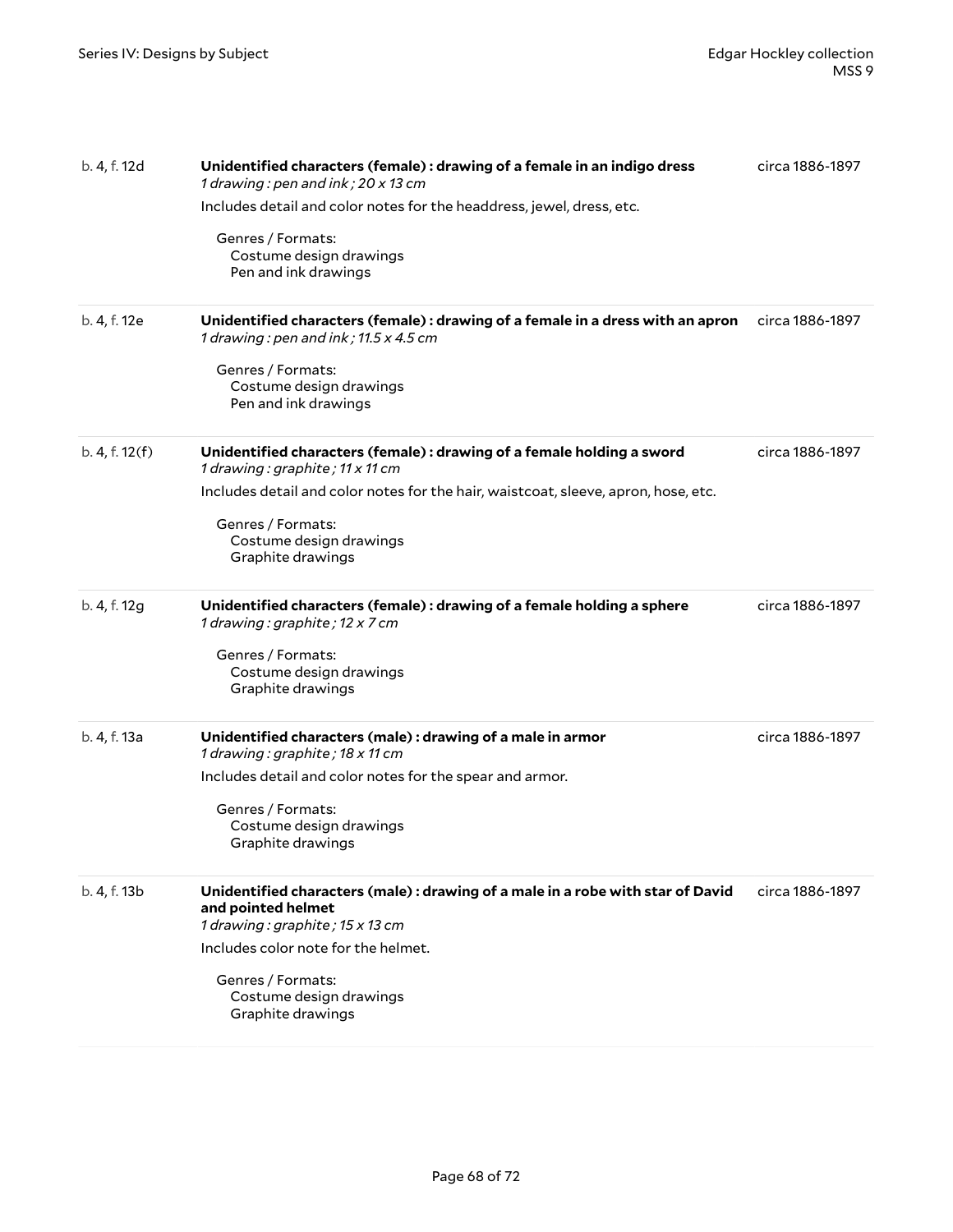| b. 4, f. 13c   | Unidentified characters (male): drawings of a male in a robe with star of David, circa 1886-1897<br>front and rear view<br>2 drawings on 1 sheet: graphite; 13 x 20 cm |                 |
|----------------|------------------------------------------------------------------------------------------------------------------------------------------------------------------------|-----------------|
|                | Includes color and detail notes for the cap, tunic, cape, sword, etc.                                                                                                  |                 |
|                | Genres / Formats:<br>Costume design drawings<br>Graphite drawings                                                                                                      |                 |
| b. 4, f. 13d   | Unidentified characters (male) : drawings of a Lieutenant with a sword and<br>shield<br>4 drawings on 1 sheet: graphite; 12 x 19 cm                                    | circa 1886-1897 |
|                | Includes color and detail notes for the cloak, helmet, tunic, hair, etc.                                                                                               |                 |
|                | Genres / Formats:<br>Costume design drawings<br>Graphite drawings                                                                                                      |                 |
| b. 4, f. 13e   | Unidentified characters (male): drawing of a portly male reading on a chair<br>1 drawing: graphite; 7 x 10 cm                                                          | circa 1886-1897 |
|                | Genres / Formats:<br>Costume design drawings<br>Graphite drawings                                                                                                      |                 |
| b. 4, f. 13(f) | Unidentified characters (male): drawings of a male with a moustache and<br>sword<br>3 drawings on 1 sheet: graphite; 11 x 18 cm                                        | circa 1886-1897 |
|                | Includes detail and color notes for the hair, moustache, tunic, hose, etc.                                                                                             |                 |
|                | Genres / Formats:<br>Costume design drawings<br>Graphite drawings                                                                                                      |                 |
| b. 4, f. 13d   | Unidentified characters (male): drawings of a male with hand aloft near shrub<br>3 drawings on 1 sheet: graphite; 11 x 17 cm                                           | circa 1886-1897 |
|                | Includes detail and color notes for the hose, cloak, tunic, and shrub.                                                                                                 |                 |
|                | Genres / Formats:<br>Costume design drawings<br>Graphite drawings<br>Set design drawings                                                                               |                 |
| b. 4, f. 13e   | Unidentified characters (male): drawing of a male with beard and cloak<br>1 drawing: graphite; 18 x 11 cm                                                              | circa 1886-1897 |
|                | Includes detail and color notes for the hair, tunic, cloak, and hose. Also mentions<br>that the character is "always smiling" and has a "small thin ragged beard."     |                 |
|                | Genres / Formats:<br>Costume design drawings<br>Graphite drawings                                                                                                      |                 |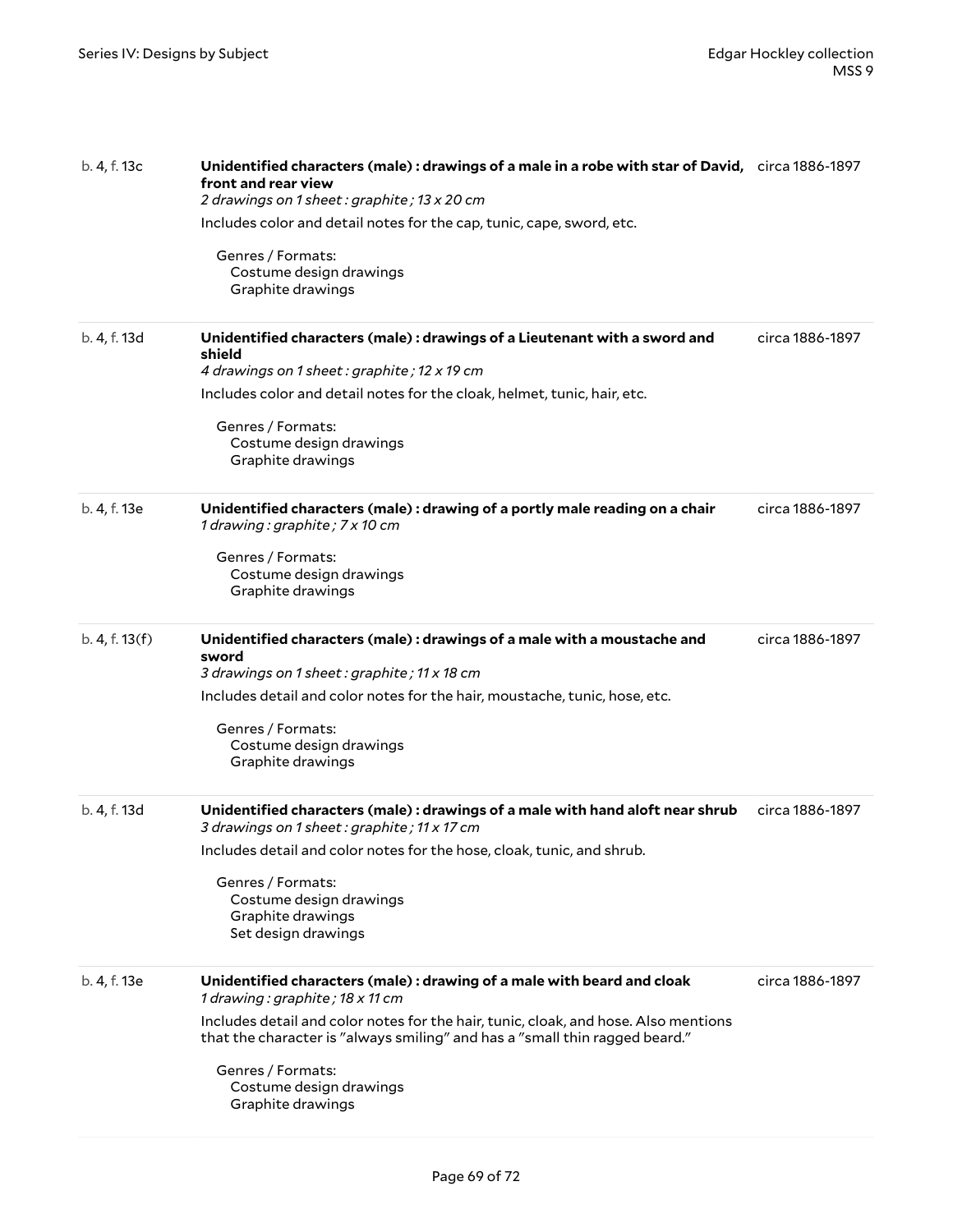| b. 4, f. 14a | Unidentified characters (male & female): drawings of a female beside a male on circa 1886-1897<br>a throne, a female from behind, and a female being whipped<br>3 drawings on 1 sheet: graphite; 23.5 x 18.5 cm<br>Genres / Formats:<br>Costume design drawings<br>Graphite drawings<br>Set design drawings                                                                                                                  |                 |
|--------------|------------------------------------------------------------------------------------------------------------------------------------------------------------------------------------------------------------------------------------------------------------------------------------------------------------------------------------------------------------------------------------------------------------------------------|-----------------|
| b. 4, f. 14b | Unidentified characters (male & female): drawing of a male raising his hand as a circa 1886-1897<br>female kneels<br>1 drawing: graphite; 18 x 11.5 cm<br>Includes the caption: "Tell your father there are plenty of houses to let now."<br>A note on the bottom of the drawing states: "Drawing of Fratella correct to<br>Augustus Caesar. B Museum."<br>Genres / Formats:<br>Costume design drawings<br>Graphite drawings |                 |
| b. 4, f. 14c | Unidentified characters (male & female) : drawings of a male in a helmet and a<br>female in a dress<br>2 drawings on 1 sheet: graphite; 11 x 18 cm<br>Includes detail and color notes for the helmet, tunic, cloak, tassels, dress, etc. The<br>verso of the sheet has the note: "grand."<br>Genres / Formats:<br>Costume design drawings<br>Graphite drawings                                                               | circa 1886-1897 |
| b. 4, f. 14d | Unidentified characters (male & female) : drawings of a male and a female in<br>various positions<br>6 drawings on 1 sheet: graphite; 11 x 18 cm<br>Genres / Formats:<br>Costume design drawings<br>Graphite drawings                                                                                                                                                                                                        | circa 1886-1897 |
| b. 4, f. 14e | Unidentified characters (male & female) : drawing of males reclining while<br>females dance<br>1 drawing: graphite; 13 x 20 cm<br>Includes a note on the design of the fences in the scene.<br>Genres / Formats:<br>Costume design drawings<br>Graphite drawings<br>Set design drawings                                                                                                                                      | circa 1886-1897 |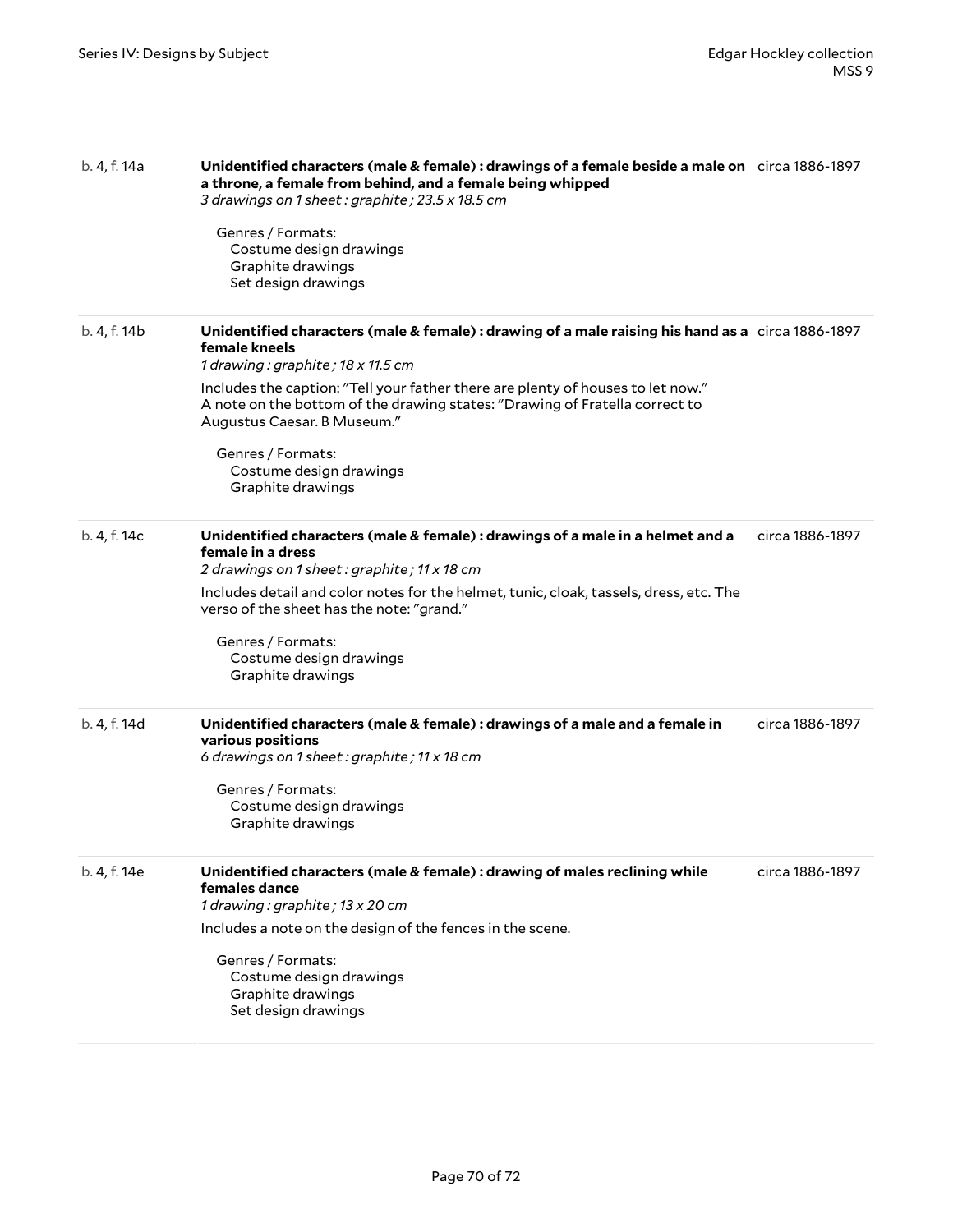#### b. 4, f. 15a **Works by Danish Painters exhibit : drawing of the 1907 exhibition at Guildhall** *1 drawing (2 leaves) : graphite ; 13 x 20 and 17 x 11 cm* 1907

The first leaf depicts one wall, perhaps displaying Danish decorative art. The second leaf, otherwise blank, is titled "Danish Exhibition, Guild Hall, 1907."

Genres / Formats: Graphite drawings

Corporate Body: Guildhall (London, England)